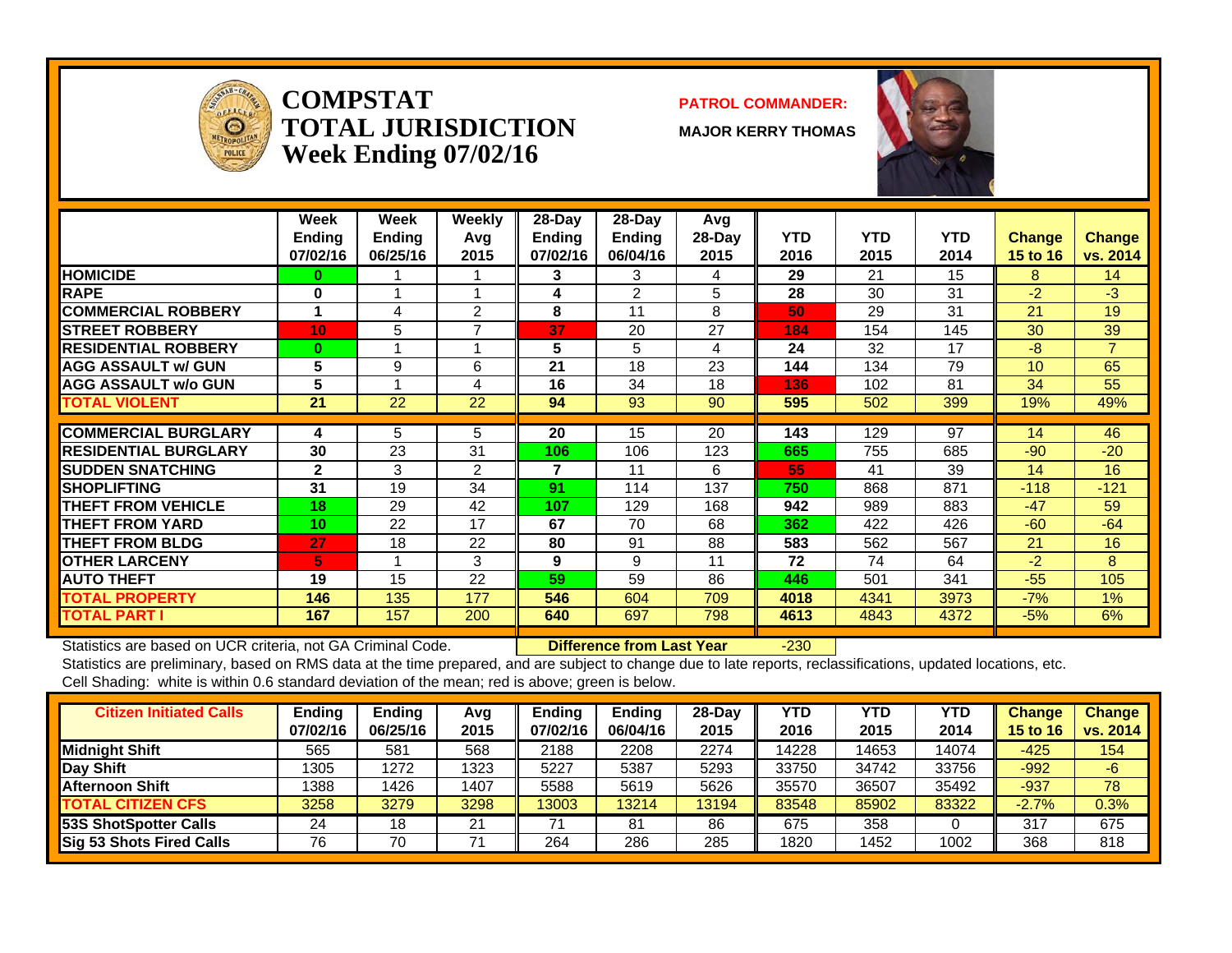

### **Unincorporated Chatham County PRECINCT COMMANDER: within West Chatham PrecinctWeek Ending 07/02/16**

**CAPT. CARL RAMEY**



|                             | Week<br><b>Ending</b><br>07/02/16 | Week<br><b>Ending</b><br>06/25/16 | Weekly<br>Avq<br>2015 | 28-Day<br><b>Ending</b><br>07/02/16 | $28$ -Day<br>Ending<br>06/04/16 | Avg<br>28-Day<br>2015 | <b>YTD</b><br>2016 | <b>YTD</b><br>2015 | <b>YTD</b><br>2014 | <b>Change</b><br><b>15 to 16</b> | <b>Change</b><br>vs. 2014 |
|-----------------------------|-----------------------------------|-----------------------------------|-----------------------|-------------------------------------|---------------------------------|-----------------------|--------------------|--------------------|--------------------|----------------------------------|---------------------------|
| <b>HOMICIDE</b>             | 0                                 | 0                                 | 0.0                   |                                     |                                 | 0.1                   | 3                  | 0                  | $\Omega$           | 3                                | 3                         |
| <b>RAPE</b>                 | 0                                 | $\Omega$                          | 0.2                   | $\bf{0}$                            | $\Omega$                        | 0.6                   | $\mathbf{2}$       | 4                  | 5                  | $-2$                             | $-3$                      |
| <b>COMMERCIAL ROBBERY</b>   |                                   | $\Omega$                          | 0.1                   | 1                                   |                                 | 0.4                   | 7                  | $\overline{2}$     | 4                  | 5                                | 3                         |
| <b>STREET ROBBERY</b>       | $\bf{0}$                          | $\Omega$                          | 0.2                   | 3                                   |                                 | 0.9                   | 12                 | 6                  | 4                  | 6                                | 8                         |
| <b>RESIDENTIAL ROBBERY</b>  | $\bf{0}$                          | $\bf{0}$                          | 0.1                   | 1                                   |                                 | 0.2                   | 4                  | 0                  | $\Omega$           | 4                                | 4                         |
| <b>AGG ASSAULT w/ GUN</b>   | $\bf{0}$                          | 3                                 | 0.2                   | 3                                   |                                 | 0.6                   | $\overline{9}$     | 4                  | $\Omega$           | 5                                | 9                         |
| <b>AGG ASSAULT w/o GUN</b>  |                                   | $\bf{0}$                          | 0.3                   | 3                                   | 3                               | 1.4                   | 13                 | 11                 | 5                  | $\overline{2}$                   | 8                         |
| <b>TOTAL VIOLENT</b>        | $\overline{2}$                    | 3                                 | 1.1                   | 12                                  | 8                               | 4.2                   | 50                 | 27                 | 18                 | 85%                              | 178%                      |
|                             |                                   |                                   |                       |                                     |                                 |                       |                    |                    |                    |                                  |                           |
| <b>COMMERCIAL BURGLARY</b>  | 0                                 | $\mathbf{2}$                      | 0.2                   | $\mathbf{2}$                        |                                 | 1.0                   | 10                 | 4                  | 5                  | 6                                | 5                         |
| <b>RESIDENTIAL BURGLARY</b> |                                   | $\bf{0}$                          | 3.9                   | 11                                  | 15                              | 15.7                  | 94                 | 73                 | 50                 | 21                               | 44                        |
| <b>SUDDEN SNATCHING</b>     | $\bf{0}$                          | $\bf{0}$                          | 0.0                   | $\bf{0}$                            |                                 | 0.0                   | 3                  | $\Omega$           |                    | 3                                | $\overline{2}$            |
| <b>SHOPLIFTING</b>          | 4                                 | $\mathbf{2}$                      | 3.3                   | 5.                                  | 12                              | 13.2                  | 55                 | 97                 | 119                | $-42$                            | $-64$                     |
| <b>THEFT FROM VEHICLE</b>   | 4                                 | $\overline{2}$                    | 3.4                   | 15                                  | 14                              | 13.7                  | 88                 | 69                 | 62                 | 19                               | 26                        |
| <b>THEFT FROM YARD</b>      | 3                                 |                                   | 1.4                   | 5                                   | 5                               | 5.4                   | 27                 | 36                 | 20                 | $-9$                             | $\overline{7}$            |
| <b>THEFT FROM BLDG</b>      | 0                                 | $\overline{2}$                    | 1.6                   | 6                                   | 6                               | 6.3                   | 38                 | 39                 | 47                 | $-1$                             | $-9$                      |
| <b>OTHER LARCENY</b>        | 0                                 | $\bf{0}$                          | 0.3                   | $\bf{0}$                            |                                 | 1.2                   | 4                  | 9                  | 6                  | -5                               | $-2$                      |
| <b>AUTO THEFT</b>           | 3                                 | 4                                 | 2.0                   | 10                                  | 3                               | 8.0                   | 47                 | 38                 | 27                 | 9                                | 20                        |
| <b>TOTAL PROPERTY</b>       | 12                                | 13                                | 16.1                  | 54                                  | 58                              | 64.4                  | 366                | 365                | 337                | 0%                               | 9%                        |
| <b>TOTAL PART I</b>         | 14                                | 16                                | 17.2                  | 66                                  | 66                              | 68.7                  | 416                | 392                | 355                | 6%                               | 17%                       |

Statistics are based on UCR criteria, not GA Criminal Code. **Difference from Last Year** 24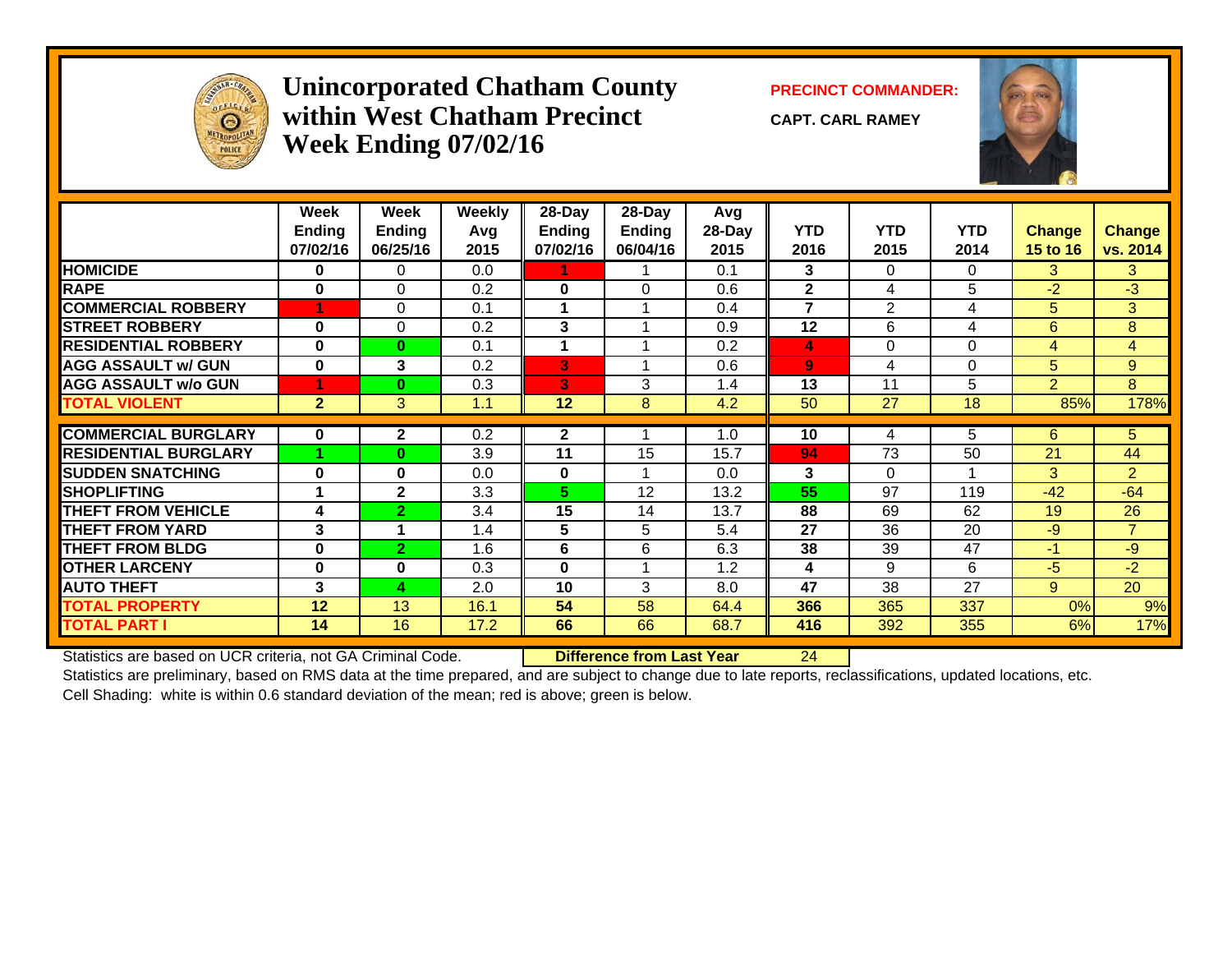

### **Unincorporated Chatham County PRECINCT COMMANDER: within Islands PrecinctWeek Ending 07/02/16**

**CAPT. JOHN BEST**



|                             | Week<br>Ending<br>07/02/16 | Week<br>Ending<br>06/25/16 | Weekly<br>Avg<br>2015 | $28-Day$<br><b>Ending</b><br>07/02/16 | $28$ -Day<br>Ending<br>06/04/16 | Avg<br>28-Day<br>2015 | <b>YTD</b><br>2016 | <b>YTD</b><br>2015 | <b>YTD</b><br>2014   | <b>Change</b><br><b>15 to 16</b> | <b>Change</b><br>vs. 2014 |
|-----------------------------|----------------------------|----------------------------|-----------------------|---------------------------------------|---------------------------------|-----------------------|--------------------|--------------------|----------------------|----------------------------------|---------------------------|
| <b>HOMICIDE</b>             | 0                          | $\Omega$                   | 0.1                   | $\bf{0}$                              | 0                               | 0.2                   | 1                  | $\overline{2}$     | 1                    | $-1$                             | $\mathbf{0}$              |
| <b>RAPE</b>                 | $\bf{0}$                   | $\Omega$                   | 0.1                   | $\mathbf{0}$                          | $\Omega$                        | 0.2                   | $\mathbf{2}$       | $\Omega$           | $\blacktriangleleft$ | $\overline{2}$                   |                           |
| <b>COMMERCIAL ROBBERY</b>   | $\bf{0}$                   |                            | 0.2                   | 1                                     | $\Omega$                        | 0.8                   | $\mathbf{2}$       | 3                  | $\Omega$             | $-1$                             | $\overline{2}$            |
| <b>ISTREET ROBBERY</b>      | $\bf{0}$                   | $\Omega$                   | 0.2                   | 1                                     | $\Omega$                        | 1.0                   | $\mathbf{2}$       | 5                  | 5                    | $-3$                             | $-3$                      |
| <b>RESIDENTIAL ROBBERY</b>  | $\bf{0}$                   | $\Omega$                   | 0.1                   | $\mathbf{0}$                          | 0                               | 0.4                   | $\bf{0}$           | 4                  | 0                    | $-4$                             | $\overline{0}$            |
| <b>AGG ASSAULT w/ GUN</b>   |                            | 0                          | 0.2                   | 3                                     |                                 | 0.8                   | 8                  | 4                  | 1                    | $\overline{4}$                   | $\overline{7}$            |
| <b>AGG ASSAULT w/o GUN</b>  | $\bf{0}$                   | $\Omega$                   | 0.2                   | $\bf{0}$                              |                                 | 0.8                   | 4                  | $\overline{2}$     | 5                    | $\overline{2}$                   | $-1$                      |
| <b>TOTAL VIOLENT</b>        | 1                          |                            | 1.0                   | 5                                     | 2                               | 4.1                   | 19                 | 20                 | 13                   | $-5%$                            | 46%                       |
|                             |                            |                            |                       |                                       |                                 |                       |                    |                    |                      |                                  |                           |
| <b>COMMERCIAL BURGLARY</b>  | $\bf{0}$                   | 0                          | 0.1                   | $\mathbf 0$                           |                                 | 0.5                   | 5                  | 3                  | 4                    | $\overline{2}$                   |                           |
| <b>RESIDENTIAL BURGLARY</b> | $\mathbf{2}$               |                            | 2.7                   | 13                                    | 11                              | 10.9                  | 60                 | 60                 | 57                   | $\Omega$                         | 3                         |
| <b>SUDDEN SNATCHING</b>     | $\bf{0}$                   | $\Omega$                   | 0.0                   | $\mathbf{0}$                          | $\Omega$                        | 0.2                   | 3                  |                    | $\overline{2}$       | $\overline{2}$                   |                           |
| <b>SHOPLIFTING</b>          | 3                          |                            | 3.9                   | 6                                     | 16                              | 15.4                  | 80                 | 117                | 129                  | $-37$                            | $-49$                     |
| <b>THEFT FROM VEHICLE</b>   |                            | 4                          | 2.2                   | 8                                     | $\overline{7}$                  | 8.7                   | 46                 | 48                 | 40                   | $-2$                             | 6                         |
| <b>THEFT FROM YARD</b>      | $\bf{0}$                   | 2                          | 1.0                   | 6                                     |                                 | 3.9                   | 19                 | 25                 | 18                   | $-6$                             | $\overline{A}$            |
| <b>THEFT FROM BLDG</b>      | 4                          | $\overline{2}$             | 1.3                   | 4                                     | 3                               | 5.4                   | 32                 | 37                 | 24                   | $-5$                             | 8                         |
| <b>OTHER LARCENY</b>        | $\bf{0}$                   | 0                          | 0.2                   |                                       | $\Omega$                        | 0.8                   | 12                 | 8                  | 4                    | 4                                | 8                         |
| <b>AUTO THEFT</b>           | $\bf{0}$                   |                            | 0.8                   | 4                                     | 2                               | 3.1                   | 17                 | 13                 | 11                   | $\overline{4}$                   | 6                         |
| <b>TOTAL PROPERTY</b>       | 7                          | 11                         | 12.2                  | 42                                    | 41                              | 48.9                  | 274                | 312                | 289                  | $-12%$                           | $-5%$                     |
| <b>TOTAL PART I</b>         | 8                          | 12                         | 13.3                  | 47                                    | 43                              | 53.1                  | 293                | 332                | 302                  | $-12%$                           | $-3%$                     |

Statistics are based on UCR criteria, not GA Criminal Code. **Difference from Last Year** -39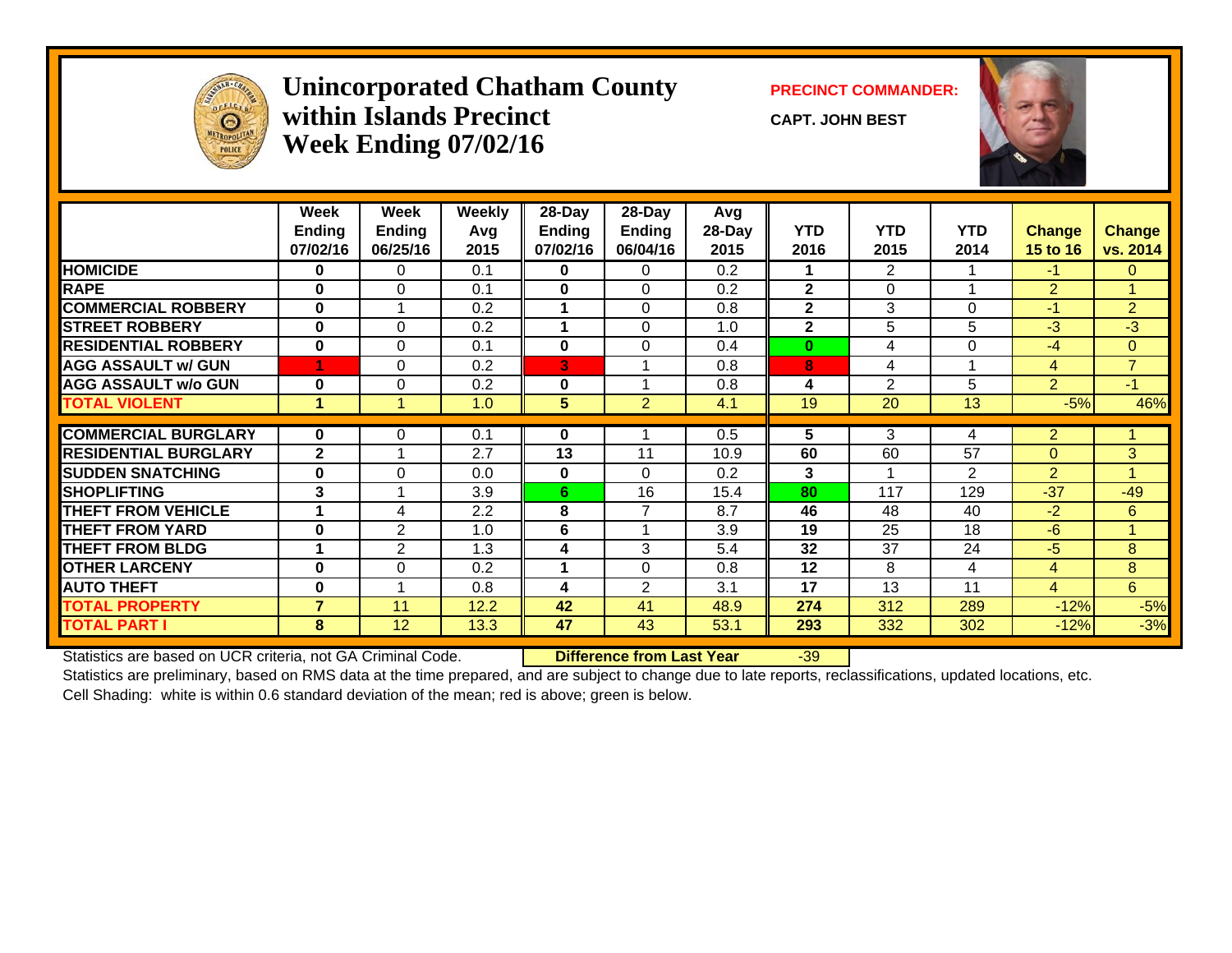

### **Unincorporated Chatham County within Other Precincts (mostly 4, 89%) PRECINCT COMMANDERS: Week Ending 07/02/16 4 - CAPT. LENNY GUNTHER**



**2 - CAPT. BEN HERRON**

|                             | Week                 | Week           | Weekly | 28-Day         | 28-Day         | Avg    |                |                |                |                |                |
|-----------------------------|----------------------|----------------|--------|----------------|----------------|--------|----------------|----------------|----------------|----------------|----------------|
|                             | <b>Ending</b>        | <b>Ending</b>  | Avg    | <b>Ending</b>  | Ending         | 28-Day | <b>YTD</b>     | <b>YTD</b>     | <b>YTD</b>     | <b>Change</b>  | <b>Change</b>  |
|                             | 07/02/16             | 06/25/16       | 2015   | 07/02/16       | 06/04/16       | 2015   | 2016           | 2015           | 2014           | 15 to 16       | vs. 2014       |
| <b>HOMICIDE</b>             | 0                    | 0              | 0.0    | 0              | $\mathbf 0$    | 0.1    | $\mathbf 0$    | 0              | 0              | $\mathbf{0}$   | $\mathbf{0}$   |
| <b>RAPE</b>                 | $\bf{0}$             | $\Omega$       | 0.0    | $\mathbf{0}$   | $\Omega$       | 0.2    | $\bf{0}$       |                | $\Omega$       | $-1$           | $\Omega$       |
| <b>COMMERCIAL ROBBERY</b>   | $\bf{0}$             | $\Omega$       | 0.0    | $\bf{0}$       | $\Omega$       | 0.0    | $\mathbf{0}$   | 0              | $\Omega$       | $\Omega$       | $\Omega$       |
| <b>STREET ROBBERY</b>       | $\bf{0}$             | 0              | 0.0    | $\mathbf 0$    | $\Omega$       | 0.1    | 1              | 4              | $\Omega$       | $\Omega$       |                |
| <b>RESIDENTIAL ROBBERY</b>  | $\bf{0}$             | $\Omega$       | 0.0    | $\bf{0}$       | $\Omega$       | 0.0    | $\bf{0}$       | 0              | $\Omega$       | $\Omega$       | $\mathbf{0}$   |
| <b>AGG ASSAULT w/ GUN</b>   | $\bf{0}$             | $\Omega$       | 0.1    | 0              | $\Omega$       | 0.3    | 0              | 0              |                | $\Omega$       | $-1$           |
| <b>AGG ASSAULT w/o GUN</b>  | $\bf{0}$             | 0              | 0.1    | 0              | $\Omega$       | 0.2    | 1              | 2              | <b>A</b>       | $-1$           | $\overline{0}$ |
| <b>TOTAL VIOLENT</b>        | $\mathbf{0}$         | $\Omega$       | 0.2    | $\mathbf{0}$   | $\Omega$       | 0.8    | $\overline{2}$ | $\overline{4}$ | $\overline{2}$ | $-50%$         | 0%             |
| <b>COMMERCIAL BURGLARY</b>  | $\mathbf{0}$         |                | 0.0    |                | $\Omega$       | 0.1    | $\bf{0}$       |                | $\Omega$       | -1             | $\Omega$       |
|                             | 1                    | 0              |        | 0              |                |        |                |                |                |                |                |
| <b>RESIDENTIAL BURGLARY</b> |                      |                | 0.7    | 3              | 3              | 2.9    | 12             | 19             | 10             | $-7$           | $\overline{2}$ |
| <b>SUDDEN SNATCHING</b>     | $\bf{0}$             | $\Omega$       | 0.0    | 0              | $\Omega$       | 0.1    | 0              | 0              | $\Omega$       | $\Omega$       | $\overline{0}$ |
| <b>SHOPLIFTING</b>          | $\bf{0}$             | 0              | 0.0    | 0              | $\Omega$       | 0.0    | $\mathbf{2}$   | 0              | $\Omega$       | $\overline{2}$ | $\overline{2}$ |
| <b>THEFT FROM VEHICLE</b>   | $\bf{0}$             |                | 0.6    | 1              | $\overline{2}$ | 2.5    | 18             | 8              | 4              | 10             | 14             |
| <b>THEFT FROM YARD</b>      | $\bf{0}$             |                | 0.3    | 1              | 2              | 1.1    | 6              | 10             | 8              | $-4$           | $-2$           |
| <b>THEFT FROM BLDG</b>      | $\bf{0}$             |                | 0.5    | $\mathbf 2$    | $\overline{2}$ | 1.9    | 11             | 8              | 11             | 3              | $\overline{0}$ |
| <b>OTHER LARCENY</b>        | $\bf{0}$             | $\Omega$       | 0.0    | 0              | $\Omega$       | 0.2    | 1              | 0              | $\overline{2}$ |                | $-1$           |
| <b>AUTO THEFT</b>           | $\bf{0}$             | $\Omega$       | 0.1    | $\bf{0}$       | $\Omega$       | 0.4    | $\mathbf{2}$   | $\overline{2}$ | 4              | $\Omega$       | $-2$           |
| <b>TOTAL PROPERTY</b>       | 1                    | $\overline{4}$ | 2.3    | $\overline{7}$ | 9              | 9.1    | 52             | 48             | 39             | 8%             | 33%            |
| <b>TOTAL PART I</b>         | $\blacktriangleleft$ | $\overline{4}$ | 2.5    | $\overline{7}$ | 9              | 10.0   | 54             | 52             | 41             | 4%             | 32%            |

Statistics are based on UCR criteria, not GA Criminal Code. **Difference from Last Year** 2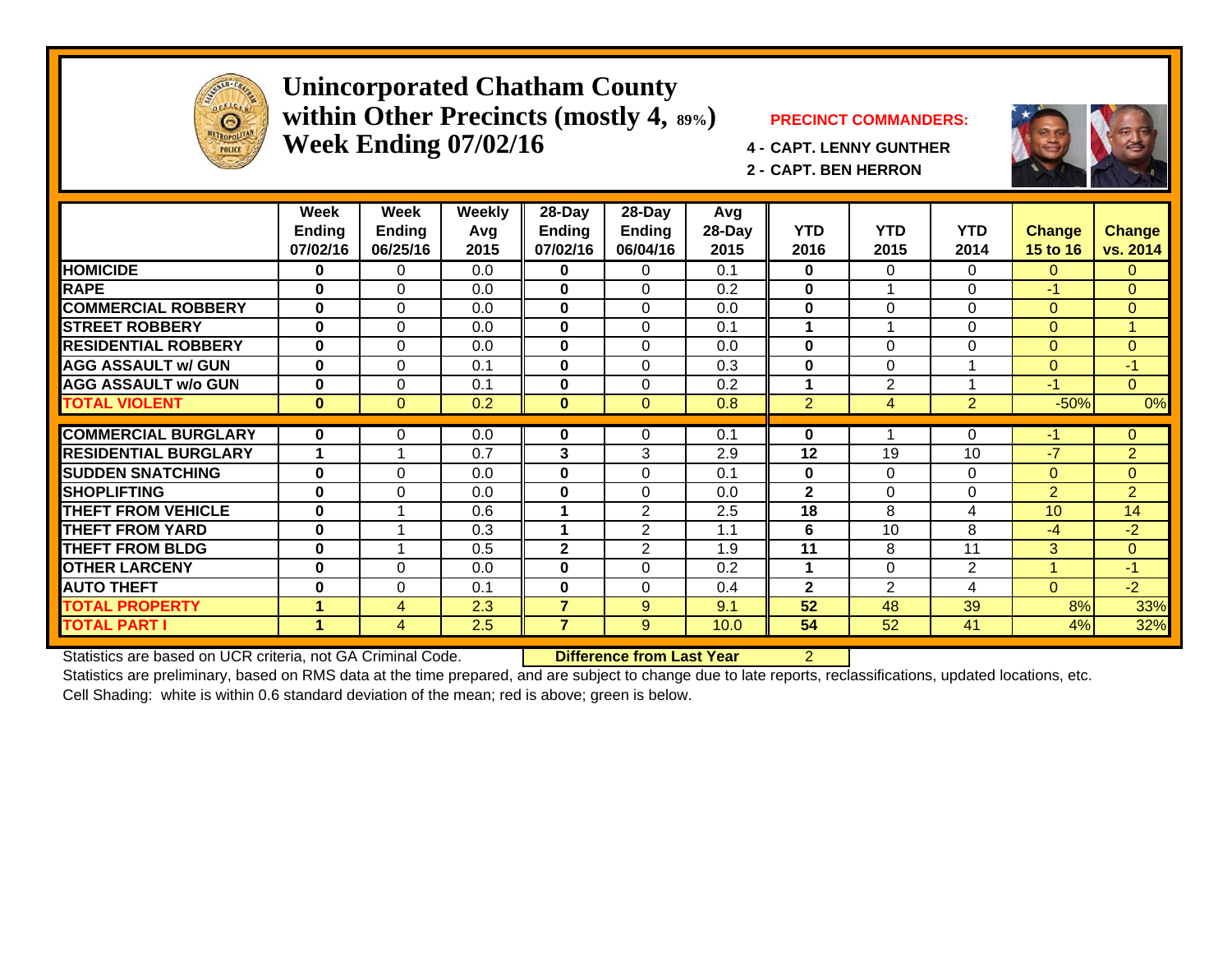

### **Unincorporated Chatham County PATROL COMMANDER:**  $\bf Total\ Unincorporated$   $\qquad\qquad$   $\qquad\qquad$   $\qquad$   $\qquad$   $\qquad$   $\qquad$   $\qquad$   $\qquad$   $\qquad$   $\qquad$   $\qquad$   $\qquad$   $\qquad$   $\qquad$   $\qquad$   $\qquad$   $\qquad$   $\qquad$   $\qquad$   $\qquad$   $\qquad$   $\qquad$   $\qquad$   $\qquad$   $\qquad$   $\qquad$   $\qquad$   $\qquad$   $\qquad$   $\qquad$   $\qquad$   $\qquad$   $\qquad$   $\qquad$  **Week Ending 07/02/16**



|                             | Week<br><b>Ending</b> | Week<br><b>Ending</b> | <b>Weekly</b><br>Avg | 28-Day<br>Ending | 28-Day<br>Ending | Avg<br>28-Day | <b>YTD</b> | <b>YTD</b>     | <b>YTD</b> | <b>Change</b>  | <b>Change</b>  |
|-----------------------------|-----------------------|-----------------------|----------------------|------------------|------------------|---------------|------------|----------------|------------|----------------|----------------|
|                             | 07/02/16              | 06/25/16              | 2015                 | 07/02/16         | 06/04/16         | 2015          | 2016       | 2015           | 2014       | 15 to 16       | vs. 2014       |
| <b>HOMICIDE</b>             | 0                     | 0                     | 0.1                  |                  |                  | 0.4           | 4          | $\overline{2}$ |            | $\overline{2}$ | 3              |
| <b>RAPE</b>                 | $\bf{0}$              | $\Omega$              | 0.2                  | $\bf{0}$         | $\Omega$         | 1.0           | 4          | 5              | 6          | $-1$           | $-2$           |
| <b>COMMERCIAL ROBBERY</b>   | 1                     |                       | 0.3                  | $\mathbf{2}$     | 1                | 1.2           | 9          | 5              | 4          | 4              | 5              |
| <b>STREET ROBBERY</b>       | 0                     | 0                     | 0.5                  | 4                |                  | 2.0           | 15         | 12             | 9          | 3              | 6              |
| <b>RESIDENTIAL ROBBERY</b>  | $\bf{0}$              | $\Omega$              | 0.2                  | 1                | 1                | 0.6           | 4          | 4              | $\Omega$   | $\Omega$       | 4              |
| <b>AGG ASSAULT w/ GUN</b>   |                       | 3                     | 0.4                  | 6                | $\mathfrak{p}$   | 1.7           | 17         | 8              | 2          | 9              | 15             |
| <b>AGG ASSAULT w/o GUN</b>  | $\bf{0}$              | 0                     | 0.6                  | 3                | 4                | 2.4           | 18         | 15             | 11         | 3              | $\overline{7}$ |
| <b>TOTAL VIOLENT</b>        | $\overline{2}$        | $\overline{4}$        | 2.3                  | 17               | 10               | 9.2           | 71         | 51             | 33         | 39%            | 115%           |
|                             |                       |                       |                      |                  |                  |               |            |                |            | 7              |                |
| <b>COMMERCIAL BURGLARY</b>  | 0                     | 2                     | 0.4                  | $\mathbf{2}$     | 2                | 1.6           | 15         | 8              | 9          |                | 6              |
| <b>RESIDENTIAL BURGLARY</b> | 4                     | $\overline{2}$        | 7.4                  | 27               | 29               | 29.5          | 166        | 152            | 117        | 14             | 49             |
| <b>SUDDEN SNATCHING</b>     | $\bf{0}$              | $\Omega$              | 0.1                  | $\bf{0}$         |                  | 0.2           | 6          |                | 3          | 5              | 3              |
| <b>SHOPLIFTING</b>          | 4                     | 3                     | 7.2                  | 11               | 28               | 28.6          | 137        | 214            | 248        | $-77$          | $-111$         |
| <b>THEFT FROM VEHICLE</b>   | 5                     | $\overline{7}$        | 6.2                  | 24               | 23               | 24.9          | 152        | 125            | 106        | 27             | 46             |
| <b>THEFT FROM YARD</b>      | 3                     | 4                     | 2.6                  | 12               | 8                | 10.4          | 52         | 71             | 46         | $-19$          | 6              |
| <b>THEFT FROM BLDG</b>      |                       | 5                     | 3.4                  | 12               | 11               | 13.6          | 81         | 84             | 82         | $-3$           | $-1$           |
| <b>OTHER LARCENY</b>        | $\bf{0}$              | $\Omega$              | 0.5                  |                  | 1                | 2.1           | 17         | 17             | 12         | $\overline{0}$ | 5              |
| <b>AUTO THEFT</b>           | 3                     | 5                     | 2.9                  | 14               | 5                | 11.4          | 66         | 53             | 42         | 13             | 24             |
| <b>TOTAL PROPERTY</b>       | 20                    | 28                    | 30.6                 | 103              | 108              | 122.5         | 692        | 725            | 665        | $-5%$          | 4%             |
| <b>TOTAL PART I</b>         | 22                    | 32                    | 32.9                 | 120              | 118              | 131.7         | 763        | 776            | 698        | $-2%$          | 9%             |
|                             |                       |                       |                      |                  |                  |               |            |                |            |                |                |

Statistics are based on UCR criteria, not GA Criminal Code. **Difference from Last Year** -13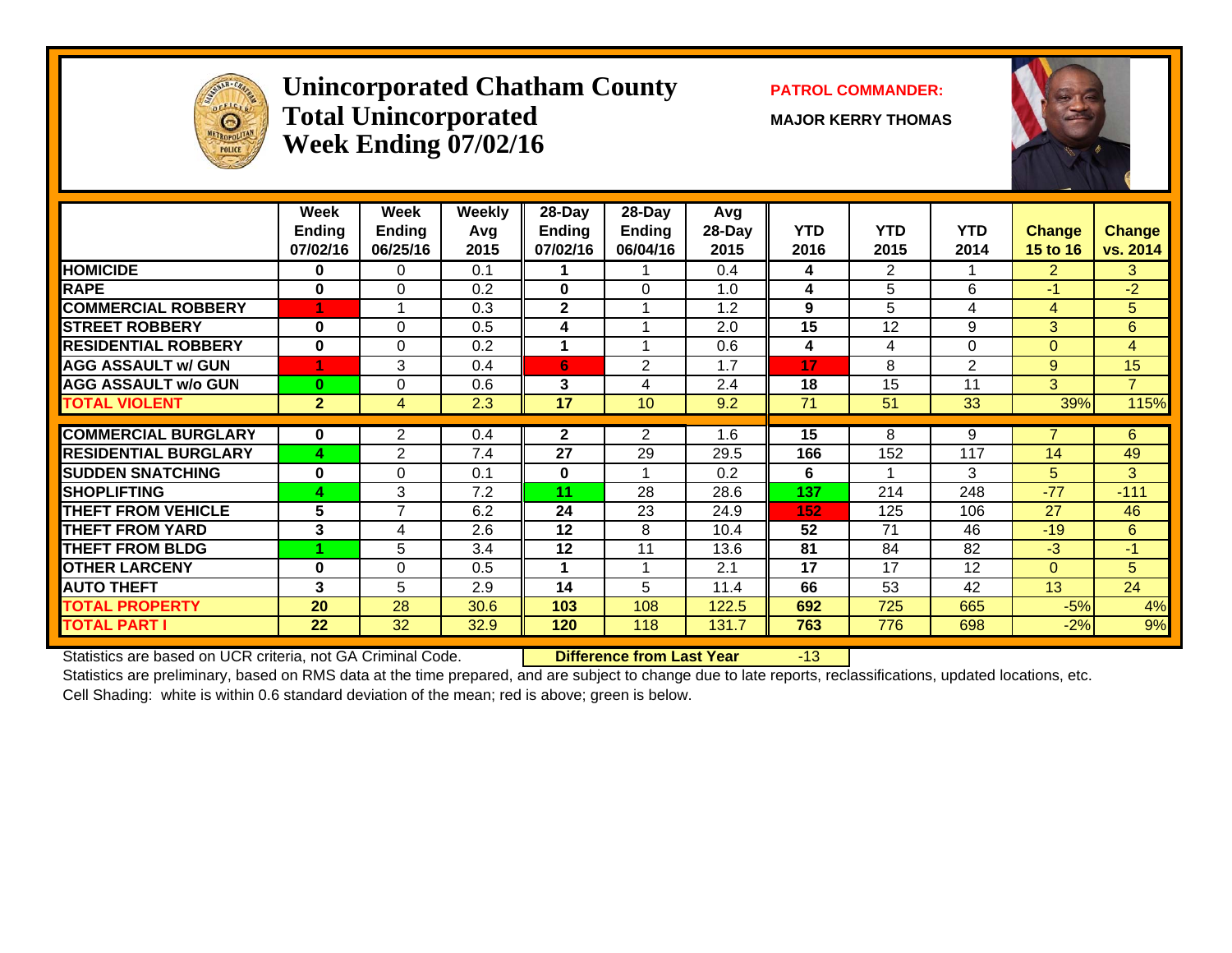

### **COMPSTATWEST CHATHAM PRECINCTWeek Ending 07/02/16**

**PRECINCT COMMANDER:**

**CAPT. CARL RAMEY**



|                             | Week<br><b>Ending</b><br>07/02/16 | Week<br><b>Ending</b><br>06/25/16 | <b>Weekly</b><br>Avq<br>2015 | 28-Day<br><b>Ending</b><br>07/02/16 | 28-Day<br>Ending<br>06/04/16 | Avg<br>28-Day<br>2015 | <b>YTD</b><br>2016 | <b>YTD</b><br>2015 | <b>YTD</b><br>2014 | Change<br><b>15 to 16</b> | <b>Change</b><br>vs. 2014 |
|-----------------------------|-----------------------------------|-----------------------------------|------------------------------|-------------------------------------|------------------------------|-----------------------|--------------------|--------------------|--------------------|---------------------------|---------------------------|
| <b>HOMICIDE</b>             | 0                                 | 0                                 | $\Omega$                     |                                     |                              | 0                     | 3                  | 0                  | $\Omega$           | 3                         | 3                         |
| <b>RAPE</b>                 | 0                                 | $\Omega$                          | $\Omega$                     |                                     |                              |                       | $\overline{7}$     | 9                  | 7                  | $-2$                      | $\mathbf{0}$              |
| <b>COMMERCIAL ROBBERY</b>   |                                   | $\Omega$                          | $\Omega$                     | 1                                   | 3                            |                       | 11                 | 7                  | 6                  | 4                         | 5                         |
| <b>STREET ROBBERY</b>       | $\bf{0}$                          | $\overline{2}$                    |                              | 6                                   | 3                            | 2                     | 18                 | 13                 | 10                 | 5                         | 8                         |
| <b>RESIDENTIAL ROBBERY</b>  | $\bf{0}$                          | $\Omega$                          | $\Omega$                     |                                     |                              |                       | 10 <sub>1</sub>    | 5                  | 7                  | 5                         | 3                         |
| <b>AGG ASSAULT w/ GUN</b>   | $\bf{0}$                          | 3                                 |                              | 3                                   | 3                            | 2                     | 22                 | 14                 | 6                  | 8                         | 16                        |
| <b>AGG ASSAULT w/o GUN</b>  |                                   | 0                                 |                              | 3                                   | $\overline{ }$               | 3                     | 26                 | 23                 | 11                 | 3                         | 15                        |
| <b>TOTAL VIOLENT</b>        | $\overline{2}$                    | 5                                 | 3                            | 16                                  | 19                           | 11                    | 97                 | 71                 | 47                 | 37%                       | 106%                      |
|                             |                                   |                                   |                              |                                     |                              |                       |                    |                    |                    |                           |                           |
| <b>COMMERCIAL BURGLARY</b>  |                                   | 3                                 | 2                            | 8                                   | 2                            | 6                     | 33                 | 37                 | 21                 | $-4$                      | 12                        |
| <b>RESIDENTIAL BURGLARY</b> |                                   | 3                                 | $\overline{7}$               | 17                                  | 27                           | 27                    | 151                | 142                | 123                | 9                         | 28                        |
| <b>SUDDEN SNATCHING</b>     |                                   | $\Omega$                          | $\Omega$                     |                                     |                              | $\Omega$              | $\overline{7}$     | 3                  | $\overline{2}$     | 4                         | 5                         |
| <b>SHOPLIFTING</b>          | 3                                 | $\overline{2}$                    | 4                            | 10                                  | 19                           | 16                    | 87                 | 109                | 133                | $-22$                     | $-46$                     |
| <b>THEFT FROM VEHICLE</b>   | 5.                                | 6                                 | 8                            | 26                                  | 22                           | 32                    | 182                | 157                | 153                | 25                        | 29                        |
| <b>THEFT FROM YARD</b>      | 4                                 | 4                                 | 3                            | 11                                  | 14                           | 13                    | 61                 | 83                 | 73                 | $-22$                     | $-12$                     |
| <b>THEFT FROM BLDG</b>      |                                   | 3                                 | 4                            | 10                                  | 11                           | 16                    | 82                 | 102                | 102                | $-20$                     | $-20$                     |
| <b>OTHER LARCENY</b>        | 1                                 | 0                                 |                              | 1                                   | 2                            | $\overline{2}$        | 11                 | 18                 | 15                 | $-7$                      | $-4$                      |
| <b>AUTO THEFT</b>           | 5                                 | 4                                 | 5                            | 12                                  | 14                           | 20                    | 92                 | 99                 | 61                 | $-7$                      | 31                        |
| <b>TOTAL PROPERTY</b>       | 22                                | 25                                | 33                           | 96                                  | 112                          | 133                   | 706                | 750                | 683                | $-6%$                     | 3%                        |
| <b>TOTAL PART I</b>         | 24                                | 30                                | 36                           | 112                                 | 131                          | 144                   | 803                | 821                | 730                | $-2%$                     | 10%                       |

Statistics are based on UCR criteria, not GA Criminal Code. **Difference from Last Year** -18

| <b>Citizen Initiated Calls</b> | Week<br><b>Ending</b><br>07/02/16 | <b>Week</b><br><b>Ending</b><br>06/25/16 | Weekly<br>Avg<br>2015 | $28 - Day$<br><b>Ending</b><br>07/02/16 | $28$ -Day<br><b>Ending</b><br>06/04/16 | Avg<br>$28-Day$<br>2015 | YTD<br>2016 | <b>YTD</b><br>2015 | YTD<br>2014 | <b>Change</b><br>15 to 16 | <b>Change</b><br>vs. 2014 |
|--------------------------------|-----------------------------------|------------------------------------------|-----------------------|-----------------------------------------|----------------------------------------|-------------------------|-------------|--------------------|-------------|---------------------------|---------------------------|
| <b>Midnight Shift</b>          | 127                               | 125                                      | 114                   | 482                                     | 446                                    | 455                     | 2910        | 2887               | 2818        | 23                        | 92                        |
| Day Shift                      | 294                               | 293                                      | 282                   | 1211                                    | 1211                                   | 1127                    | 7521        | 7337               | 7192        | 184                       | 329                       |
| <b>Afternoon Shift</b>         | 31'                               | 288                                      | 294                   | 1202                                    | 1247                                   | 1177                    | 7578        | 7654               | 7504        | $-76$                     | 74                        |
| <b>TOTAL CITIZEN CFS</b>       | 732                               | 732                                      | 690                   | 2895                                    | 2904                                   | 2758                    | 18009       | 17878              | 17513       | 0.7%                      | 2.8%                      |
| <b>53S ShotSpotter Calls</b>   |                                   |                                          |                       |                                         |                                        |                         |             |                    |             |                           | 3                         |
| Sig 53 Shots Fired Calls       |                                   |                                          | 11                    | 30                                      | 45                                     | 43                      | 262         | 221                | 151         | 41                        | 111                       |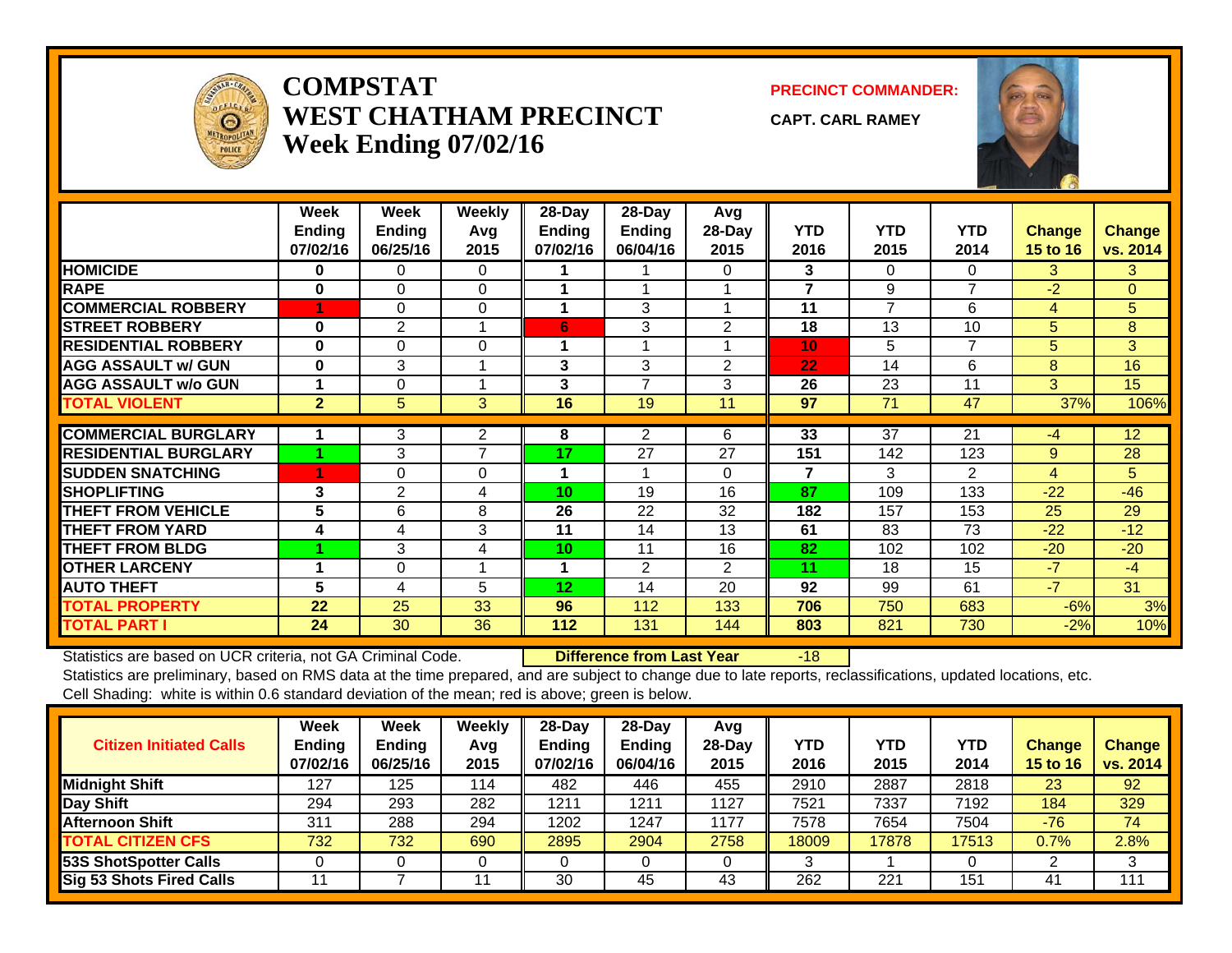# **BEAT 11 West Chatham Precinct Week Ending 07/02/16**



|                             |                |                | <b>Last 4 Weeks</b> |               | 28 Days        | 28 Day  |                |                |                |                |                 |
|-----------------------------|----------------|----------------|---------------------|---------------|----------------|---------|----------------|----------------|----------------|----------------|-----------------|
|                             | <b>Ending</b>  | <b>Ending</b>  | <b>Ending</b>       | <b>Ending</b> | <b>Ending</b>  | Average | <b>YTD</b>     | <b>YTD</b>     | <b>YTD</b>     | <b>Change</b>  | <b>Change</b>   |
|                             | 06/4/16        | 06/11/16       | 06/25/16            | 07/02/16      | 07/02/16       | 2015    | 2016           | 2015           | 2014           | 15 to 16       | vs. 2014        |
| <b>HOMICIDE</b>             | $\Omega$       | 0              | $\Omega$            | $\Omega$      | 0              | 0.0     | $\mathbf{0}$   | $\mathbf{0}$   | $\Omega$       | $\Omega$       | $\overline{0}$  |
| <b>RAPE</b>                 | $\Omega$       | $\Omega$       | $\Omega$            | 0             | $\Omega$       | 0.1     | 1              | 1              | 0              | $\Omega$       | 1               |
| <b>COMMERCIAL ROBBERY</b>   | $\Omega$       | $\Omega$       | $\Omega$            | $\Omega$      | $\Omega$       | 0.2     | $\overline{2}$ | $\overline{2}$ | $\Omega$       | $\mathbf{0}$   | $\overline{2}$  |
| <b>ISTREET ROBBERY</b>      | $\Omega$       | $\Omega$       | $\Omega$            | $\Omega$      | $\Omega$       | 0.3     | $\mathbf{1}$   | 2              | $\overline{2}$ | $-1$           | $-1$            |
| <b>RESIDENTIAL ROBBERY</b>  | $\Omega$       | $\Omega$       | $\mathbf{0}$        | $\Omega$      | $\Omega$       | 0.0     | $\mathbf{0}$   | 0              | 0              | $\Omega$       | $\Omega$        |
| <b>AGG ASSAULT w/ GUN</b>   | $\Omega$       | $\Omega$       | $\Omega$            | $\Omega$      | 0              | 0.1     | 1              | 1              | 1              | $\mathbf{0}$   | $\mathbf{0}$    |
| <b>AGG ASSAULT w/o GUN</b>  | $\Omega$       | $\Omega$       | $\Omega$            | $\Omega$      | $\Omega$       | 0.2     | 3              | 0              | $\mathbf{1}$   | 3              | $\overline{2}$  |
| <b>TOTAL VIOLENT</b>        | $\mathbf{0}$   | $\overline{0}$ | $\mathbf{0}$        | $\mathbf{0}$  | $\mathbf{0}$   | 0.8     | 8              | 6              | 4              | 33%            | 100%            |
|                             |                |                |                     |               |                |         |                |                |                |                |                 |
| <b>COMMERCIAL BURGLARY</b>  | 1              | 0              | 1                   | 0             | $\overline{2}$ | 1.0     | 4              | 5              | 4              | $-1$           | $\mathbf{0}$    |
| <b>RESIDENTIAL BURGLARY</b> | $\Omega$       | $\Omega$       | $\Omega$            | $\Omega$      | $\Omega$       | 1.7     | 7              | 11             | 12             | $-4$           | $-5$            |
| <b>SUDDEN SNATCHING</b>     | $\Omega$       | 0              | $\Omega$            | $\Omega$      | $\Omega$       | 0.0     | $\mathbf{1}$   | 0              | 0              | 1              | 1               |
| <b>SHOPLIFTING</b>          | $\Omega$       | $\Omega$       | $\Omega$            | 0             | 0              | 0.2     | $\mathbf{0}$   | 1              | 0              | $-1$           | $\Omega$        |
| <b>THEFT FROM VEHICLE</b>   | 1              | $\Omega$       | $\mathbf{1}$        | $\Omega$      | 2              | 3.3     | 19             | 19             | 21             | $\Omega$       | $-2$            |
| <b>THEFT FROM YARD</b>      | $\Omega$       | $\Omega$       | $\Omega$            | $\Omega$      | $\Omega$       | 1.8     | 10             | 13             | 10             | $-3$           | $\Omega$        |
| <b>THEFT FROM BLDG</b>      | $\Omega$       | $\Omega$       | $\mathbf{0}$        | $\Omega$      | 0              | 4.0     | 15             | 28             | 20             | $-13$          | $-5$            |
| <b>OTHER LARCENY</b>        | $\Omega$       | $\Omega$       | $\Omega$            | $\Omega$      | 0              | 0.3     | 3              | $\overline{2}$ | $\mathbf{1}$   | $\overline{1}$ | $\overline{2}$  |
| <b>AUTO THEFT</b>           | $\mathbf 0$    | $\Omega$       | $\Omega$            | 1             | 1              | 3.4     | 14             | 15             | 4              | $-1$           | 10 <sub>1</sub> |
| <b>TOTAL PROPERTY</b>       | $\overline{2}$ | $\overline{0}$ | $\overline{2}$      | 1             | 5              | 15.6    | 73             | 94             | 72             | $-22%$         | 1%              |
| <b>TOTAL PART I</b>         | 2              | $\Omega$       | $\overline{2}$      | $\mathbf{1}$  | 5              | 16.5    | 81             | 100            | 76             | $-19%$         | 7%              |

 **Difference from Last Year**r -19

Statistics are based on UCR criteria, not GA Criminal Code.

| <b>Shots Fired Calls</b>        | Week<br><b>Ending</b><br>06/4/16 | Week<br><b>Endina</b><br>06/11/16 | Week<br>Ending | Week<br>Ending<br>06/25/16   07/02/16   07/02/16 | 28 Days<br><b>Ending</b> | 28 Day<br>Average II<br>2015 | YTD<br>2016 | YTD<br>2015 | YTD<br>2014 | <b>Change</b><br>15 to 16 $\vert$ | <b>Change</b><br>vs. 2014 |
|---------------------------------|----------------------------------|-----------------------------------|----------------|--------------------------------------------------|--------------------------|------------------------------|-------------|-------------|-------------|-----------------------------------|---------------------------|
| <b>153S ShotSpotter Calls</b>   |                                  |                                   |                |                                                  |                          | 0.0                          |             |             |             | 0%                                | 0%                        |
| <b>Sig 53 Shots Fired Calls</b> |                                  |                                   |                |                                                  |                          | 2.9                          |             | 17          |             | $-53%$                            | $-47%$                    |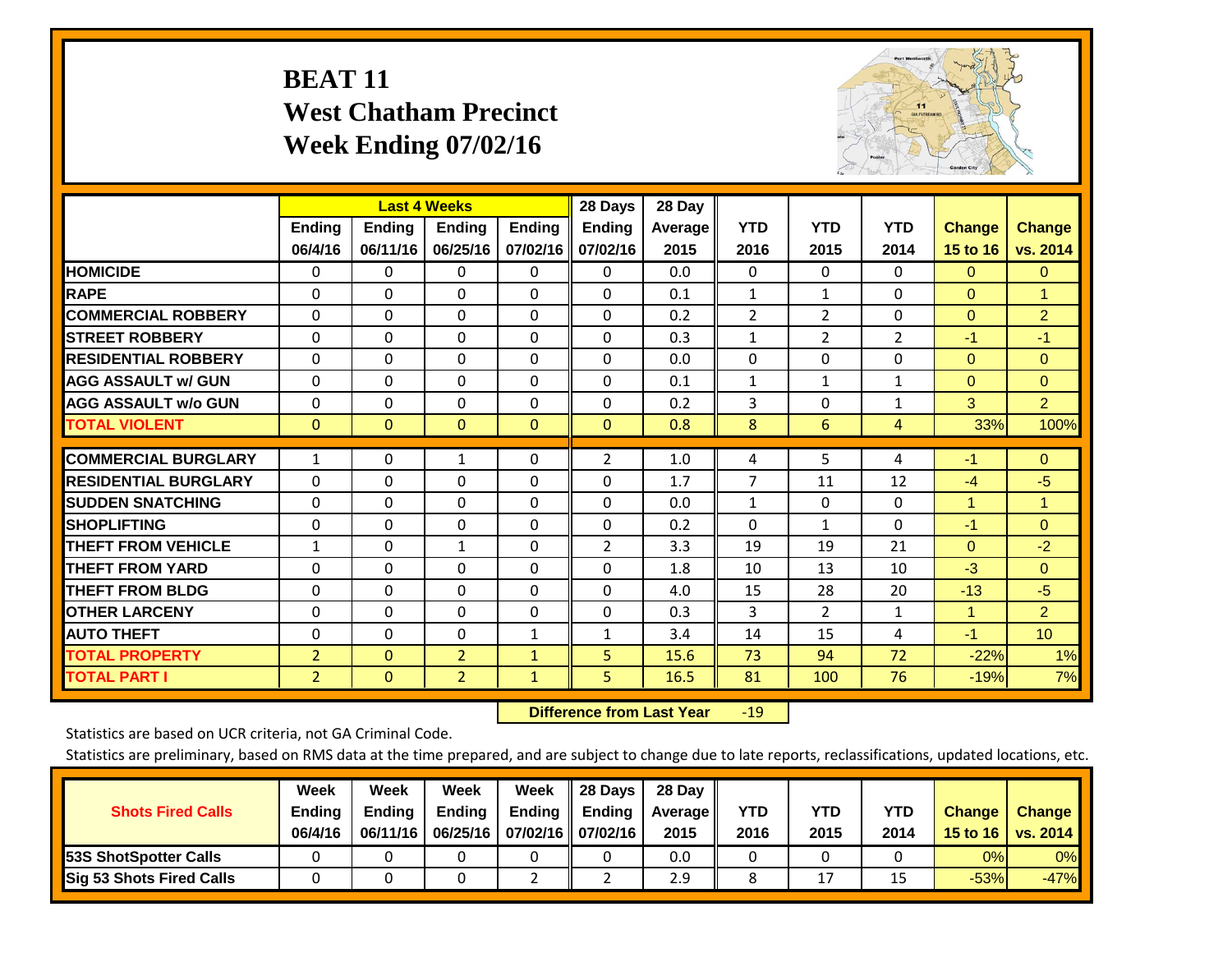# **BEAT 12 West Chatham Precinct Week Ending 07/02/16**



|                             |               |                | <b>Last 4 Weeks</b> |                | 28 Days        | 28 Day  |                |                |                |                |                      |
|-----------------------------|---------------|----------------|---------------------|----------------|----------------|---------|----------------|----------------|----------------|----------------|----------------------|
|                             | <b>Ending</b> | <b>Ending</b>  | <b>Endina</b>       | <b>Ending</b>  | <b>Endina</b>  | Average | <b>YTD</b>     | <b>YTD</b>     | <b>YTD</b>     | <b>Change</b>  | <b>Change</b>        |
|                             | 06/4/16       | 06/11/16       | 06/25/16            | 07/02/16       | 07/02/16       | 2015    | 2016           | 2015           | 2014           | 15 to 16       | vs. 2014             |
| <b>HOMICIDE</b>             | 0             | $\Omega$       | $\Omega$            | 0              | 0              | 0.0     | 1              | $\Omega$       | 0              | 1              | 1.                   |
| <b>RAPE</b>                 | $\Omega$      | $\Omega$       | $\mathbf{0}$        | 0              | 0              | 0.3     | $\mathbf{1}$   | 3              | 4              | $-2$           | $-3$                 |
| <b>COMMERCIAL ROBBERY</b>   | $\Omega$      | $\Omega$       | $\Omega$            | $\Omega$       | $\Omega$       | 0.2     | 3              | $\mathbf{1}$   | $\mathbf{1}$   | $\overline{2}$ | $\overline{2}$       |
| <b>ISTREET ROBBERY</b>      | $\Omega$      | $\mathbf{1}$   | $\Omega$            | $\Omega$       | $\mathbf{1}$   | 0.5     | 5              | $\overline{3}$ | $\overline{2}$ | $\overline{2}$ | 3                    |
| <b>RESIDENTIAL ROBBERY</b>  | $\Omega$      | $\mathbf{1}$   | $\mathbf{0}$        | $\Omega$       | $\mathbf{1}$   | 0.2     | $\mathbf{1}$   | $\Omega$       | 0              | 1              | 1                    |
| <b>AGG ASSAULT w/ GUN</b>   | $\Omega$      | $\Omega$       | $\overline{2}$      | $\Omega$       | $\overline{2}$ | 0.2     | 5              | $\Omega$       | 0              | 5              | 5                    |
| <b>AGG ASSAULT w/o GUN</b>  | $\mathbf 0$   | $\Omega$       | $\Omega$            | 1              | 1              | 0.8     | 4              | 5              | 5              | $-1$           | $-1$                 |
| <b>TOTAL VIOLENT</b>        | $\mathbf{0}$  | $\overline{2}$ | $\overline{2}$      | $\mathbf{1}$   | 5              | 2.3     | 20             | 12             | 12             | 67%            | 67%                  |
|                             |               |                |                     |                |                |         |                |                |                |                |                      |
| <b>COMMERCIAL BURGLARY</b>  | $\Omega$      | $\Omega$       | 2                   | $\Omega$       | 2              | 0.6     | 4              | 3              | 3              | 1              | $\blacktriangleleft$ |
| <b>RESIDENTIAL BURGLARY</b> | 4             | 2              | $\mathbf{0}$        | $\Omega$       | 6              | 9.7     | 56             | 36             | 34             | 20             | 22                   |
| <b>SUDDEN SNATCHING</b>     | $\Omega$      | 0              | $\Omega$            | $\Omega$       | $\Omega$       | 0.0     | $\overline{2}$ | $\Omega$       | 1              | $\overline{2}$ | 1                    |
| <b>SHOPLIFTING</b>          | $\mathbf{1}$  | $\Omega$       | $\mathbf{1}$        | $\Omega$       | $\overline{2}$ | 2.4     | 19             | 14             | 19             | 5              | $\mathbf{0}$         |
| <b>THEFT FROM VEHICLE</b>   | 6             | $\mathbf{1}$   | 3                   | $\overline{2}$ | 12             | 8.4     | 52             | 44             | 39             | 8              | 13                   |
| <b>THEFT FROM YARD</b>      | $\mathbf{1}$  | $\Omega$       | 2                   | $\overline{2}$ | 5              | 3.1     | 15             | 20             | 16             | $-5$           | $-1$                 |
| <b>THEFT FROM BLDG</b>      | 0             | 0              | $\Omega$            | $\Omega$       | $\Omega$       | 2.9     | 16             | 15             | 16             | 1              | $\mathbf{0}$         |
| <b>OTHER LARCENY</b>        | 0             | $\Omega$       | $\mathbf{0}$        | 0              | 0              | 0.3     | 3              | 4              | 4              | $-1$           | $-1$                 |
| <b>AUTO THEFT</b>           | 1             | 1              | 0                   | 1              | 3              | 4.7     | 24             | 25             | 18             | $-1$           | 6                    |
| <b>TOTAL PROPERTY</b>       | 13            | 4              | 8                   | 5              | 30             | 32.2    | 191            | 161            | 150            | 19%            | 27%                  |
| <b>TOTAL PART I</b>         | 13            | 6              | 10                  | 6              | 35             | 34.5    | 211            | 173            | 162            | 22%            | 30%                  |

 **Difference from Last Year**r 38

Statistics are based on UCR criteria, not GA Criminal Code.

| <b>Shots Fired Calls</b>        | Week<br><b>Ending</b><br>06/4/16 | Week<br><b>Endina</b><br>06/11/16 | Week<br>Ending | Week<br>Ending<br>06/25/16   07/02/16   07/02/16 | 28 Days<br><b>Ending</b> | 28 Day<br>Average II<br>2015 | YTD<br>2016 | YTD<br>2015 | YTD<br>2014 | <b>Change</b><br>15 to 16 | <b>Change</b><br>vs. 2014 |
|---------------------------------|----------------------------------|-----------------------------------|----------------|--------------------------------------------------|--------------------------|------------------------------|-------------|-------------|-------------|---------------------------|---------------------------|
| <b>153S ShotSpotter Calls</b>   |                                  |                                   |                |                                                  |                          | 0.0                          |             |             |             | 0%                        | 0%                        |
| <b>Sig 53 Shots Fired Calls</b> |                                  |                                   |                |                                                  | 11                       | 6.2                          | 43          | 35          | 24          | 23%                       | <b>79%</b>                |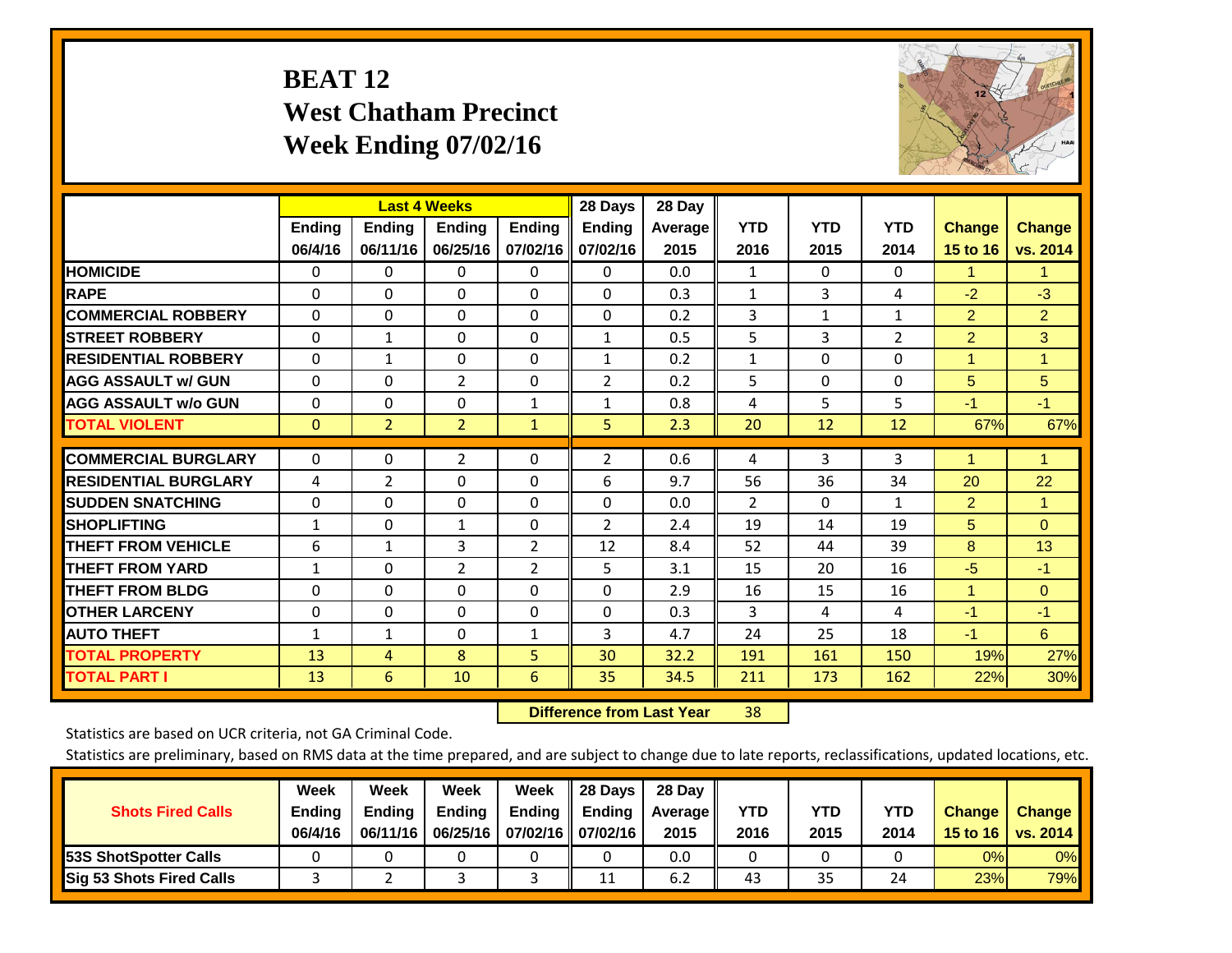# **BEAT 13 West Chatham Precinct Week Ending 07/02/16**



|                             |                          |                           | <b>Last 4 Weeks</b>       |                           | 28 Days                   | 28 Day            |                    |                    |                    |                           |                           |
|-----------------------------|--------------------------|---------------------------|---------------------------|---------------------------|---------------------------|-------------------|--------------------|--------------------|--------------------|---------------------------|---------------------------|
|                             | <b>Ending</b><br>06/4/16 | <b>Ending</b><br>06/11/16 | <b>Endina</b><br>06/25/16 | <b>Endina</b><br>07/02/16 | <b>Endina</b><br>07/02/16 | Average  <br>2015 | <b>YTD</b><br>2016 | <b>YTD</b><br>2015 | <b>YTD</b><br>2014 | <b>Change</b><br>15 to 16 | <b>Change</b><br>vs. 2014 |
| <b>HOMICIDE</b>             | 0                        | 0                         | $\Omega$                  | 0                         | 0                         | 0.2               | $\Omega$           | 0                  | 0                  | $\Omega$                  | $\mathbf{0}$              |
| <b>RAPE</b>                 | $\Omega$                 | 1                         | $\Omega$                  | $\Omega$                  | $\mathbf{1}$              | 0.2               | 3                  | $\mathbf{1}$       | 0                  | $\overline{2}$            | 3                         |
| <b>COMMERCIAL ROBBERY</b>   | $\Omega$                 | $\Omega$                  | $\Omega$                  | $\Omega$                  | $\Omega$                  | 0.2               | 1                  | 1                  | $\mathbf{1}$       | $\Omega$                  | $\Omega$                  |
| <b>STREET ROBBERY</b>       | $\mathbf{1}$             | $\Omega$                  | $\mathbf{0}$              | 0                         | $\mathbf{1}$              | 0.4               | $\overline{3}$     | $\overline{2}$     | $\overline{2}$     | $\blacktriangleleft$      | 1                         |
| <b>RESIDENTIAL ROBBERY</b>  | $\Omega$                 | $\Omega$                  | $\mathbf{0}$              | $\Omega$                  | 0                         | 0.2               | $\overline{2}$     | $\overline{2}$     | $\overline{2}$     | $\Omega$                  | $\mathbf{0}$              |
| <b>AGG ASSAULT w/ GUN</b>   | $\Omega$                 | $\Omega$                  | $\Omega$                  | $\Omega$                  | $\Omega$                  | 0.7               | 8                  | 5.                 | $\mathbf{1}$       | 3                         | $\overline{7}$            |
| <b>AGG ASSAULT w/o GUN</b>  | 0                        | 0                         | $\mathbf{0}$              | $\Omega$                  | $\Omega$                  | 0.8               | 6                  | 7                  | $\overline{2}$     | $-1$                      | 4                         |
| <b>TOTAL VIOLENT</b>        | $\mathbf{1}$             | $\mathbf{1}$              | $\mathbf{0}$              | $\mathbf{0}$              | $\overline{2}$            | 2.8               | 23                 | 18                 | 8                  | 28%                       | 188%                      |
| <b>COMMERCIAL BURGLARY</b>  | $\mathbf{1}$             | 1                         | $\mathbf{0}$              | $\Omega$                  | 2                         | 2.0               | $\overline{7}$     | 13                 | 8                  | $-6$                      | $-1$                      |
| <b>RESIDENTIAL BURGLARY</b> | $\Omega$                 | $\Omega$                  | $\mathbf{1}$              | $\Omega$                  | $\mathbf{1}$              | 4.0               | 17                 | 25                 | 20                 | -8                        | $-3$                      |
| <b>ISUDDEN SNATCHING</b>    | $\Omega$                 | $\Omega$                  | $\Omega$                  | 1                         | $\mathbf{1}$              | 0.3               | 1                  | 3                  | 0                  | $-2$                      | 1                         |
| <b>SHOPLIFTING</b>          | $\Omega$                 | $\mathbf{1}$              | $\Omega$                  | $\Omega$                  | $\mathbf{1}$              | 0.5               | 9                  | 4                  | 5                  | $5\phantom{.0}$           | 4                         |
| <b>THEFT FROM VEHICLE</b>   | 1                        | $\overline{2}$            | 2                         | 1                         | 6                         | 5.7               | 31                 | 28                 | 20                 | 3                         | 11                        |
| <b>THEFT FROM YARD</b>      | 0                        | $\Omega$                  | $\mathbf{1}$              | 0                         | 1                         | 2.3               | 11                 | 13                 | 17                 | $-2$                      | $-6$                      |
| <b>THEFT FROM BLDG</b>      | 1                        | 0                         | $\mathbf{0}$              | $\Omega$                  | $\mathbf{1}$              | 2.0               | 10                 | 16                 | 15                 | $-6$                      | $-5$                      |
| <b>OTHER LARCENY</b>        | $\Omega$                 | $\Omega$                  | $\Omega$                  | $\Omega$                  | 0                         | 0.3               | $\Omega$           | 3                  | 1                  | $-3$                      | $-1$                      |
| <b>AUTO THEFT</b>           | 0                        | 0                         | $\Omega$                  | 0                         | $\Omega$                  | 2.8               | 15                 | 20                 | 12                 | $-5$                      | 3                         |
| <b>TOTAL PROPERTY</b>       | 3                        | 4                         | 4                         | $\overline{2}$            | 13                        | 19.9              | 101                | 125                | 98                 | $-19%$                    | 3%                        |
| <b>TOTAL PART I</b>         | 4                        | 5                         | $\overline{4}$            | $\overline{2}$            | 15                        | 22.7              | 124                | 143                | 106                | $-13%$                    | 17%                       |

 **Difference from Last Year**r -19

Statistics are based on UCR criteria, not GA Criminal Code.

| <b>Shots Fired Calls</b>        | Week<br><b>Ending</b><br>06/4/16 | Week<br><b>Endina</b><br>06/11/16 | Week<br>Ending | Week<br>Ending<br>06/25/16   07/02/16   07/02/16 | 28 Days<br><b>Ending</b> | 28 Day<br>Average II<br>2015 | YTD<br>2016 | YTD<br>2015 | YTD<br>2014 | <b>Change</b><br>15 to $16$ | <b>Change</b><br>vs. 2014 |
|---------------------------------|----------------------------------|-----------------------------------|----------------|--------------------------------------------------|--------------------------|------------------------------|-------------|-------------|-------------|-----------------------------|---------------------------|
| <b>153S ShotSpotter Calls</b>   |                                  |                                   |                |                                                  |                          | 0.0                          |             |             |             | 0%                          | 0%                        |
| <b>Sig 53 Shots Fired Calls</b> |                                  |                                   |                |                                                  | 4                        | 10.6                         | 63          | 45          | 25          | 40%                         | 152%                      |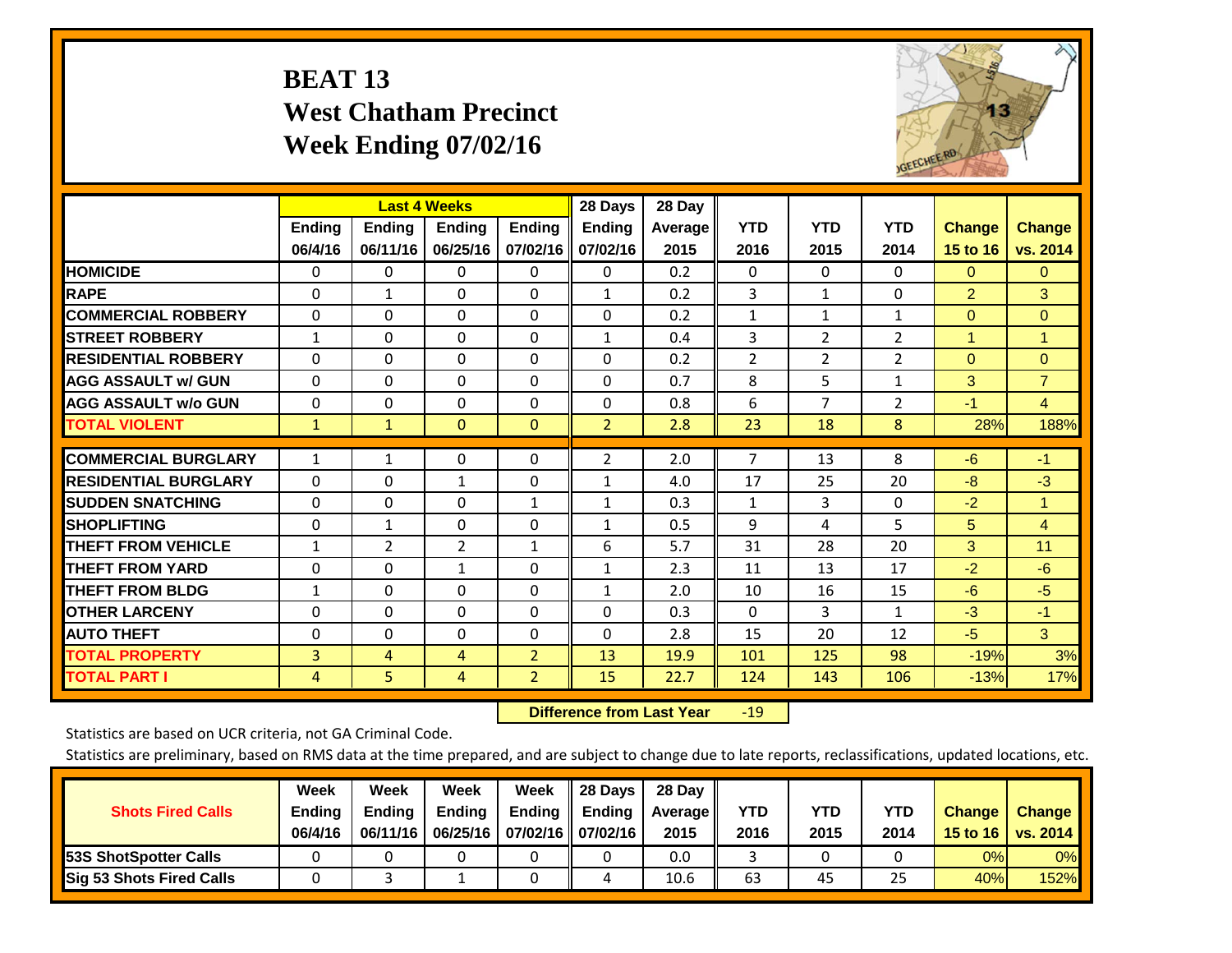# **BEAT 14 West Chatham Precinct Week Ending 07/02/16**



|                             |              | <b>Last 4 Weeks</b> |                |                | 28 Days       | 28 Day         |                |            |                |                |                |
|-----------------------------|--------------|---------------------|----------------|----------------|---------------|----------------|----------------|------------|----------------|----------------|----------------|
|                             | Ending       | Ending              | <b>Ending</b>  | <b>Ending</b>  | <b>Ending</b> | <b>Average</b> | <b>YTD</b>     | <b>YTD</b> | <b>YTD</b>     | <b>Change</b>  | <b>Change</b>  |
|                             | 06/4/16      | 06/11/16            | 06/25/16       | 07/02/16       | 07/02/16      | 2015           | 2016           | 2015       | 2014           | 15 to 16       | vs. 2014       |
| <b>HOMICIDE</b>             | 0            | 1                   | 0              | 0              | 1             | 0.1            | $\mathbf{1}$   | $\Omega$   | $\Omega$       | 1.             | 1.             |
| <b>RAPE</b>                 | $\Omega$     | 0                   | $\mathbf{0}$   | 0              | $\Omega$      | 0.5            | 0              | 3          | $\overline{2}$ | $-3$           | $-2$           |
| <b>COMMERCIAL ROBBERY</b>   | $\Omega$     | $\Omega$            | 0              | $\Omega$       | $\Omega$      | 0.2            | $\mathbf{0}$   | $\Omega$   | $\Omega$       | $\mathbf{0}$   | $\mathbf{0}$   |
| <b>STREET ROBBERY</b>       | 0            | $\Omega$            | 1              | $\Omega$       | $\mathbf{1}$  | 0.1            | 1              | 1          | 1              | $\mathbf{0}$   | $\Omega$       |
| <b>RESIDENTIAL ROBBERY</b>  | $\Omega$     | $\Omega$            | $\mathbf{0}$   | $\Omega$       | $\Omega$      | 0.0            | $\mathbf{1}$   | $\Omega$   | $\overline{2}$ | $\mathbf{1}$   | $-1$           |
| <b>AGG ASSAULT w/ GUN</b>   | $\Omega$     | $\Omega$            | $\mathbf{0}$   | $\Omega$       | $\Omega$      | 0.0            | $\overline{2}$ | 0          | $\mathbf{1}$   | $\overline{2}$ | 1              |
| <b>AGG ASSAULT w/o GUN</b>  | $\Omega$     | 1                   | 0              | $\Omega$       | $\mathbf{1}$  | 0.1            | 4              | 1          | $\Omega$       | 3              | $\overline{4}$ |
| <b>TOTAL VIOLENT</b>        | $\mathbf{0}$ | $\overline{2}$      | $\mathbf{1}$   | $\mathbf{0}$   | 3             | 0.9            | 9              | 5.         | 6              | 80%            | 50%            |
|                             |              |                     |                |                |               |                |                |            |                |                |                |
| <b>COMMERCIAL BURGLARY</b>  | $\Omega$     | $\Omega$            | 0              | $\Omega$       | $\Omega$      | 0.7            | 5              | 5          | $\Omega$       | $\Omega$       | 5              |
| <b>RESIDENTIAL BURGLARY</b> | $\mathbf{1}$ | 1                   | 0              | $\Omega$       | 2             | 3.5            | 26             | 19         | 16             | $\overline{7}$ | 10             |
| <b>SUDDEN SNATCHING</b>     | $\Omega$     | 0                   | $\mathbf{0}$   | $\Omega$       | $\Omega$      | 0.0            | 1              | 0          | $\Omega$       | 1              | 1              |
| <b>SHOPLIFTING</b>          | $\Omega$     | $\Omega$            | 0              | 1              | 1             | 0.6            | 5              | 3          | 8              | $\overline{2}$ | $-3$           |
| <b>THEFT FROM VEHICLE</b>   | 3            | $\mathbf{1}$        | $\Omega$       | $\Omega$       | 4             | 4.4            | 18             | 27         | 30             | $-9$           | $-12$          |
| <b>THEFT FROM YARD</b>      | $\Omega$     | $\Omega$            | $\Omega$       | $\Omega$       | $\Omega$      | 2.1            | 10             | 11         | 3              | $-1$           | $\overline{7}$ |
| <b>THEFT FROM BLDG</b>      | 3            | $\Omega$            | $\mathbf{0}$   | $\Omega$       | 3             | 2.7            | 9              | 16         | 16             | $-7$           | $-7$           |
| <b>OTHER LARCENY</b>        | $\Omega$     | $\Omega$            | $\Omega$       | $\mathbf{1}$   | $\mathbf{1}$  | 0.8            | 3              | 6          | 3              | $-3$           | $\Omega$       |
| <b>AUTO THEFT</b>           | $\mathbf{1}$ | $\Omega$            | $\overline{2}$ | 1              | 4             | 3.5            | 13             | 15         | 12             | $-2$           | $\mathbf{1}$   |
| <b>TOTAL PROPERTY</b>       | 8            | $\overline{2}$      | $\overline{2}$ | 3              | 15            | 18.2           | 90             | 102        | 88             | $-12%$         | 2%             |
| <b>TOTAL PART I</b>         | 8            | 4                   | $\overline{3}$ | $\overline{3}$ | 18            | 19.1           | 99             | 107        | 94             | $-7%$          | 5%             |

 **Difference from Last Year**‐8

Statistics are based on UCR criteria, not GA Criminal Code.

| <b>Shots Fired Calls</b>        | Week<br><b>Ending</b><br>06/4/16 | Week<br><b>Endina</b><br>06/11/16 | Week<br>Ending | Week<br>Ending<br>06/25/16   07/02/16   07/02/16 | 28 Days<br><b>Ending</b> | 28 Day<br>Average II<br>2015 | YTD<br>2016 | YTD<br>2015 | <b>YTD</b><br>2014 | <b>Change</b><br>15 to $16$ | <b>Change</b><br>vs. 2014 |
|---------------------------------|----------------------------------|-----------------------------------|----------------|--------------------------------------------------|--------------------------|------------------------------|-------------|-------------|--------------------|-----------------------------|---------------------------|
| <b>153S ShotSpotter Calls</b>   |                                  |                                   |                |                                                  |                          | 0.1                          |             |             |                    | 0%                          | 0%                        |
| <b>Sig 53 Shots Fired Calls</b> |                                  |                                   |                |                                                  |                          | 8.4                          | 59          | 46          | 41                 | 28%                         | 44%                       |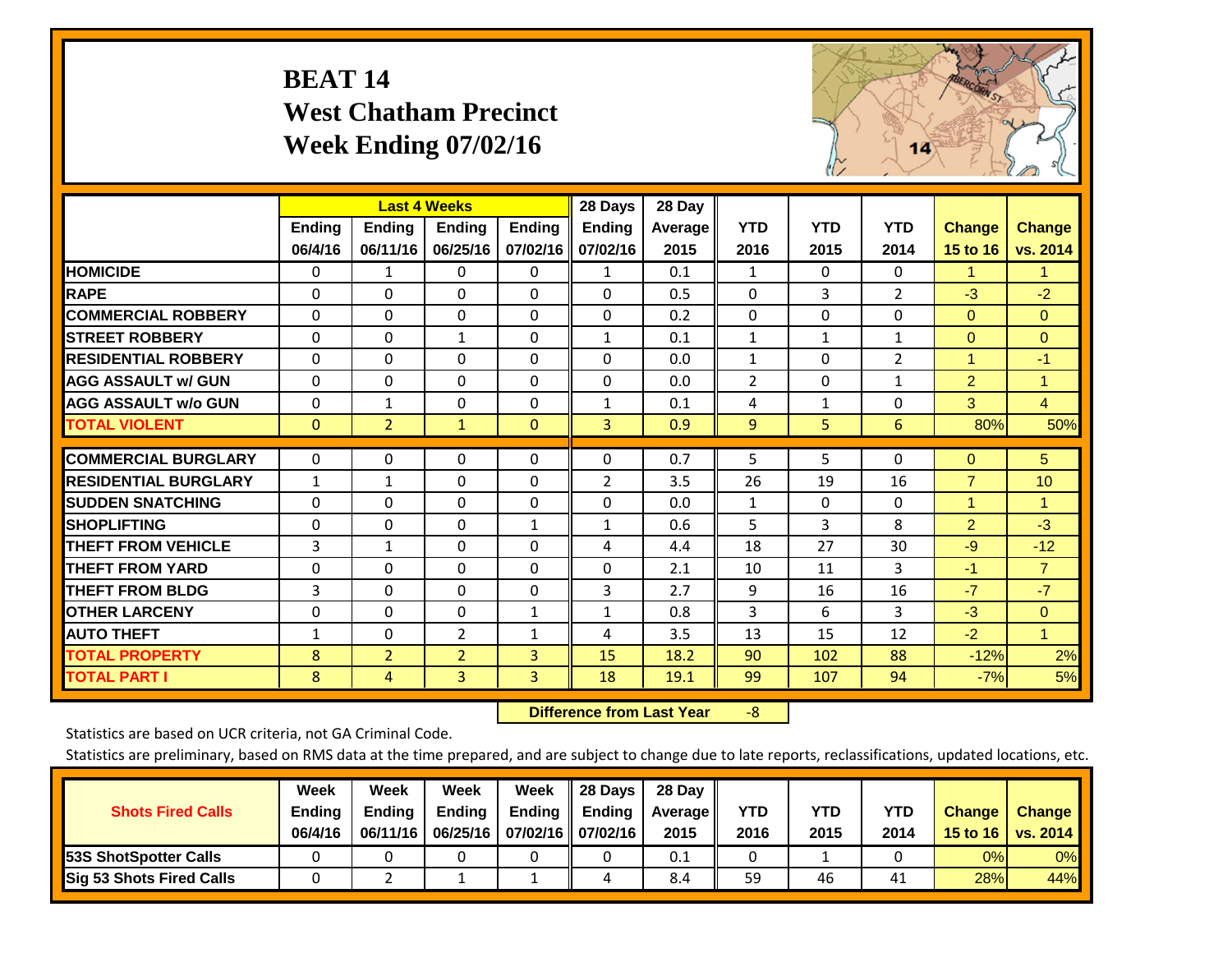# **BEAT 15 West Chatham Precinct Week Ending 07/02/16**



|                             |                          | <b>Last 4 Weeks</b>       |                           |                           | 28 Days                   | 28 Day          |                    |                    |                    |                           |                           |
|-----------------------------|--------------------------|---------------------------|---------------------------|---------------------------|---------------------------|-----------------|--------------------|--------------------|--------------------|---------------------------|---------------------------|
|                             | <b>Ending</b><br>06/4/16 | <b>Ending</b><br>06/11/16 | <b>Endina</b><br>06/25/16 | <b>Ending</b><br>07/02/16 | <b>Endina</b><br>07/02/16 | Average<br>2015 | <b>YTD</b><br>2016 | <b>YTD</b><br>2015 | <b>YTD</b><br>2014 | <b>Change</b><br>15 to 16 | <b>Change</b><br>vs. 2014 |
| <b>HOMICIDE</b>             | 0                        | 0                         | $\Omega$                  | 0                         | 0                         | 0.0             | 1                  | $\Omega$           | 0                  | 1.                        | 1.                        |
| <b>RAPE</b>                 | 0                        | $\Omega$                  | $\Omega$                  | $\Omega$                  | 0                         | 0.2             | $\mathbf{1}$       | $\mathbf{1}$       | $\mathbf{1}$       | $\Omega$                  | $\Omega$                  |
| <b>COMMERCIAL ROBBERY</b>   | $\Omega$                 | 0                         | $\Omega$                  | 1                         | $\mathbf{1}$              | 0.2             | 4                  | $\Omega$           | 0                  | $\overline{4}$            | $\overline{4}$            |
| <b>STREET ROBBERY</b>       | $\Omega$                 | $\mathbf{1}$              | $\mathbf{1}$              | $\Omega$                  | $\overline{2}$            | 0.5             | $\overline{4}$     | 4                  | $\overline{2}$     | $\mathbf{0}$              | $\overline{2}$            |
| <b>RESIDENTIAL ROBBERY</b>  | $\Omega$                 | $\Omega$                  | $\Omega$                  | $\mathbf{0}$              | $\Omega$                  | 0.1             | 3                  | 1                  | $\overline{2}$     | $\overline{2}$            | $\mathbf{1}$              |
| <b>AGG ASSAULT w/ GUN</b>   | $\Omega$                 | $\Omega$                  | $\Omega$                  | $\Omega$                  | $\Omega$                  | 1.0             | 3                  | 8                  | 3                  | $-5$                      | $\Omega$                  |
| <b>AGG ASSAULT w/o GUN</b>  | $\Omega$                 | $\Omega$                  | $\Omega$                  | $\Omega$                  | $\Omega$                  | 0.5             | $\overline{7}$     | 4                  | $\overline{2}$     | 3                         | 5                         |
| <b>TOTAL VIOLENT</b>        | $\mathbf{0}$             | $\mathbf{1}$              | $\mathbf{1}$              | $\mathbf{1}$              | 3                         | 2.4             | 23                 | 18                 | 10                 | 28%                       | 130%                      |
|                             |                          |                           |                           |                           |                           |                 |                    |                    |                    |                           |                           |
| <b>COMMERCIAL BURGLARY</b>  | $\Omega$                 | 1                         | $\Omega$                  | 1                         | $\overline{2}$            | 1.5             | $\overline{7}$     | 10                 | $\overline{2}$     | $-3$                      | 5 <sup>5</sup>            |
| <b>RESIDENTIAL BURGLARY</b> | 1                        | 0                         | 2                         | 1                         | 4                         | 5.1             | 29                 | 29                 | 32                 | $\mathbf{0}$              | $-3$                      |
| <b>SUDDEN SNATCHING</b>     | $\Omega$                 | $\Omega$                  | $\Omega$                  | $\Omega$                  | $\Omega$                  | 0.0             | $\overline{2}$     | $\Omega$           | 1                  | $\overline{2}$            | 1.                        |
| <b>SHOPLIFTING</b>          | $\Omega$                 | $\Omega$                  | $\Omega$                  | 0                         | $\Omega$                  | 0.8             | 13                 | $\mathbf{1}$       | 5                  | 12                        | 8                         |
| <b>THEFT FROM VEHICLE</b>   | $\Omega$                 | 0                         | $\Omega$                  | $\mathbf{0}$              | 0                         | 4.5             | 21                 | 15                 | 17                 | 6                         | $\overline{4}$            |
| <b>THEFT FROM YARD</b>      | $\mathbf{1}$             | $\mathbf{1}$              | $\mathbf{1}$              | $\mathbf{0}$              | 3                         | 0.9             | 8                  | 7                  | 14                 | $\mathbf{1}$              | $-6$                      |
| <b>THEFT FROM BLDG</b>      | 0                        | $\mathbf{1}$              | $\mathbf{1}$              | 1                         | 3                         | 1.5             | 13                 | 6                  | 9                  | $\overline{7}$            | $\overline{4}$            |
| <b>OTHER LARCENY</b>        | $\mathbf{0}$             | 0                         | $\Omega$                  | $\Omega$                  | $\Omega$                  | 0.0             | $\overline{2}$     | 0                  | 3                  | $\overline{2}$            | $-1$                      |
| <b>AUTO THEFT</b>           | $\mathbf 0$              | 0                         | $\Omega$                  | 1                         | $\mathbf{1}$              | 3.0             | 12                 | 14                 | 8                  | $-2$                      | $\overline{4}$            |
| <b>TOTAL PROPERTY</b>       | $\overline{2}$           | 3                         | 4                         | $\overline{4}$            | 13                        | 17.3            | 107                | 82                 | 91                 | 30%                       | 18%                       |
| <b>TOTAL PART I</b>         | $\overline{2}$           | 4                         | 5                         | 5.                        | 16                        | 19.6            | 130                | 100                | 101                | 30%                       | 29%                       |

 **Difference from Last Year**r 30

Statistics are based on UCR criteria, not GA Criminal Code.

| <b>Shots Fired Calls</b>        | Week<br><b>Ending</b><br>06/4/16 | Week<br><b>Endina</b><br>06/11/16 | Week<br>Ending | Week<br>Ending<br>06/25/16   07/02/16   07/02/16 | 28 Days<br><b>Ending</b> | 28 Day<br>Average II<br>2015 | YTD<br>2016 | YTD<br>2015 | YTD<br>2014 | <b>Change</b><br>15 to $16$ | <b>Change</b><br>vs. 2014 |
|---------------------------------|----------------------------------|-----------------------------------|----------------|--------------------------------------------------|--------------------------|------------------------------|-------------|-------------|-------------|-----------------------------|---------------------------|
| <b>153S ShotSpotter Calls</b>   |                                  |                                   |                |                                                  |                          | 0.0                          |             |             |             | 0%                          | 0%                        |
| <b>Sig 53 Shots Fired Calls</b> |                                  |                                   |                |                                                  | 4                        |                              | 53          | 54          | 34          | $-2%$                       | 56%                       |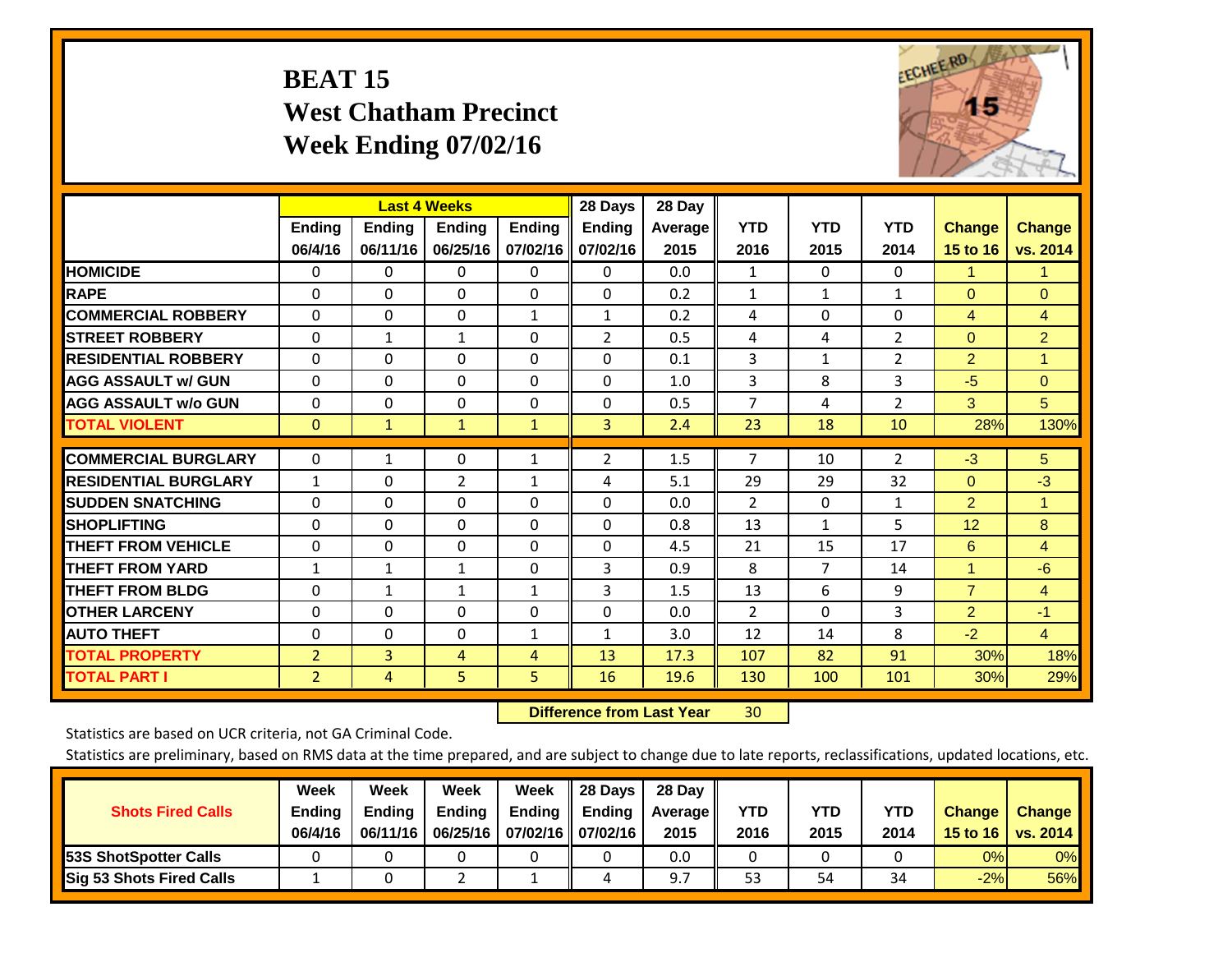# **BEAT 16 West Chatham Precinct Week Ending 07/02/16**



|                             |                          | <b>Last 4 Weeks</b>       |                           |                           | 28 Days                   | 28 Day            |                    |                    |                    |                           |                           |
|-----------------------------|--------------------------|---------------------------|---------------------------|---------------------------|---------------------------|-------------------|--------------------|--------------------|--------------------|---------------------------|---------------------------|
|                             | <b>Ending</b><br>06/4/16 | <b>Ending</b><br>06/11/16 | <b>Endina</b><br>06/25/16 | <b>Endina</b><br>07/02/16 | <b>Endina</b><br>07/02/16 | Average  <br>2015 | <b>YTD</b><br>2016 | <b>YTD</b><br>2015 | <b>YTD</b><br>2014 | <b>Change</b><br>15 to 16 | <b>Change</b><br>vs. 2014 |
| <b>HOMICIDE</b>             | 0                        | 0                         | $\Omega$                  | 0                         | 0                         | 0.0               | 0                  | $\Omega$           | 0                  | $\mathbf{0}$              | $\mathbf{0}$              |
| <b>RAPE</b>                 | 0                        | $\Omega$                  | $\Omega$                  | $\Omega$                  | $\Omega$                  | 0.1               | $\mathbf{1}$       | $\Omega$           | $\Omega$           | 1                         | 1                         |
| <b>COMMERCIAL ROBBERY</b>   | $\Omega$                 | $\Omega$                  | $\Omega$                  | 0                         | $\Omega$                  | 0.3               | $\mathbf{1}$       | 3                  | 4                  | $-2$                      | $-3$                      |
| <b>STREET ROBBERY</b>       | $\Omega$                 | $\mathbf{1}$              | $\Omega$                  | $\Omega$                  | $\mathbf{1}$              | 0.4               | 4                  | $\mathbf{1}$       | $\mathbf{1}$       | 3                         | 3                         |
| <b>RESIDENTIAL ROBBERY</b>  | 0                        | $\Omega$                  | $\mathbf{0}$              | $\mathbf{0}$              | $\Omega$                  | 0.2               | 3                  | $\overline{2}$     | $\mathbf{1}$       | 1                         | $\overline{2}$            |
| <b>AGG ASSAULT w/ GUN</b>   | 0                        | $\Omega$                  | $\mathbf{1}$              | $\Omega$                  | $\mathbf{1}$              | 0.1               | 3                  | $\Omega$           | $\Omega$           | 3                         | 3                         |
| <b>AGG ASSAULT w/o GUN</b>  | 1                        | 0                         | $\Omega$                  | 0                         | 1                         | 0.6               | $\overline{2}$     | 6                  | 1                  | $-4$                      | 1                         |
| <b>TOTAL VIOLENT</b>        | $\mathbf{1}$             | $\mathbf{1}$              | $\mathbf{1}$              | $\mathbf{0}$              | 3                         | 1.7               | 14                 | 12                 | $\overline{7}$     | 17%                       | 100%                      |
| <b>COMMERCIAL BURGLARY</b>  | $\Omega$                 | 0                         | $\mathbf{0}$              | $\mathbf{0}$              | $\Omega$                  | 0.5               | 6                  | $\mathbf{1}$       | 4                  | 5                         | $\overline{2}$            |
|                             |                          |                           |                           |                           |                           |                   |                    |                    |                    |                           |                           |
| <b>RESIDENTIAL BURGLARY</b> | 3                        | 1                         | $\mathbf{0}$              | $\Omega$                  | 4                         | 3.4               | 16                 | 22                 | 9                  | -6                        | $\overline{7}$            |
| <b>SUDDEN SNATCHING</b>     | $\Omega$                 | $\Omega$                  | $\Omega$                  | $\mathbf{0}$              | $\Omega$                  | 0.0               | $\Omega$           | 0                  | $\Omega$           | $\Omega$                  | $\Omega$                  |
| <b>SHOPLIFTING</b>          | 2                        | $\mathbf{1}$              | $\mathbf{1}$              | $\overline{2}$            | 6                         | 11.4              | 41                 | 86                 | 96                 | $-45$                     | $-55$                     |
| <b>THEFT FROM VEHICLE</b>   | $\Omega$                 | 0                         | $\mathbf{0}$              | $\overline{2}$            | $\overline{2}$            | 5.3               | 41                 | 24                 | 26                 | 17                        | 15                        |
| <b>THEFT FROM YARD</b>      | $\Omega$                 | $\Omega$                  | $\mathbf{0}$              | 2                         | 2                         | 2.6               | 7                  | 19                 | 13                 | $-12$                     | $-6$                      |
| <b>THEFT FROM BLDG</b>      | $\Omega$                 | $\mathbf{1}$              | $\overline{2}$            | $\mathbf{0}$              | 3                         | 2.8               | 19                 | 21                 | 26                 | $-2$                      | $-7$                      |
| <b>IOTHER LARCENY</b>       | 0                        | 0                         | $\mathbf{0}$              | $\Omega$                  | 0                         | 0.4               | $\Omega$           | 3                  | 3                  | $-3$                      | $-3$                      |
| <b>AUTO THEFT</b>           | 0                        | 0                         | $\overline{2}$            | 1                         | 3                         | 3.0               | 14                 | 10                 | $\overline{7}$     | $\overline{4}$            | $\overline{7}$            |
| <b>TOTAL PROPERTY</b>       | 5                        | $\overline{3}$            | 5                         | $\overline{7}$            | 20                        | 29.4              | 144                | 186                | 184                | $-23%$                    | $-22%$                    |
| <b>TOTAL PART I</b>         | 6                        | 4                         | 6                         | $\overline{7}$            | 23                        | 31.1              | 158                | 198                | 191                | $-20%$                    | $-17%$                    |

 **Difference from Last Year**r -40

Statistics are based on UCR criteria, not GA Criminal Code.

| <b>Shots Fired Calls</b>        | Week<br><b>Ending</b><br>06/4/16 | Week<br><b>Endina</b><br>06/11/16 | Week<br>Ending | Week<br>Ending<br>06/25/16   07/02/16   07/02/16 | 28 Days<br><b>Ending</b> | 28 Day<br>Average II<br>2015 | YTD<br>2016 | YTD<br>2015 | YTD<br>2014 | <b>Change</b><br>15 to 16 | <b>Change</b><br>vs. 2014 |
|---------------------------------|----------------------------------|-----------------------------------|----------------|--------------------------------------------------|--------------------------|------------------------------|-------------|-------------|-------------|---------------------------|---------------------------|
| <b>153S ShotSpotter Calls</b>   |                                  |                                   |                |                                                  |                          | 0.0                          |             |             |             | 0%                        | 0%                        |
| <b>Sig 53 Shots Fired Calls</b> |                                  |                                   |                | ப                                                |                          | 5.2                          | 36          | 24          | 1.          | 50%                       | 200%                      |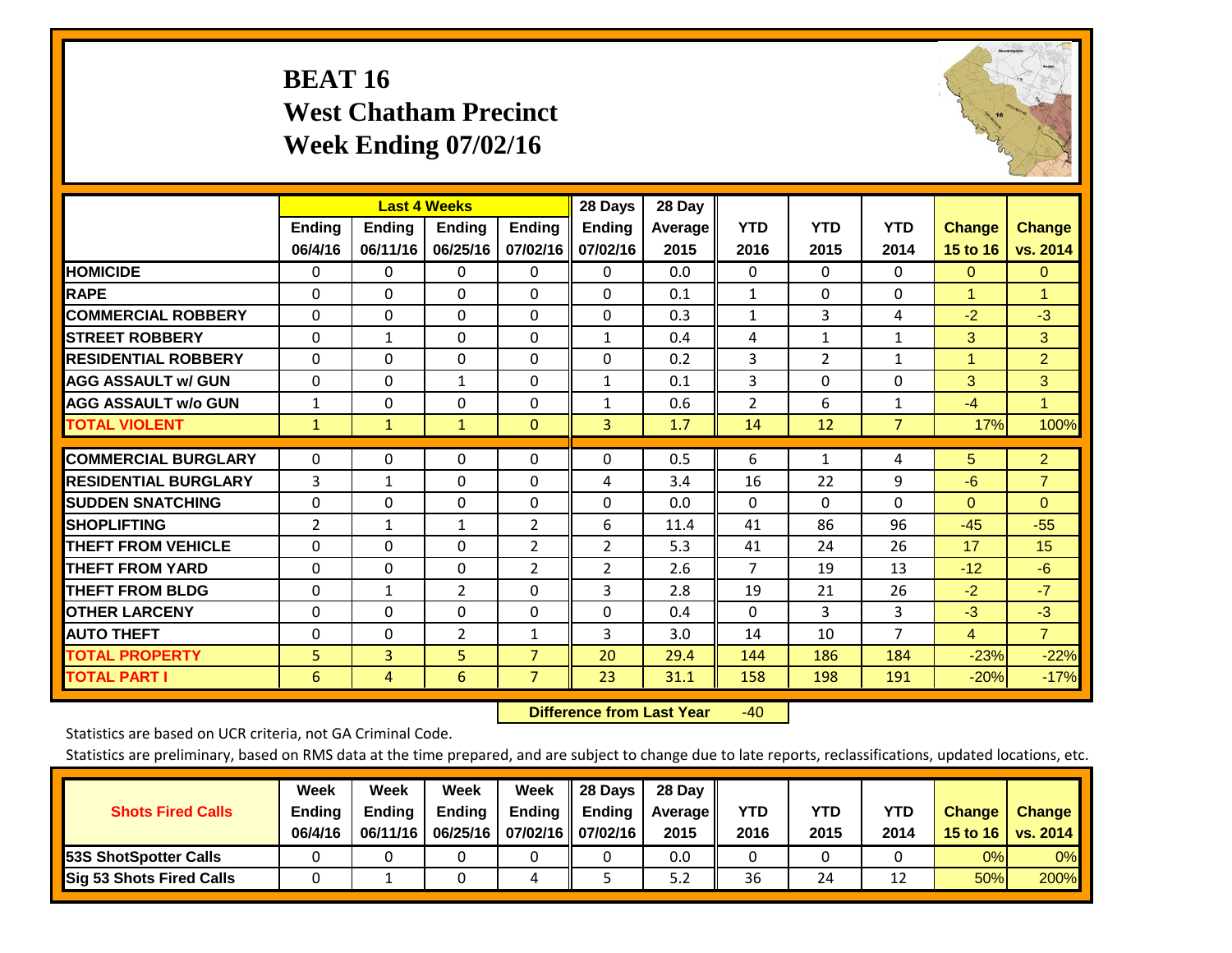

### **COMPSTATDOWNTOWN PRECINCTWeek Ending 07/02/16**

### **PRECINCT COMMANDER:**

**CAPT. BEN HERRON**



|                             | Week<br><b>Ending</b><br>07/02/16 | Week<br>Ending<br>06/25/16 | Weekly<br>Avq<br>2015 | 28-Day<br>Ending<br>07/02/16 | 28-Day<br><b>Ending</b><br>06/04/16 | Avg<br>28-Day<br>2015 | <b>YTD</b><br>2016 | <b>YTD</b><br>2015 | <b>YTD</b><br>2014 | <b>Change</b><br><b>15 to 16</b> | <b>Change</b><br>vs. 2014 |
|-----------------------------|-----------------------------------|----------------------------|-----------------------|------------------------------|-------------------------------------|-----------------------|--------------------|--------------------|--------------------|----------------------------------|---------------------------|
| <b>HOMICIDE</b>             | $\bf{0}$                          | $\Omega$                   | $\Omega$              | 0                            | 0                                   |                       | 3                  | $\overline{2}$     | $\overline{2}$     |                                  |                           |
| <b>RAPE</b>                 | $\bf{0}$                          | $\Omega$                   | 0                     |                              | $\Omega$                            |                       | 3                  | 7                  | 4                  | -4                               | $-1$                      |
| <b>COMMERCIAL ROBBERY</b>   | $\bf{0}$                          |                            | $\Omega$              | 1                            | $\Omega$                            |                       | 4                  | 3                  | 3                  | 4                                | -4                        |
| <b>STREET ROBBERY</b>       | 6                                 | 3                          | $\overline{2}$        | 14                           | 9                                   | 9                     | 82                 | 50                 | 35                 | 32                               | 47                        |
| <b>RESIDENTIAL ROBBERY</b>  | $\bf{0}$                          | $\Omega$                   | $\Omega$              |                              |                                     |                       | 3                  | 6                  |                    | -3                               | 2                         |
| <b>AGG ASSAULT w/ GUN</b>   | 3                                 | 3                          |                       | 7                            | 3                                   | 4                     | 40                 | 22                 | 15                 | 18                               | 25                        |
| <b>AGG ASSAULT w/o GUN</b>  |                                   | $\Omega$                   |                       | 4                            | 7                                   | 4                     | 28                 | 21                 | 21                 | 7                                | $\overline{7}$            |
| <b>TOTAL VIOLENT</b>        | 10                                | $\overline{7}$             | 5                     | 28                           | 20                                  | 21                    | 163                | 111                | 81                 | 47%                              | 101%                      |
|                             |                                   |                            |                       |                              |                                     |                       |                    |                    |                    |                                  |                           |
| <b>COMMERCIAL BURGLARY</b>  | $\bf{0}$                          |                            |                       | 4                            | $\Omega$                            | 2                     | 23                 | 11                 | 19                 | 12                               | 4                         |
| <b>RESIDENTIAL BURGLARY</b> | 8                                 | 4                          | 3                     | 13                           | 10                                  | 11                    | 71                 | 66                 | 56                 | 5.                               | 15                        |
| <b>SUDDEN SNATCHING</b>     |                                   | $\Omega$                   |                       | $\mathbf{2}$                 | 4                                   | 3                     | 26                 | 19                 | 14                 | $\overline{7}$                   | 12                        |
| <b>SHOPLIFTING</b>          | 5                                 | 3                          | 5                     | 16                           | 15                                  | 19                    | 89                 | 116                | 120                | $-27$                            | $-31$                     |
| <b>THEFT FROM VEHICLE</b>   | $\overline{2}$                    | 4                          | 8                     | 18                           | 31                                  | 32                    | 256                | 194                | 235                | 62                               | 21                        |
| <b>THEFT FROM YARD</b>      | $\bf{0}$                          | 3                          | 4                     | 12                           | 18                                  | 17                    | 94                 | 93                 | 112                |                                  | $-18$                     |
| <b>THEFT FROM BLDG</b>      | $5\phantom{.0}$                   | 2                          | 4                     | 11                           | 19                                  | 18                    | 141                | 111                | 130                | 30                               | 11                        |
| <b>OTHER LARCENY</b>        | $\overline{2}$                    | $\mathbf 0$                | 0                     | 3                            | $\Omega$                            | $\overline{2}$        | 16                 | 10                 | 9                  | 6                                | $\overline{7}$            |
| <b>AUTO THEFT</b>           | 4                                 | 5                          | 4                     | 15                           | 12                                  | 16                    | 95                 | 93                 | 56                 | $\overline{2}$                   | 39                        |
| <b>TOTAL PROPERTY</b>       | 27                                | 22                         | 30                    | 94                           | 109                                 | 119                   | 811                | 713                | 751                | 14%                              | 8%                        |
| <b>TOTAL PART I</b>         | 37                                | 29                         | 35                    | 122                          | 129                                 | 139                   | 974                | 824                | 832                | 18%                              | 17%                       |

Statistics are based on UCR criteria, not GA Criminal Code. **Difference from Last Year** 150

| <b>Citizen Initiated Calls</b>  | Week<br><b>Ending</b><br>07/02/16 | <b>Week</b><br><b>Ending</b><br>06/25/16 | Weekly<br>Avg<br>2015 | $28$ -Day<br><b>Ending</b><br>07/02/16 | $28-Dav$<br><b>Ending</b><br>06/04/16 | Avg<br>$28-Dav$<br>2015 | YTD<br>2016 | <b>YTD</b><br>2015 | YTD<br>2014 | Change<br>15 to 16 | <b>Change</b><br>vs. 2014 |
|---------------------------------|-----------------------------------|------------------------------------------|-----------------------|----------------------------------------|---------------------------------------|-------------------------|-------------|--------------------|-------------|--------------------|---------------------------|
| <b>Midnight Shift</b>           | 111                               | 127                                      | 121                   | 454                                    | 496                                   | 484                     | 3031        | 3069               | 3029        | $-38$              |                           |
| Day Shift                       | 241                               | 194                                      | 233                   | 922                                    | 928                                   | 931                     | 5779        | 6189               | 5869        | $-410$             | $-90$                     |
| <b>Afternoon Shift</b>          | 237                               | 271                                      | 252                   | 967                                    | 1026                                  | 1010                    | 6247        | 6600               | 6354        | $-353$             | $-107$                    |
| <b>TOTAL CITIZEN CFS</b>        | 589                               | 592                                      | 606                   | 2343                                   | 2450                                  | 2425                    | 15057       | 15858              | 15252       | $-5.1%$            | $-1.3%$                   |
| 53S ShotSpotter Calls           |                                   |                                          | 6                     | 27                                     | 24                                    | 25                      | 221         | 97                 |             | 124                | 221                       |
| <b>Sig 53 Shots Fired Calls</b> | 16                                | 4                                        | 10                    | 53                                     | 57                                    | 38                      | 305         | 181                | 157         | 124                | 148                       |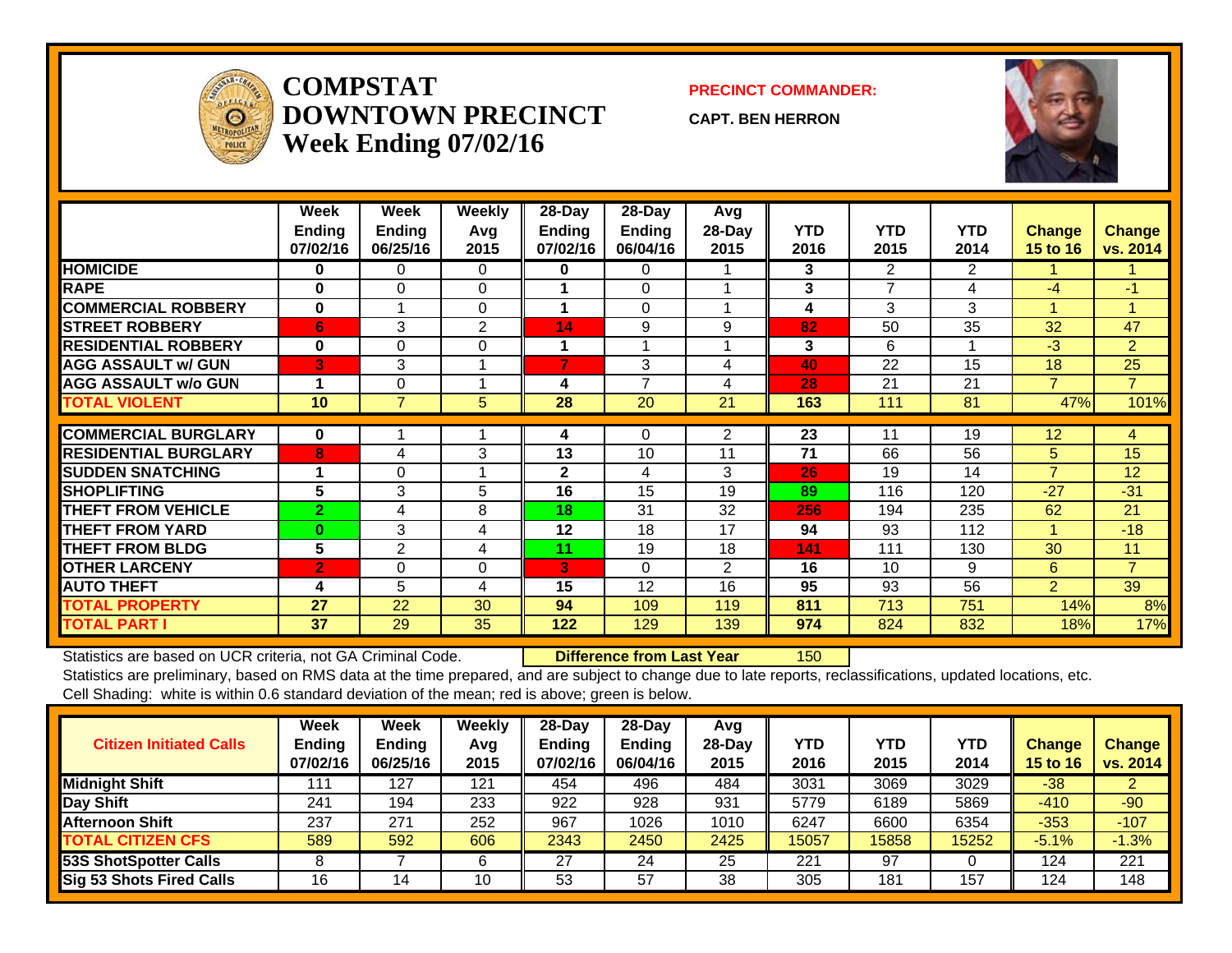# **BEAT 21 Downtown Precinct Week Ending 07/02/16**



|                             |              | <b>Last 4 Weeks</b> |                |               | 28 Days        | 28 Day  |                |                |                |                      |                      |
|-----------------------------|--------------|---------------------|----------------|---------------|----------------|---------|----------------|----------------|----------------|----------------------|----------------------|
|                             | Ending       | Ending              | <b>Endina</b>  | <b>Ending</b> | <b>Ending</b>  | Average | <b>YTD</b>     | <b>YTD</b>     | <b>YTD</b>     | <b>Change</b>        | <b>Change</b>        |
|                             | 06/4/16      | 06/11/16            | 06/25/16       | 07/02/16      | 07/02/16       | 2015    | 2016           | 2015           | 2014           | 15 to 16             | vs. 2014             |
| <b>HOMICIDE</b>             | 0            | $\Omega$            | $\Omega$       | 0             | 0              | 0.2     | $\overline{2}$ | $\mathbf{0}$   | $\mathbf{1}$   | $\overline{2}$       | $\mathbf{1}$         |
| <b>RAPE</b>                 | $\Omega$     | 0                   | $\Omega$       | $\Omega$      | 0              | 0.2     | $\mathbf{0}$   | 1              | 0              | $-1$                 | $\mathbf{0}$         |
| <b>COMMERCIAL ROBBERY</b>   | $\Omega$     | 0                   | $\mathbf{1}$   | $\Omega$      | $\mathbf{1}$   | 0.2     | 3              | $\Omega$       | $\mathbf{1}$   | 3                    | $\overline{2}$       |
| <b>STREET ROBBERY</b>       | $\Omega$     | $\Omega$            | $\Omega$       | $\Omega$      | $\Omega$       | 1.0     | 6              | $\overline{7}$ | 4              | $-1$                 | $\overline{2}$       |
| <b>RESIDENTIAL ROBBERY</b>  | $\Omega$     | $\Omega$            | $\Omega$       | $\Omega$      | $\Omega$       | 0.2     | $\Omega$       | 3              | $\Omega$       | $-3$                 | $\Omega$             |
| <b>AGG ASSAULT w/ GUN</b>   | $\Omega$     | 1                   | $\mathbf{1}$   | $\Omega$      | $\overline{2}$ | 1.3     | 8              | 7              | 1              | $\overline{1}$       | $\overline{7}$       |
| <b>AGG ASSAULT w/o GUN</b>  | $\Omega$     | $\Omega$            | $\Omega$       | $\Omega$      | $\Omega$       | 0.7     | 8              | 6              | 6              | $\overline{2}$       | $\overline{2}$       |
| <b>TOTAL VIOLENT</b>        | $\mathbf{0}$ | $\mathbf{1}$        | $\overline{2}$ | $\mathbf{0}$  | 3              | 3.8     | 27             | 24             | 13             | 13%                  | 108%                 |
|                             |              |                     |                |               |                |         |                |                |                |                      |                      |
| <b>COMMERCIAL BURGLARY</b>  | $\Omega$     | $\Omega$            | $\mathbf{0}$   | $\Omega$      | $\Omega$       | 0.3     | $\mathbf{1}$   | $\mathbf{1}$   | 6              | $\Omega$             | $-5$                 |
| <b>RESIDENTIAL BURGLARY</b> | $\Omega$     | $\Omega$            | $\Omega$       | 1             | $\mathbf{1}$   | 3.4     | 12             | 23             | 16             | $-11$                | $-4$                 |
| <b>SUDDEN SNATCHING</b>     | $\mathbf 0$  | $\Omega$            | $\mathbf{0}$   | $\Omega$      | $\Omega$       | 0.1     | $\mathbf{1}$   | $\Omega$       | 1              | $\blacktriangleleft$ | $\mathbf{0}$         |
| <b>SHOPLIFTING</b>          | $\mathbf{1}$ | $\mathbf{1}$        | $\Omega$       | $\Omega$      | $\overline{2}$ | 2.1     | 6              | 13             | 11             | $-7$                 | $-5$                 |
| <b>THEFT FROM VEHICLE</b>   | $\Omega$     | $\overline{2}$      | $\Omega$       | $\Omega$      | $\overline{2}$ | 3.5     | 12             | 32             | 11             | $-20$                | $\blacktriangleleft$ |
| <b>THEFT FROM YARD</b>      | $\mathbf{1}$ | $\mathbf{1}$        | $\Omega$       | $\Omega$      | $\overline{2}$ | 1.0     | 8              | 5.             | 6              | 3                    | $\overline{2}$       |
| <b>THEFT FROM BLDG</b>      | $\Omega$     | $\mathbf{1}$        | $\mathbf{0}$   | $\Omega$      | $\mathbf{1}$   | 2.1     | 12             | 14             | 18             | $-2$                 | $-6$                 |
| <b>OTHER LARCENY</b>        | $\Omega$     | $\Omega$            | $\Omega$       | $\Omega$      | $\Omega$       | 0.1     | $\mathbf{1}$   | 1              | 0              | $\Omega$             | $\mathbf{1}$         |
| <b>AUTO THEFT</b>           | $\mathbf{1}$ | $\Omega$            | 1              | $\Omega$      | $\overline{2}$ | 3.4     | 18             | 16             | $\overline{7}$ | $\overline{2}$       | 11                   |
| <b>TOTAL PROPERTY</b>       | 3            | 5                   | $\mathbf{1}$   | $\mathbf{1}$  | 10             | 16.0    | 71             | 105            | 76             | $-32%$               | $-7%$                |
| <b>TOTAL PART I</b>         | 3            | 6                   | $\overline{3}$ | $\mathbf{1}$  | 13             | 19.7    | 98             | 129            | 89             | $-24%$               | 10%                  |

 **Difference from Last Year**‐31

Statistics are based on UCR criteria, not GA Criminal Code.

| <b>Shots Fired Calls</b>        | Week<br><b>Ending</b><br>06/4/16 | Week<br><b>Endina</b><br>06/11/16 | Week<br>Ending | Week<br>Ending<br>06/25/16   07/02/16   07/02/16 | 28 Days<br><b>Ending</b> | 28 Day<br>Average II<br>2015 | YTD<br>2016 | YTD<br>2015 | YTD<br>2014 | <b>Change</b><br>15 to $16$ | <b>Change</b><br>vs. 2014 |
|---------------------------------|----------------------------------|-----------------------------------|----------------|--------------------------------------------------|--------------------------|------------------------------|-------------|-------------|-------------|-----------------------------|---------------------------|
| <b>153S ShotSpotter Calls</b>   |                                  |                                   |                |                                                  |                          | 0.0                          |             |             |             | 0%                          | 0%                        |
| <b>Sig 53 Shots Fired Calls</b> |                                  |                                   |                |                                                  | 10                       | 9.3                          | 61          | 39          | 33          | 56%                         | 85%                       |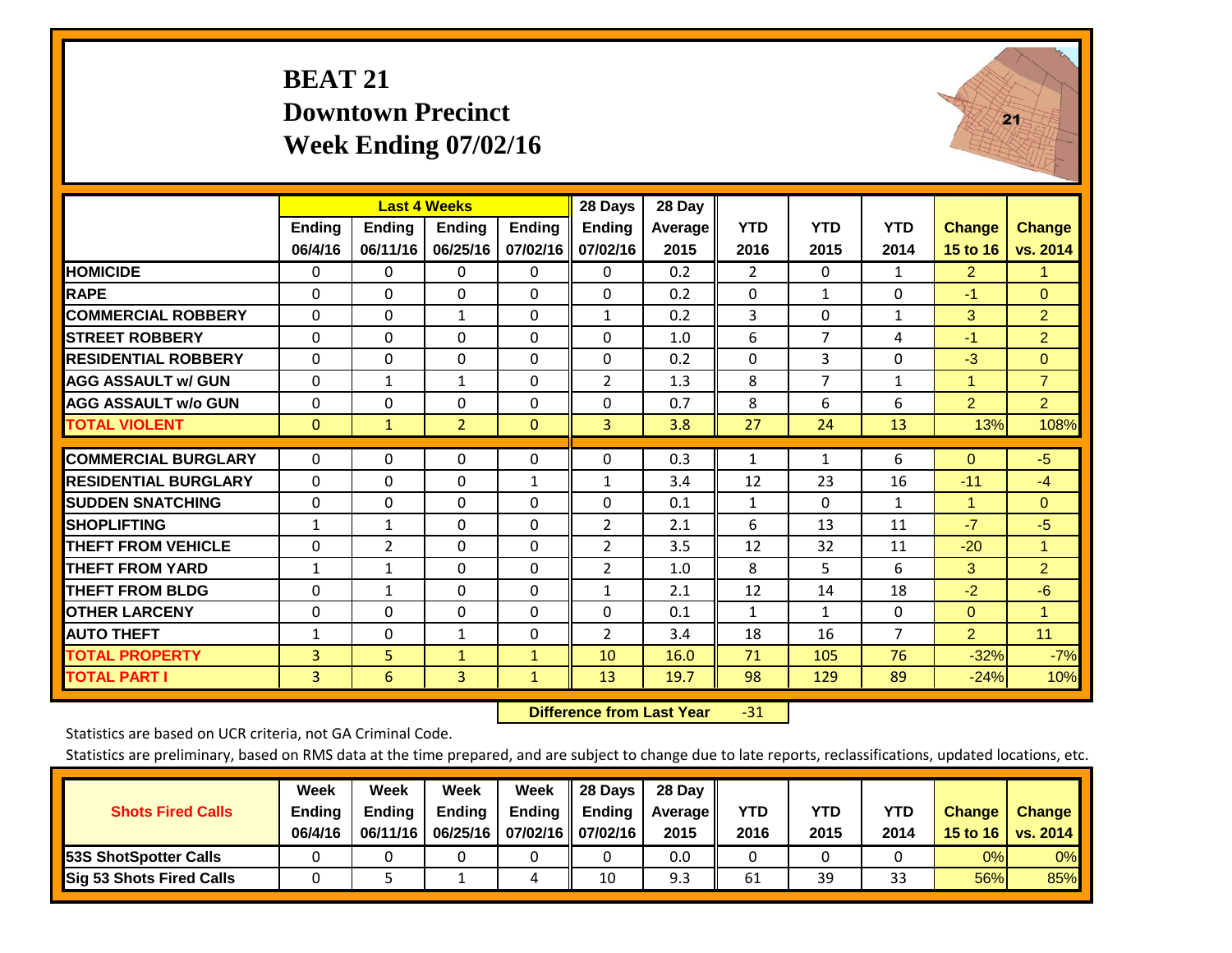# **BEAT 22 Downtown Precinct Week Ending 07/02/16**



|                             |                | <b>Last 4 Weeks</b> |               |                | 28 Days        | 28 Day         |              |                |                |                |                |
|-----------------------------|----------------|---------------------|---------------|----------------|----------------|----------------|--------------|----------------|----------------|----------------|----------------|
|                             | Ending         | <b>Ending</b>       | <b>Endina</b> | <b>Ending</b>  | <b>Ending</b>  | <b>Average</b> | <b>YTD</b>   | <b>YTD</b>     | <b>YTD</b>     | <b>Change</b>  | <b>Change</b>  |
|                             | 06/4/16        | 06/11/16            | 06/25/16      | 07/02/16       | 07/02/16       | 2015           | 2016         | 2015           | 2014           | 15 to 16       | vs. 2014       |
| <b>HOMICIDE</b>             | 0              | 0                   | 0             | 0              | 0              | 0.1            | $\Omega$     | 0              | $\Omega$       | $\mathbf{0}$   | $\mathbf{0}$   |
| <b>RAPE</b>                 | $\mathbf{1}$   | 0                   | $\Omega$      | 0              | $\mathbf{1}$   | 0.4            | 1            | 4              | $\Omega$       | $-3$           | 1.             |
| <b>COMMERCIAL ROBBERY</b>   | $\Omega$       | 0                   | $\mathbf{0}$  | $\Omega$       | $\Omega$       | 0.2            | $\Omega$     | $\Omega$       | $\Omega$       | $\Omega$       | $\mathbf{0}$   |
| <b>STREET ROBBERY</b>       | $\Omega$       | 0                   | 0             | $\mathbf{1}$   | $\mathbf{1}$   | 2.3            | 11           | 14             | 10             | $-3$           | $\mathbf{1}$   |
| <b>RESIDENTIAL ROBBERY</b>  | $\Omega$       | 0                   | $\mathbf{0}$  | $\Omega$       | $\Omega$       | 0.0            | $\mathbf{0}$ | $\Omega$       | 0              | $\Omega$       | $\overline{0}$ |
| <b>AGG ASSAULT w/ GUN</b>   | $\Omega$       | 0                   | 0             | $\mathbf{1}$   | $\mathbf{1}$   | 0.5            | 3            | $\mathbf{1}$   | 3              | $\overline{2}$ | $\overline{0}$ |
| <b>AGG ASSAULT w/o GUN</b>  | $\Omega$       | 0                   | $\mathbf{0}$  | $\mathbf{1}$   | $\mathbf{1}$   | 0.7            | 6            | $\overline{2}$ | 6              | $\overline{4}$ | $\Omega$       |
| <b>TOTAL VIOLENT</b>        | $\mathbf{1}$   | $\overline{0}$      | $\mathbf{0}$  | 3              | 4              | 4.1            | 21           | 21             | 19             | 0%             | 11%            |
| <b>COMMERCIAL BURGLARY</b>  | $\mathbf{1}$   | 1                   | $\mathbf 0$   | 0              | $\overline{2}$ | 0.5            | 5            | 4              | 5              |                | $\overline{0}$ |
|                             |                |                     |               |                |                |                |              |                |                |                |                |
| <b>RESIDENTIAL BURGLARY</b> | $\Omega$       | 0                   | $\Omega$      | $\Omega$       | $\Omega$       | 0.0            | 6            | $\Omega$       | 0              | 6              | 6              |
| <b>SUDDEN SNATCHING</b>     | $\mathbf{1}$   | 0                   | $\Omega$      | $\Omega$       | 1              | 1.3            | 16           | 10             | $\overline{7}$ | 6              | 9              |
| <b>SHOPLIFTING</b>          | $\Omega$       | 0                   | 0             | $\Omega$       | $\Omega$       | 2.1            | 21           | 13             | 13             | 8              | 8              |
| <b>THEFT FROM VEHICLE</b>   | $\mathbf{1}$   | $\overline{2}$      | $\mathbf{1}$  | $\Omega$       | 4              | 5.8            | 65           | 31             | 50             | 34             | 15             |
| <b>THEFT FROM YARD</b>      | $\Omega$       | 0                   | 1             | $\Omega$       | $\mathbf{1}$   | 4.1            | 21           | 18             | 20             | 3              | 1              |
| <b>THEFT FROM BLDG</b>      | $\Omega$       | $\mathbf{1}$        | 1             | $\overline{2}$ | 4              | 5.8            | 52           | 36             | 40             | 16             | 12             |
| <b>OTHER LARCENY</b>        | $\Omega$       | $\Omega$            | 0             | $\mathbf{1}$   | $\mathbf{1}$   | 0.1            | 3            | $\Omega$       | 8              | 3              | $-5$           |
| <b>AUTO THEFT</b>           | $\Omega$       | 0                   | $\mathbf{1}$  | 0              | $\mathbf{1}$   | 1.8            | 16           | 8              | 5              | 8              | 11             |
| <b>TOTAL PROPERTY</b>       | $\overline{3}$ | 4                   | 4             | 3              | 14             | 21.4           | 205          | 120            | 148            | 71%            | 39%            |
| <b>TOTAL PART I</b>         | 4              | 4                   | 4             | 6              | 18             | 25.5           | 226          | 141            | 167            | 60%            | 35%            |

 **Difference from Last Year**r 85

Statistics are based on UCR criteria, not GA Criminal Code.

| <b>Shots Fired Calls</b>        | Week<br><b>Ending</b><br>06/4/16 | Week<br><b>Endina</b><br>06/11/16 | Week<br>Ending | Week<br>Ending<br>06/25/16   07/02/16   07/02/16 | 28 Days<br><b>Ending</b> | 28 Day<br>Average II<br>2015 | YTD<br>2016 | YTD<br>2015 | YTD<br>2014 | <b>Change</b><br>15 to 16 $\vert$ | <b>Change</b><br>vs. 2014 |
|---------------------------------|----------------------------------|-----------------------------------|----------------|--------------------------------------------------|--------------------------|------------------------------|-------------|-------------|-------------|-----------------------------------|---------------------------|
| <b>153S ShotSpotter Calls</b>   |                                  |                                   |                |                                                  |                          | 1.1                          |             |             |             | 0%                                | 0%                        |
| <b>Sig 53 Shots Fired Calls</b> |                                  |                                   |                |                                                  |                          | 2.4                          | 14          | 11          |             | 27%                               | 27%                       |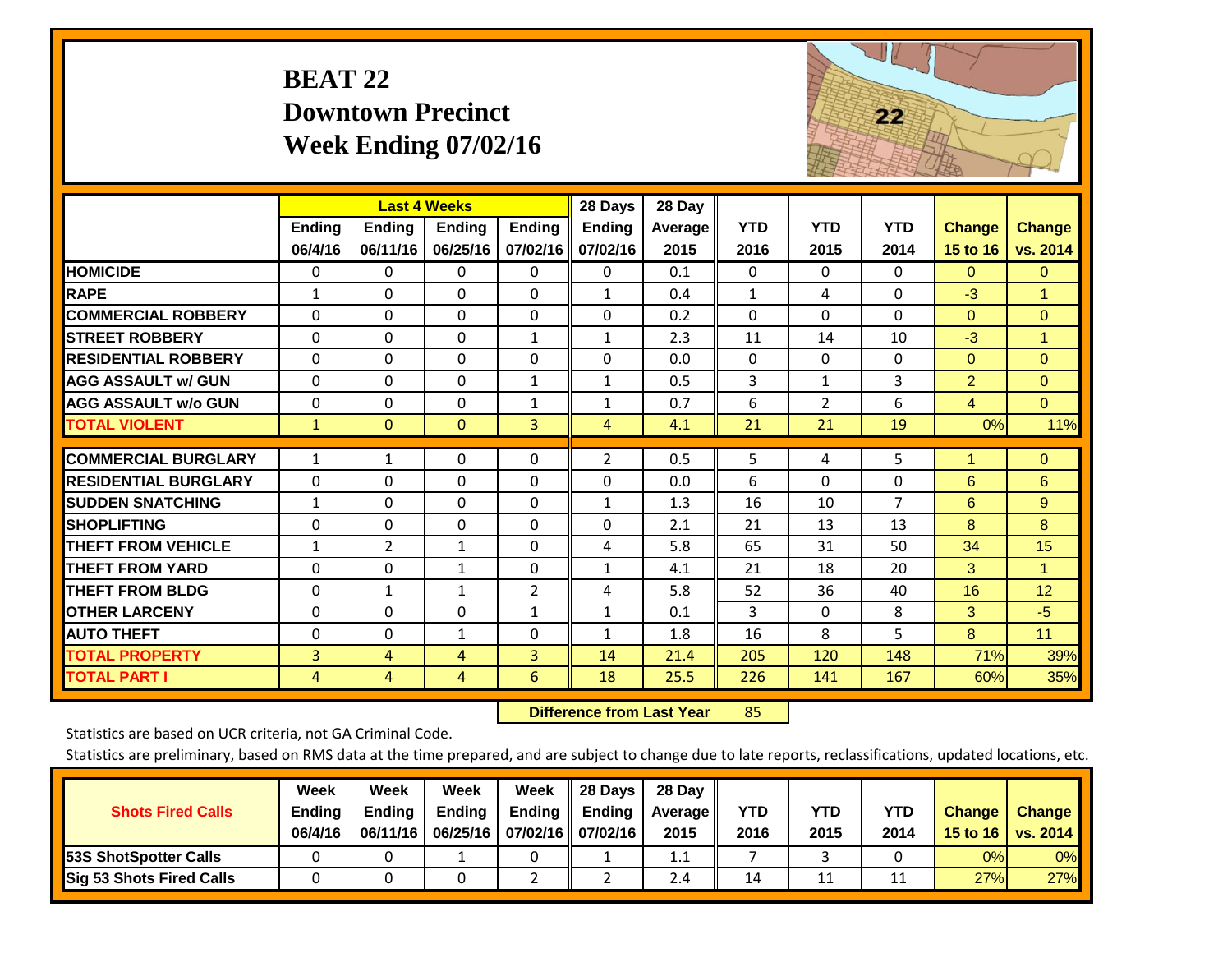# **BEAT 23 Downtown Precinct Week Ending 07/02/16**



|                             |                | <b>Last 4 Weeks</b> |                |               | 28 Days        | 28 Day  |                |                |                |                |                 |
|-----------------------------|----------------|---------------------|----------------|---------------|----------------|---------|----------------|----------------|----------------|----------------|-----------------|
|                             | <b>Ending</b>  | <b>Ending</b>       | <b>Endina</b>  | <b>Ending</b> | <b>Ending</b>  | Average | <b>YTD</b>     | <b>YTD</b>     | <b>YTD</b>     | <b>Change</b>  | <b>Change</b>   |
|                             | 06/4/16        | 06/11/16            | 06/25/16       | 07/02/16      | 07/02/16       | 2015    | 2016           | 2015           | 2014           | 15 to 16       | vs. 2014        |
| <b>HOMICIDE</b>             | 0              | $\Omega$            | 0              | 0             | $\Omega$       | 0.2     | $\mathbf{0}$   | $\Omega$       | 1              | $\mathbf{0}$   | $-1$            |
| <b>RAPE</b>                 | $\Omega$       | $\Omega$            | $\Omega$       | $\Omega$      | 0              | 0.2     | $\mathbf{1}$   | 1              | $\Omega$       | $\mathbf{0}$   | 1               |
| <b>COMMERCIAL ROBBERY</b>   | $\Omega$       | 0                   | $\Omega$       | 0             | 0              | 0.0     | $\Omega$       | $\Omega$       | $\Omega$       | $\mathbf{0}$   | $\Omega$        |
| <b>STREET ROBBERY</b>       | 1              | $\mathbf{1}$        | 1              | $\Omega$      | 3              | 1.3     | 11             | 8              | $\overline{2}$ | 3              | 9               |
| <b>RESIDENTIAL ROBBERY</b>  | $\mathbf{1}$   | $\Omega$            | $\Omega$       | 0             | $\mathbf{1}$   | 0.2     | $\mathbf{1}$   | 1              | 0              | $\mathbf{0}$   | $\mathbf{1}$    |
| <b>AGG ASSAULT w/ GUN</b>   | $\Omega$       | $\Omega$            | $\Omega$       | $\Omega$      | 0              | 0.8     | $\overline{2}$ | 4              | $\overline{2}$ | $-2$           | $\Omega$        |
| <b>AGG ASSAULT w/o GUN</b>  | $\mathbf{1}$   | 1                   | $\mathbf{0}$   | 0             | $\overline{2}$ | 0.5     | 6              | 3              | 0              | 3              | 6               |
| <b>TOTAL VIOLENT</b>        | 3              | $\overline{2}$      | $\mathbf{1}$   | $\mathbf{0}$  | 6              | 3.1     | 21             | 17             | 5              | 24%            | 320%            |
| <b>COMMERCIAL BURGLARY</b>  | $\Omega$       | $\Omega$            | $\Omega$       | $\Omega$      | $\Omega$       | 0.0     | 0              | $\Omega$       | 1              | $\Omega$       | $-1$            |
| <b>RESIDENTIAL BURGLARY</b> | $\Omega$       | 0                   | $\Omega$       | 1             | 1              | 0.9     | 5              | 5              | $\overline{2}$ | $\mathbf{0}$   | 3               |
| <b>SUDDEN SNATCHING</b>     | $\Omega$       | 0                   | $\Omega$       | 0             | 0              | 0.2     | $\overline{2}$ | $\overline{2}$ | 1              | $\Omega$       | 1.              |
| <b>SHOPLIFTING</b>          | 2              | 0                   | $\Omega$       | 0             | 2              | 2.2     | 8              | 12             | 3              | $-4$           | 5               |
| <b>THEFT FROM VEHICLE</b>   | $\Omega$       | $\Omega$            | $\Omega$       | $\Omega$      | $\Omega$       | 4.3     | 33             | 18             | 20             | 15             | 13              |
| <b>THEFT FROM YARD</b>      | $\Omega$       | $\mathbf{1}$        | $\Omega$       | $\Omega$      | $\mathbf{1}$   | 1.0     | 5              | 6              | 9              | $-1$           | $-4$            |
| <b>THEFT FROM BLDG</b>      | 0              | 1                   | $\mathbf{0}$   | 0             | $\mathbf{1}$   | 2.5     | 23             | 15             | 11             | 8              | 12              |
| <b>OTHER LARCENY</b>        | 0              | $\Omega$            | 0              | 0             | 0              | 0.1     | $\mathbf{0}$   | 0              | 0              | $\overline{0}$ | $\Omega$        |
| <b>AUTO THEFT</b>           | 2              | $\mathbf{1}$        | $\mathbf{1}$   | $\Omega$      | 4              | 1.8     | 13             | 9              | 3              | $\overline{4}$ | 10 <sup>°</sup> |
| <b>TOTAL PROPERTY</b>       | 4              | 3                   | $\mathbf{1}$   | $\mathbf{1}$  | 9              | 13.0    | 89             | 67             | 50             | 33%            | 78%             |
| <b>TOTAL PART I</b>         | $\overline{7}$ | 5 <sub>1</sub>      | $\overline{2}$ | $\mathbf{1}$  | 15             | 16.0    | 110            | 84             | 55             | 31%            | 100%            |

 **Difference from Last Year**r 26

Statistics are based on UCR criteria, not GA Criminal Code.

|                                 | Week          | Week          | Week   | Week                       | 28 Days       | 28 Day     |      |      |      |                  |                 |
|---------------------------------|---------------|---------------|--------|----------------------------|---------------|------------|------|------|------|------------------|-----------------|
| <b>Shots Fired Calls</b>        | <b>Ending</b> | <b>Ending</b> | Ending | Ending                     | <b>Ending</b> | Average II | YTD  | YTD  | YTD  | <b>Change</b>    | <b>Change</b>   |
|                                 | 06/4/16       | 06/11/16      |        | 06/25/16 07/02/16 07/02/16 |               | 2015       | 2016 | 2015 | 2014 | 15 to 16 $\vert$ | <b>vs. 2014</b> |
| <b>153S ShotSpotter Calls</b>   |               |               |        |                            |               | 5.3        | 25   | 22   |      | 0%               | 0%              |
| <b>Sig 53 Shots Fired Calls</b> |               |               |        |                            |               | 3.1        | 23   | 21   |      | 10%              | 92%             |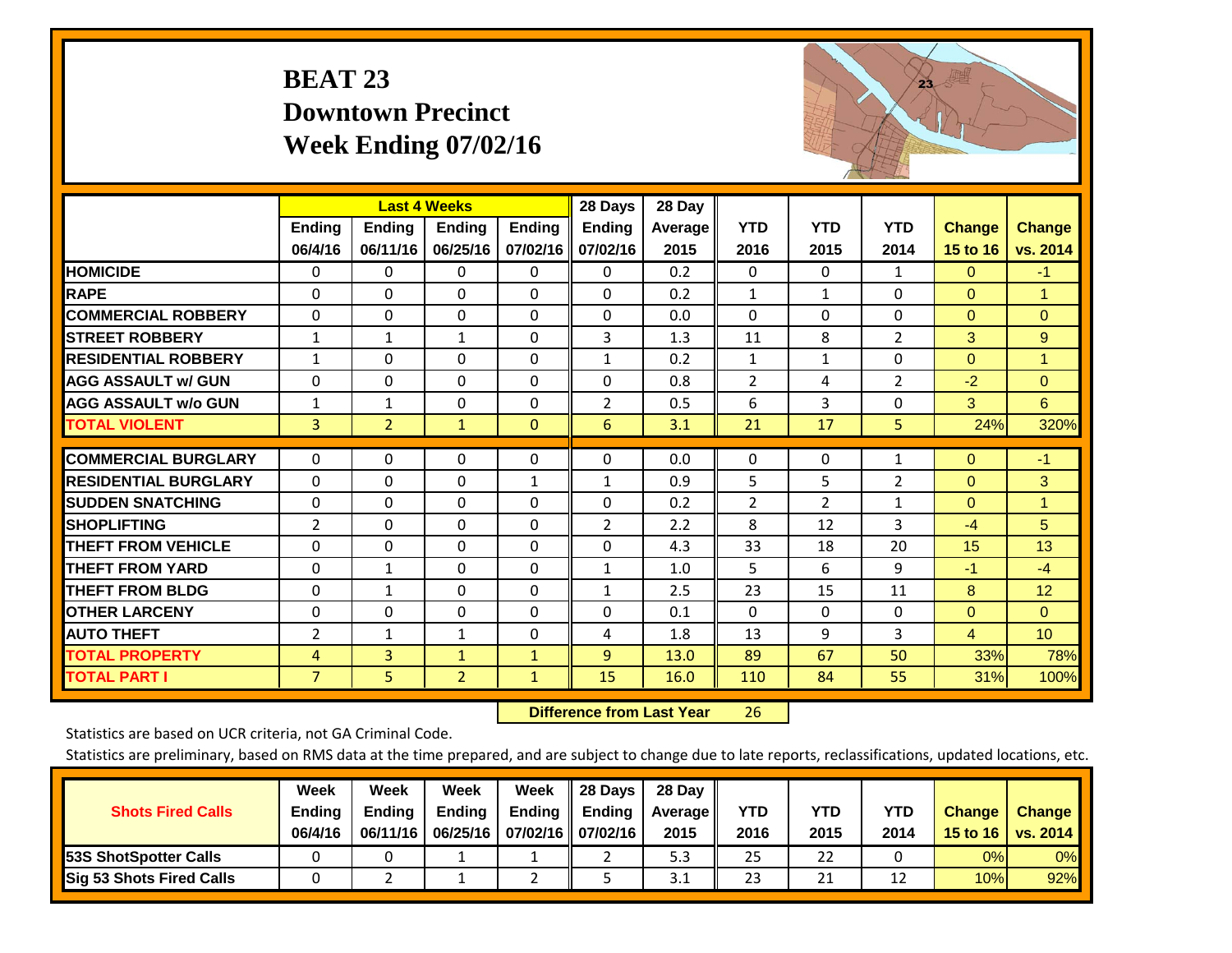# **BEAT 24 Downtown Precinct Week Ending 07/02/16**



|                             |                   |                           | <b>Last 4 Weeks</b> |                           | 28 Days            | 28 Day          |                    |                    |                    |                           |                           |
|-----------------------------|-------------------|---------------------------|---------------------|---------------------------|--------------------|-----------------|--------------------|--------------------|--------------------|---------------------------|---------------------------|
|                             | Ending<br>06/4/16 | <b>Ending</b><br>06/11/16 | Ending<br>06/25/16  | <b>Ending</b><br>07/02/16 | Ending<br>07/02/16 | Average<br>2015 | <b>YTD</b><br>2016 | <b>YTD</b><br>2015 | <b>YTD</b><br>2014 | <b>Change</b><br>15 to 16 | <b>Change</b><br>vs. 2014 |
| <b>HOMICIDE</b>             | $\Omega$          | 0                         | 0                   | 0                         | $\Omega$           | 0.0             | 0                  | 0                  | 0                  | $\Omega$                  | $\Omega$                  |
| <b>RAPE</b>                 | $\Omega$          | $\Omega$                  | $\Omega$            | $\Omega$                  | $\Omega$           | 0.4             | $\Omega$           | $\mathbf{1}$       | $\overline{2}$     | $-1$                      | $-2$                      |
| <b>COMMERCIAL ROBBERY</b>   | $\Omega$          | 0                         | $\Omega$            | $\Omega$                  | $\Omega$           | 0.1             | $\Omega$           | $\mathbf{1}$       | $\Omega$           | $-1$                      | $\Omega$                  |
| <b>ISTREET ROBBERY</b>      | $\Omega$          | 2                         | $\mathbf{1}$        | 4                         | 7                  | 1.6             | 21                 | 8                  | 6                  | 13                        | 15                        |
| <b>RESIDENTIAL ROBBERY</b>  | $\Omega$          | 0                         | $\Omega$            | $\Omega$                  | 0                  | 0.2             | $\mathbf{1}$       | $\mathbf{1}$       | $\mathbf{1}$       | $\Omega$                  | $\Omega$                  |
| <b>AGG ASSAULT w/ GUN</b>   | 0                 | $\Omega$                  | $\Omega$            | $\mathbf{0}$              | $\Omega$           | 0.2             | $\Omega$           | $\mathbf{1}$       | $\overline{2}$     | $-1$                      | $-2$                      |
| <b>AGG ASSAULT w/o GUN</b>  | 0                 | 0                         | $\Omega$            | $\mathbf 0$               | $\Omega$           | 0.3             | $\mathbf{1}$       | 3                  | $\overline{2}$     | $-2$                      | $-1$                      |
| <b>TOTAL VIOLENT</b>        | $\mathbf{0}$      | $\overline{2}$            | $\mathbf{1}$        | 4                         | $\overline{7}$     | 2.7             | 23                 | 15                 | 13                 | 53%                       | 77%                       |
| <b>COMMERCIAL BURGLARY</b>  | $\Omega$          | $\Omega$                  | 0                   | $\Omega$                  | $\Omega$           | 0.1             | $\mathbf{1}$       | $\mathbf{1}$       | 5                  | $\Omega$                  | $-4$                      |
| <b>RESIDENTIAL BURGLARY</b> | 0                 | 0                         | $\Omega$            | $\Omega$                  | 0                  | 1.5             | $\overline{7}$     | 9                  | 12                 | $-2$                      | $-5$                      |
| <b>ISUDDEN SNATCHING</b>    | 0                 | $\Omega$                  | 0                   | 1                         | 1                  | 0.5             | 6                  | 5.                 | 3                  | 1                         | 3                         |
| <b>SHOPLIFTING</b>          | 0                 | 0                         | $\overline{2}$      | $\overline{2}$            | 4                  | 7.7             | 25                 | 60                 | 44                 | $-35$                     | $-19$                     |
| <b>THEFT FROM VEHICLE</b>   | 3                 | $\Omega$                  | $\mathbf{1}$        | $\mathbf{1}$              | 5                  | 9.5             | 74                 | 58                 | 59                 | 16                        | 15                        |
| <b>THEFT FROM YARD</b>      | 2                 | 1                         | $\Omega$            | $\Omega$                  | 3                  | 6.5             | 31                 | 37                 | 39                 | $-6$                      | -8                        |
| <b>THEFT FROM BLDG</b>      | 0                 | 0                         | $\mathbf{1}$        | $\overline{2}$            | 3                  | 3.8             | 27                 | 21                 | 26                 | 6                         | $\blacktriangleleft$      |
| <b>IOTHER LARCENY</b>       | $\Omega$          | $\mathbf{1}$              | $\Omega$            | $\mathbf{1}$              | $\overline{2}$     | 1.1             | 6                  | $\overline{7}$     | $\Omega$           | $-1$                      | 6                         |
| <b>AUTO THEFT</b>           | $\Omega$          | $\Omega$                  | $\Omega$            | $\overline{2}$            | 2                  | 2.9             | 15                 | 19                 | 16                 | $-4$                      | $-1$                      |
| <b>TOTAL PROPERTY</b>       | 5                 | $\overline{2}$            | 4                   | 9                         | 20                 | 33.6            | 192                | 217                | 204                | $-12%$                    | $-6%$                     |
| <b>TOTAL PART I</b>         | 5                 | 4                         | 5                   | 13                        | 27                 | 36.3            | 215                | 232                | 217                | $-7%$                     | $-1%$                     |

 **Difference from Last Year**r -17

Statistics are based on UCR criteria, not GA Criminal Code.

| <b>Shots Fired Calls</b>        | Week<br><b>Ending</b><br>06/4/16 | Week<br><b>Endina</b><br>06/11/16 | Week<br>Ending | Week<br>Ending<br>06/25/16   07/02/16   07/02/16 | 28 Days<br><b>Ending</b> | 28 Day<br>Average II<br>2015 | YTD<br>2016 | YTD<br>2015 | <b>YTD</b><br>2014 | <b>Change</b><br>15 to 16 | <b>Change</b><br>vs. 2014 |
|---------------------------------|----------------------------------|-----------------------------------|----------------|--------------------------------------------------|--------------------------|------------------------------|-------------|-------------|--------------------|---------------------------|---------------------------|
| <b>153S ShotSpotter Calls</b>   |                                  |                                   |                |                                                  |                          | 1.4                          | 29          |             |                    | 0%                        | 0%                        |
| <b>Sig 53 Shots Fired Calls</b> |                                  |                                   |                |                                                  | 13                       | 5.2                          | 68          | 26          | 22                 | 162%                      | 209%                      |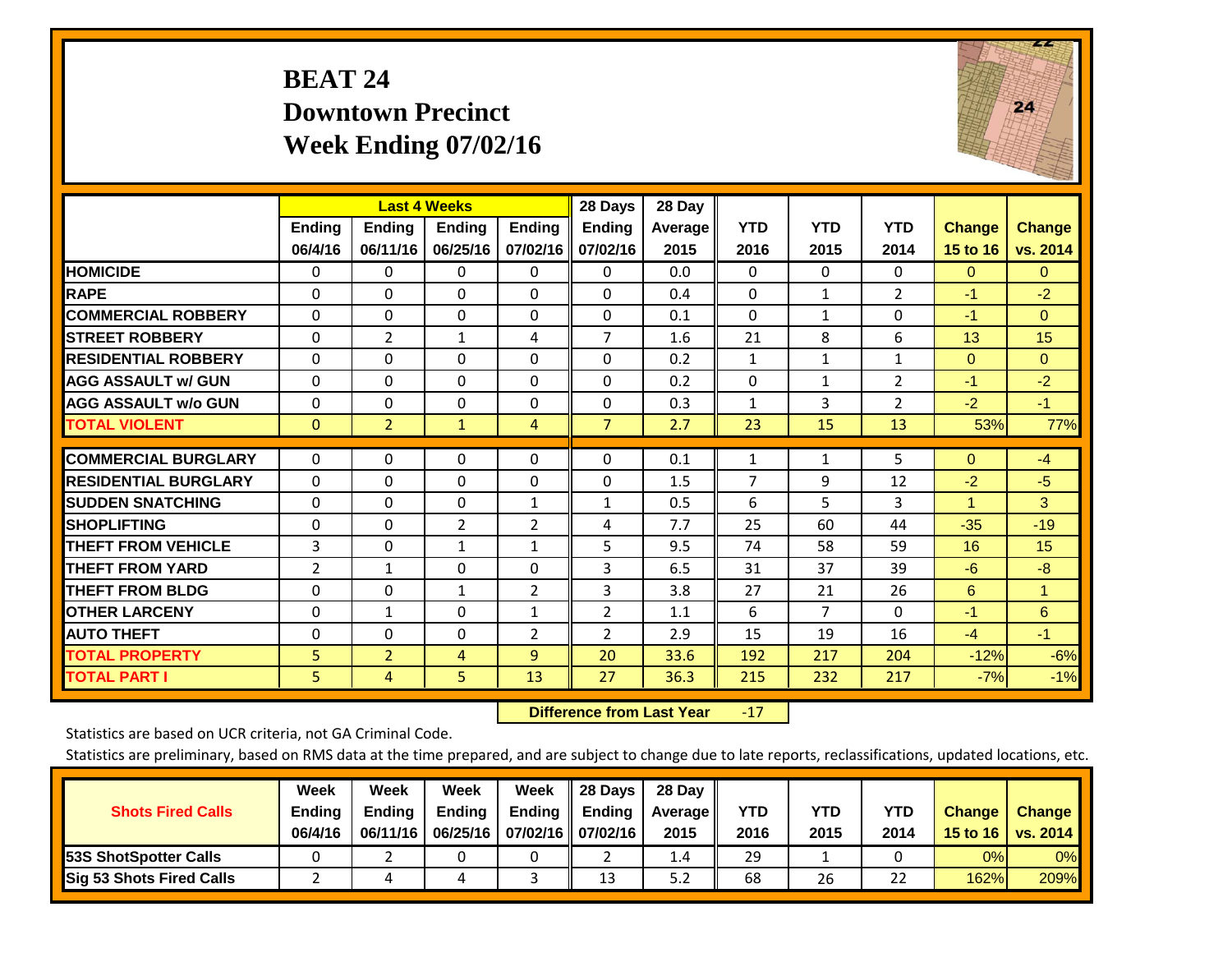# **BEAT 25 Downtown Precinct Week Ending 07/02/16**



|                             |               |                | <b>Last 4 Weeks</b> |                | 28 Days        | 28 Day  |              |                |                |                      |                |
|-----------------------------|---------------|----------------|---------------------|----------------|----------------|---------|--------------|----------------|----------------|----------------------|----------------|
|                             | <b>Ending</b> | Ending         | Ending              | <b>Ending</b>  | <b>Ending</b>  | Average | <b>YTD</b>   | <b>YTD</b>     | <b>YTD</b>     | <b>Change</b>        | <b>Change</b>  |
|                             | 06/4/16       | 06/11/16       | 06/25/16            | 07/02/16       | 07/02/16       | 2015    | 2016         | 2015           | 2014           | 15 to 16             | vs. 2014       |
| <b>HOMICIDE</b>             | 0             | 0              | $\Omega$            | $\Omega$       | 0              | 0.1     | $\Omega$     | $\mathbf{1}$   | 0              | $-1$                 | $\mathbf{0}$   |
| <b>RAPE</b>                 | $\Omega$      | 0              | $\mathbf{0}$        | $\Omega$       | 0              | 0.2     | $\mathbf{1}$ | 0              | 0              | 1                    | 1              |
| <b>COMMERCIAL ROBBERY</b>   | $\Omega$      | 0              | $\Omega$            | $\Omega$       | $\Omega$       | 0.4     | $\mathbf{1}$ | $\overline{2}$ | 0              | $-1$                 | 1              |
| <b>STREET ROBBERY</b>       | $\Omega$      | $\mathbf{1}$   | 1                   | $\mathbf{1}$   | 3              | 1.7     | 18           | 7              | 10             | 11                   | 8              |
| <b>RESIDENTIAL ROBBERY</b>  | $\Omega$      | $\Omega$       | $\Omega$            | $\Omega$       | $\Omega$       | 0.0     | $\mathbf{0}$ | $\Omega$       | 0              | $\Omega$             | $\Omega$       |
| <b>AGG ASSAULT w/ GUN</b>   | $\Omega$      | 0              | $\mathbf{0}$        | 1              | 1              | 0.9     | 5            | $\overline{7}$ | 3              | $-2$                 | $\overline{2}$ |
| <b>AGG ASSAULT w/o GUN</b>  | $\Omega$      | $\Omega$       | $\Omega$            | $\Omega$       | $\Omega$       | 0.7     | 3            | $\overline{2}$ | 5              | $\blacktriangleleft$ | $-2$           |
| <b>TOTAL VIOLENT</b>        | $\mathbf{0}$  | 1              | $\mathbf{1}$        | $\overline{2}$ | 4              | 3.9     | 28           | 19             | 18             | 47%                  | 56%            |
|                             |               |                |                     |                |                |         |              |                |                |                      |                |
| <b>COMMERCIAL BURGLARY</b>  | $\Omega$      | $\Omega$       | 1                   | 0              | 1              | 0.8     | 11           | 4              | 0              | $\overline{7}$       | 11             |
| <b>RESIDENTIAL BURGLARY</b> | $\Omega$      | 0              | 3                   | $\Omega$       | 3              | 1.4     | 11           | 9              | 9              | $\overline{2}$       | $\overline{2}$ |
| <b>SUDDEN SNATCHING</b>     | $\Omega$      | $\Omega$       | $\Omega$            | $\Omega$       | $\Omega$       | 0.5     | 1            | $\mathbf{1}$   | 1              | $\Omega$             | $\Omega$       |
| <b>SHOPLIFTING</b>          | 2             | $\Omega$       | 1                   | 1              | 4              | 1.7     | 14           | 10             | 30             | 4                    | $-16$          |
| <b>THEFT FROM VEHICLE</b>   | 2             | $\overline{2}$ | $\mathbf{1}$        | 1              | 6              | 5.1     | 56           | 32             | 52             | 24                   | 4              |
| <b>THEFT FROM YARD</b>      | $\Omega$      | 2              | $\mathbf{1}$        | $\Omega$       | 3              | 1.5     | 16           | 10             | 24             | 6                    | $-8$           |
| <b>THEFT FROM BLDG</b>      | 0             | 0              | $\Omega$            | 0              | $\Omega$       | 1.8     | 11           | 14             | 17             | $-3$                 | $-6$           |
| <b>OTHER LARCENY</b>        | $\Omega$      | 0              | $\mathbf{0}$        | $\Omega$       | $\Omega$       | 0.2     | 3            | $\overline{2}$ | 0              | $\overline{1}$       | 3              |
| <b>AUTO THEFT</b>           | $\Omega$      | $\Omega$       | 1                   | 1              | $\overline{2}$ | 3.0     | 21           | 22             | $\overline{7}$ | $-1$                 | 14             |
| <b>TOTAL PROPERTY</b>       | 4             | 4              | 8                   | 3              | 19             | 15.9    | 144          | 104            | 140            | 38%                  | 3%             |
| <b>TOTAL PART I</b>         | 4             | 5              | 9                   | 5              | 23             | 19.8    | 172          | 123            | 158            | 40%                  | 9%             |

 **Difference from Last Yearr** 49

Statistics are based on UCR criteria, not GA Criminal Code.

| <b>Shots Fired Calls</b>        | Week<br><b>Ending</b><br>06/4/16 | Week<br><b>Endina</b><br>06/11/16 | Week<br>Ending | Week<br>Ending<br>06/25/16   07/02/16   07/02/16 | 28 Days<br><b>Ending</b> | 28 Day<br>Average II<br>2015 | YTD<br>2016 | YTD<br>2015 | YTD<br>2014 | <b>Change</b><br>15 to 16 | <b>Change</b><br>vs. 2014 |
|---------------------------------|----------------------------------|-----------------------------------|----------------|--------------------------------------------------|--------------------------|------------------------------|-------------|-------------|-------------|---------------------------|---------------------------|
| <b>153S ShotSpotter Calls</b>   |                                  |                                   |                |                                                  | 12                       | 7.1                          | 47          | 31          |             | 0%                        | 0%                        |
| <b>Sig 53 Shots Fired Calls</b> |                                  |                                   |                |                                                  |                          | 7.0                          | 58          | 33          | 29          | 76%                       | 100%                      |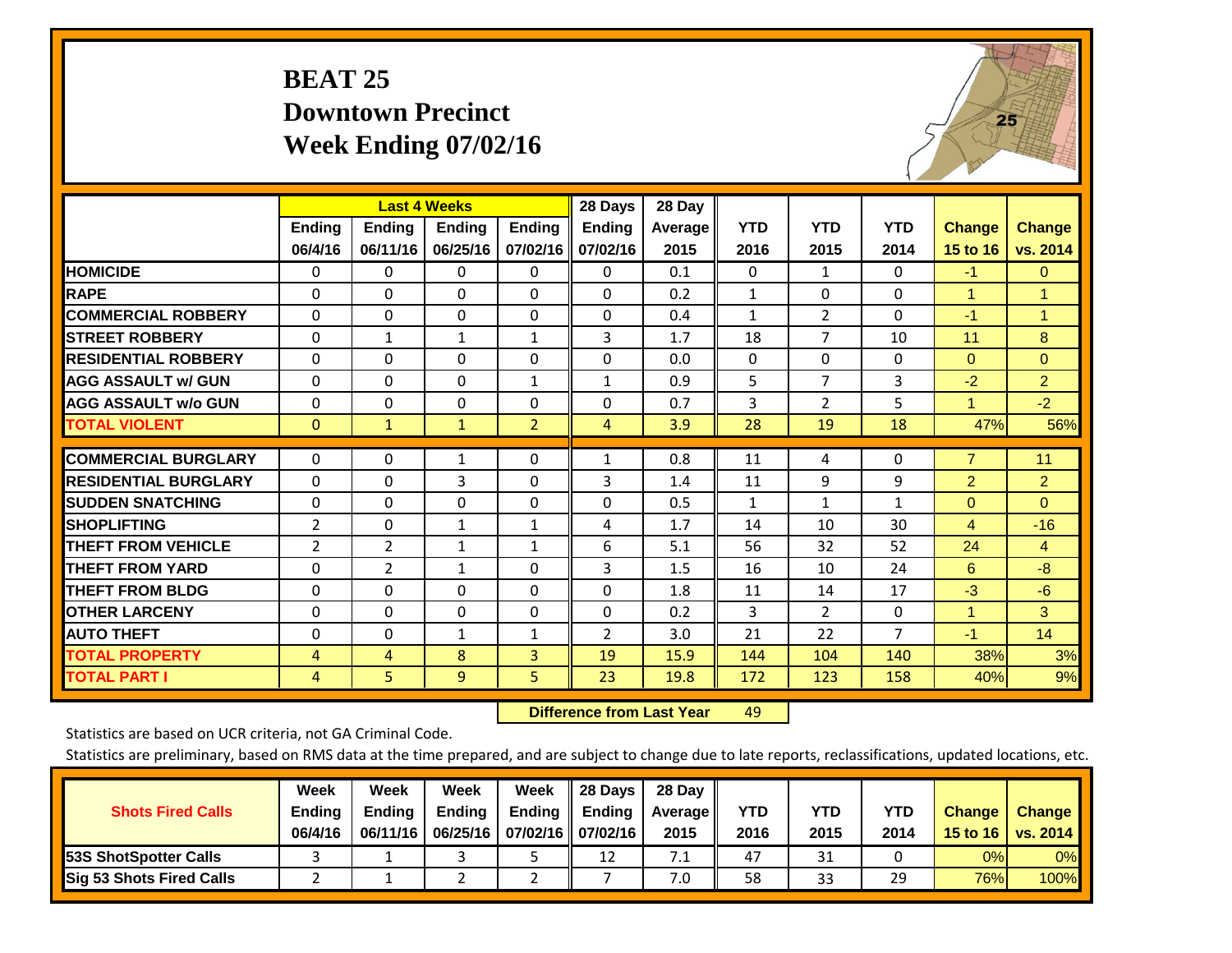# **BEAT 26 Downtown Precinct Week Ending 07/02/16**



|                             |                | <b>Last 4 Weeks</b> |                |                | 28 Days        | 28 Day  |              |              |                |                |                |
|-----------------------------|----------------|---------------------|----------------|----------------|----------------|---------|--------------|--------------|----------------|----------------|----------------|
|                             | <b>Ending</b>  | <b>Ending</b>       | <b>Ending</b>  | <b>Ending</b>  | <b>Ending</b>  | Average | <b>YTD</b>   | <b>YTD</b>   | <b>YTD</b>     | <b>Change</b>  | <b>Change</b>  |
|                             | 06/4/16        | 06/11/16            | 06/25/16       | 07/02/16       | 07/02/16       | 2015    | 2016         | 2015         | 2014           | 15 to 16       | vs. 2014       |
| <b>HOMICIDE</b>             | 0              | 0                   | $\Omega$       | 0              | $\mathbf{0}$   | 0.3     | 1            | $\mathbf{1}$ | 0              | $\mathbf{0}$   | 1.             |
| <b>RAPE</b>                 | 0              | $\Omega$            | $\Omega$       | $\Omega$       | $\Omega$       | 0.0     | $\Omega$     | $\Omega$     | $\overline{2}$ | $\Omega$       | $-2$           |
| <b>COMMERCIAL ROBBERY</b>   | $\Omega$       | $\Omega$            | $\Omega$       | $\Omega$       | $\Omega$       | 0.1     | $\Omega$     | $\mathbf{0}$ | $\overline{2}$ | $\mathbf{0}$   | $-2$           |
| <b>ISTREET ROBBERY</b>      | $\Omega$       | $\Omega$            | $\Omega$       | 0              | $\Omega$       | 1.1     | 15           | 6            | 3              | 9              | 12             |
| <b>RESIDENTIAL ROBBERY</b>  | $\Omega$       | 0                   | 0              | 0              | $\Omega$       | 0.2     | $\mathbf{1}$ | 1            | 0              | $\Omega$       | 1              |
| <b>AGG ASSAULT w/ GUN</b>   | 0              | 0                   | 2              | $\mathbf{1}$   | 3              | 0.8     | 22           | 2            | 4              | 20             | 18             |
| <b>AGG ASSAULT w/o GUN</b>  | $\mathbf{1}$   | 0                   | $\Omega$       | $\Omega$       | $\mathbf{1}$   | 0.8     | 4            | 5            | $\overline{2}$ | $-1$           | $\overline{2}$ |
| <b>TOTAL VIOLENT</b>        | 1              | $\mathbf{0}$        | $\overline{2}$ | $\mathbf{1}$   | 4              | 3.1     | 43           | 15           | 13             | 187%           | 231%           |
| <b>COMMERCIAL BURGLARY</b>  | $\Omega$       |                     | 0              | 0              |                | 0.4     | 5            | 1            | 2              |                | 3 <sup>°</sup> |
|                             |                | 1                   |                |                | 1              |         |              |              |                | 4              |                |
| <b>RESIDENTIAL BURGLARY</b> | 1              | 0                   | 1              | 6              | 8              | 3.6     | 30           | 20           | 17             | 10             | 13             |
| <b>SUDDEN SNATCHING</b>     | 0              | 0                   | $\Omega$       | $\mathbf{0}$   | $\Omega$       | 0.2     | $\Omega$     | 1            | $\mathbf{1}$   | $-1$           | -1             |
| <b>SHOPLIFTING</b>          | $\overline{2}$ | 0                   | $\Omega$       | $\overline{2}$ | 4              | 3.0     | 15           | 8            | 19             | $\overline{7}$ | $-4$           |
| <b>THEFT FROM VEHICLE</b>   | $\Omega$       | 0                   | $\mathbf{1}$   | 0              | 1              | 4.1     | 16           | 23           | 43             | $-7$           | $-27$          |
| <b>THEFT FROM YARD</b>      | $\Omega$       | 1                   | 1              | $\mathbf 0$    | 2              | 2.8     | 13           | 17           | 14             | $-4$           | $-1$           |
| <b>THEFT FROM BLDG</b>      | 1              | 0                   | $\mathbf{0}$   | $\mathbf{1}$   | $\overline{2}$ | 1.8     | 16           | 11           | 18             | 5              | $-2$           |
| <b>IOTHER LARCENY</b>       | 0              | 0                   | $\mathbf{0}$   | $\mathbf{0}$   | $\Omega$       | 0.1     | 3            | $\Omega$     | $\mathbf{1}$   | 3              | $\overline{2}$ |
| <b>AUTO THEFT</b>           | $\mathbf 1$    | $\mathbf{1}$        | 1              | 1              | 4              | 2.9     | 12           | 19           | 18             | $-7$           | $-6$           |
| <b>TOTAL PROPERTY</b>       | 5              | 3                   | 4              | 10             | 22             | 18.8    | 110          | 100          | 133            | 10%            | $-17%$         |
| <b>TOTAL PART I</b>         | 6              | 3                   | 6              | 11             | 26             | 21.9    | 153          | 115          | 146            | 33%            | 5%             |

 **Difference from Last Year**r 38

Statistics are based on UCR criteria, not GA Criminal Code.

| <b>Shots Fired Calls</b>        | Week<br><b>Ending</b><br>06/4/16 | Week<br><b>Endina</b><br>06/11/16 | Week<br>Ending | Week<br>Ending<br>06/25/16   07/02/16   07/02/16 | 28 Days<br><b>Ending</b> | 28 Day<br>Average II<br>2015 | YTD<br>2016 | YTD<br>2015 | <b>YTD</b><br>2014 | <b>Change</b><br>15 to 16 | <b>Change</b><br>vs. 2014 |
|---------------------------------|----------------------------------|-----------------------------------|----------------|--------------------------------------------------|--------------------------|------------------------------|-------------|-------------|--------------------|---------------------------|---------------------------|
| <b>153S ShotSpotter Calls</b>   |                                  |                                   |                |                                                  | 10                       | 10.1                         | 113         | 40          |                    | 0%                        | 0%                        |
| <b>Sig 53 Shots Fired Calls</b> |                                  |                                   |                |                                                  | 16                       | 11.0                         | 81          | 51          | 50                 | 59%                       | 62%                       |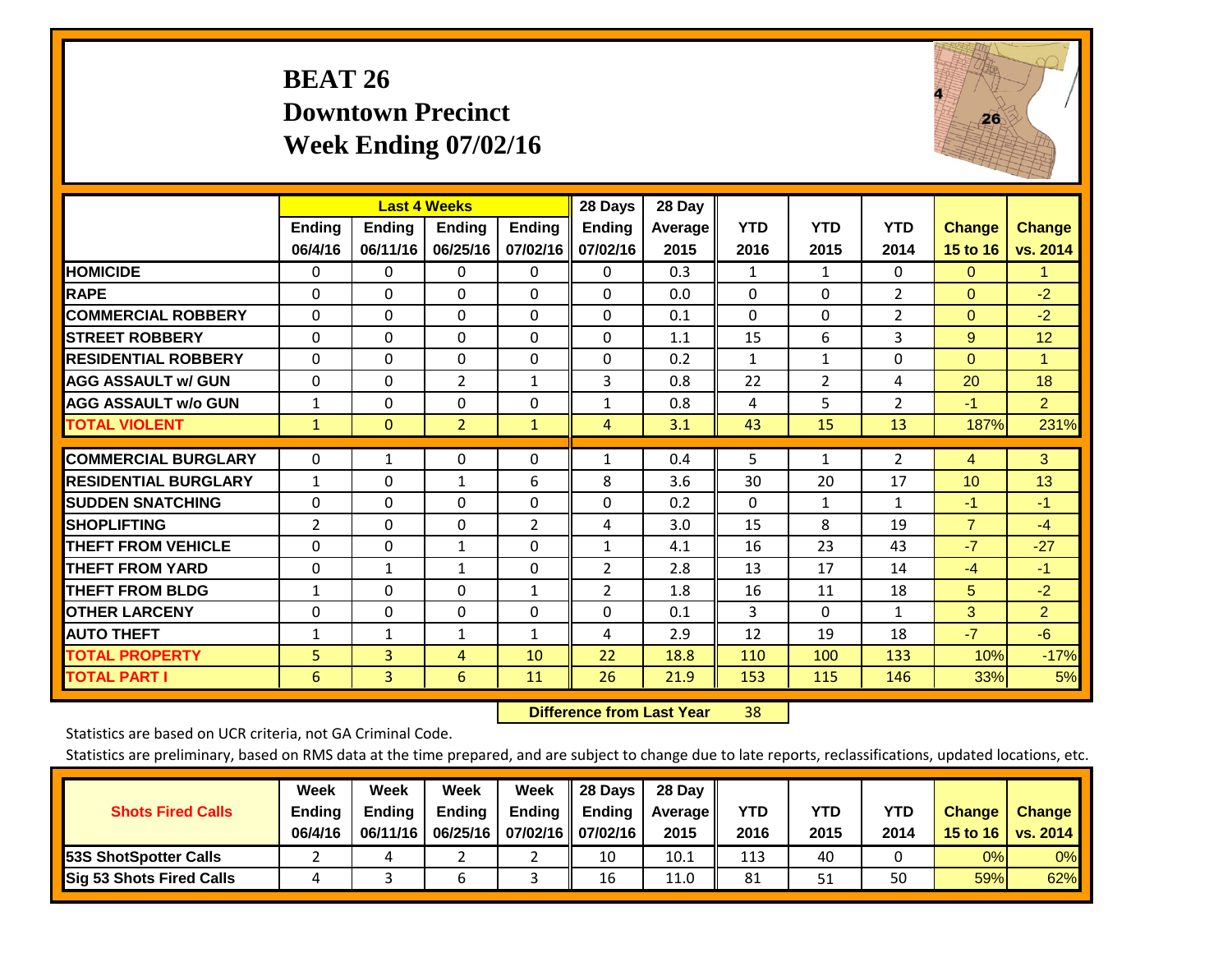

### **COMPSTATCENTRAL PRECINCT** LT. GREGORY ERNST **Week Ending 07/02/16**

### **ACTING PRECINCT COMMANDER:**



|                             | Week<br><b>Ending</b><br>07/02/16 | Week<br><b>Ending</b><br>06/25/16 | <b>Weekly</b><br>Avg<br>2015 | 28-Day<br><b>Ending</b><br>07/02/16 | 28-Day<br><b>Ending</b><br>06/04/16 | Avg<br>28-Day<br>2015 | <b>YTD</b><br>2016 | <b>YTD</b><br>2015 | <b>YTD</b><br>2014 | Change<br>15 to 16 | <b>Change</b><br>vs. 2014 |
|-----------------------------|-----------------------------------|-----------------------------------|------------------------------|-------------------------------------|-------------------------------------|-----------------------|--------------------|--------------------|--------------------|--------------------|---------------------------|
| <b>HOMICIDE</b>             | 0                                 | 0                                 | $\Omega$                     |                                     | 2                                   |                       | 13                 | 9                  | 9                  | 4                  | 4                         |
| <b>RAPE</b>                 | $\bf{0}$                          |                                   | $\Omega$                     |                                     | $\Omega$                            |                       | 7                  | 5                  | 9                  | $\overline{2}$     | $-2$                      |
| <b>COMMERCIAL ROBBERY</b>   | 0                                 | $\Omega$                          | $\Omega$                     | $\mathbf{2}$                        | 3                                   |                       | 10                 | 3                  | 8                  | $\overline{7}$     | 2                         |
| <b>STREET ROBBERY</b>       | $\mathbf{2}$                      | $\Omega$                          | $\overline{2}$               | 11                                  | 5                                   | 8                     | 41                 | 41                 | 56                 | $\Omega$           | $-15$                     |
| <b>RESIDENTIAL ROBBERY</b>  | 0                                 | $\Omega$                          | $\Omega$                     | 1                                   | $\overline{2}$                      |                       | $\overline{7}$     | 6                  |                    |                    | 6                         |
| <b>AGG ASSAULT w/ GUN</b>   | $\bf{0}$                          | $\Omega$                          | $\overline{2}$               | $\overline{2}$                      | 3                                   | 8                     | 29                 | 47                 | 33                 | $-18$              | -4                        |
| <b>AGG ASSAULT w/o GUN</b>  | $\overline{2}$                    |                                   |                              | 6                                   | $\overline{7}$                      | 5                     | 30                 | 25                 | 21                 | 5                  | $9^{\circ}$               |
| <b>TOTAL VIOLENT</b>        | 4                                 | $\overline{2}$                    | 6                            | 24                                  | 22                                  | 26                    | 137                | 136                | 137                | 1%                 | 0%                        |
|                             |                                   |                                   |                              |                                     |                                     |                       |                    |                    |                    |                    |                           |
| <b>COMMERCIAL BURGLARY</b>  | $\mathbf{2}$                      |                                   |                              |                                     | 5                                   | 6                     | 38                 | 40                 | 21                 | $-2$               | 17                        |
| <b>RESIDENTIAL BURGLARY</b> | 6                                 | 4                                 | 8                            | 16                                  | 20                                  | 31                    | 124                | 231                | 214                | $-107$             | $-90$                     |
| <b>SUDDEN SNATCHING</b>     | 0                                 |                                   | $\Omega$                     | 1                                   | 3                                   |                       | 11                 | 6                  | 6                  | 5                  | 5                         |
| <b>SHOPLIFTING</b>          | 3                                 | 3                                 | 2                            | 13                                  | 9                                   | 8                     | 66                 | 46                 | 52                 | 20                 | 14                        |
| <b>THEFT FROM VEHICLE</b>   | 5                                 | $\overline{7}$                    | 11                           | 21                                  | 29                                  | 43                    | 207                | 315                | 217                | $-108$             | $-10$                     |
| <b>THEFT FROM YARD</b>      | $\mathbf{2}$                      | 9                                 | $\overline{4}$               | 27                                  | 19                                  | 16                    | 102                | 98                 | 111                | $\overline{4}$     | $-9$                      |
| <b>THEFT FROM BLDG</b>      | 10                                | 3                                 | 4                            | 21                                  | 31                                  | 17                    | 146                | 105                | 113                | 41                 | 33                        |
| <b>OTHER LARCENY</b>        |                                   | $\Omega$                          |                              | $\mathbf{2}$                        | 2                                   | 3                     | 12                 | 22                 | 6                  | $-10$              | 6                         |
| <b>AUTO THEFT</b>           | 5                                 | 2                                 | 5                            | 13                                  | 13                                  | 21                    | 108                | 144                | 119                | $-36$              | $-11$                     |
| <b>TOTAL PROPERTY</b>       | 34                                | 30                                | 36                           | 121                                 | 131                                 | 146                   | 814                | 1007               | 859                | $-19%$             | $-5%$                     |
| <b>TOTAL PART I</b>         | 38                                | 32                                | 43                           | 145                                 | 153                                 | 171                   | 951                | 1143               | 996                | $-17%$             | $-5%$                     |

Statistics are based on UCR criteria, not GA Criminal Code. **Difference from Last Year** -192

| <b>Citizen Initiated Calls</b>  | Week<br><b>Ending</b><br>07/02/16 | <b>Week</b><br><b>Ending</b><br>06/25/16 | Weekly<br>Avg<br>2015 | $28$ -Day<br><b>Ending</b><br>07/02/16 | 28-Dav<br><b>Ending</b><br>06/04/16 | Avg<br>28-Dav<br>2015 | YTD<br>2016 | <b>YTD</b><br>2015 | <b>YTD</b><br>2014 | <b>Change</b><br><b>15 to 16</b> | <b>Change</b><br>vs. 2014 |
|---------------------------------|-----------------------------------|------------------------------------------|-----------------------|----------------------------------------|-------------------------------------|-----------------------|-------------|--------------------|--------------------|----------------------------------|---------------------------|
| <b>Midnight Shift</b>           | 126                               | 123                                      | 126                   | 474                                    | 463                                 | 503                   | 3240        | 3341               | 3154               | $-101$                           | 86                        |
| Day Shift                       | 245                               | 271                                      | 271                   | 1034                                   | 1072                                | 1085                  | 6721        | 7173               | 6853               | $-452$                           | $-132$                    |
| <b>Afternoon Shift</b>          | 266                               | 318                                      | 294                   | 1145                                   | 155                                 | 1176                  | 7366        | 7701               | 7357               | $-335$                           | 9                         |
| <b>TOTAL CITIZEN CFS</b>        | 637                               | 712                                      | 691                   | 2653                                   | 2690                                | 2764                  | 17327       | 18215              | 17363              | $-4.9%$                          | $-0.2%$                   |
| 53S ShotSpotter Calls           |                                   |                                          | 13                    | 32                                     | 45                                  | 52                    | 367         | 229                |                    | 138                              | 367                       |
| <b>Sig 53 Shots Fired Calls</b> | 19                                | 27                                       | 21                    | 82                                     | 72                                  | 85                    | 503         | 457                | 306                | 46                               | 197                       |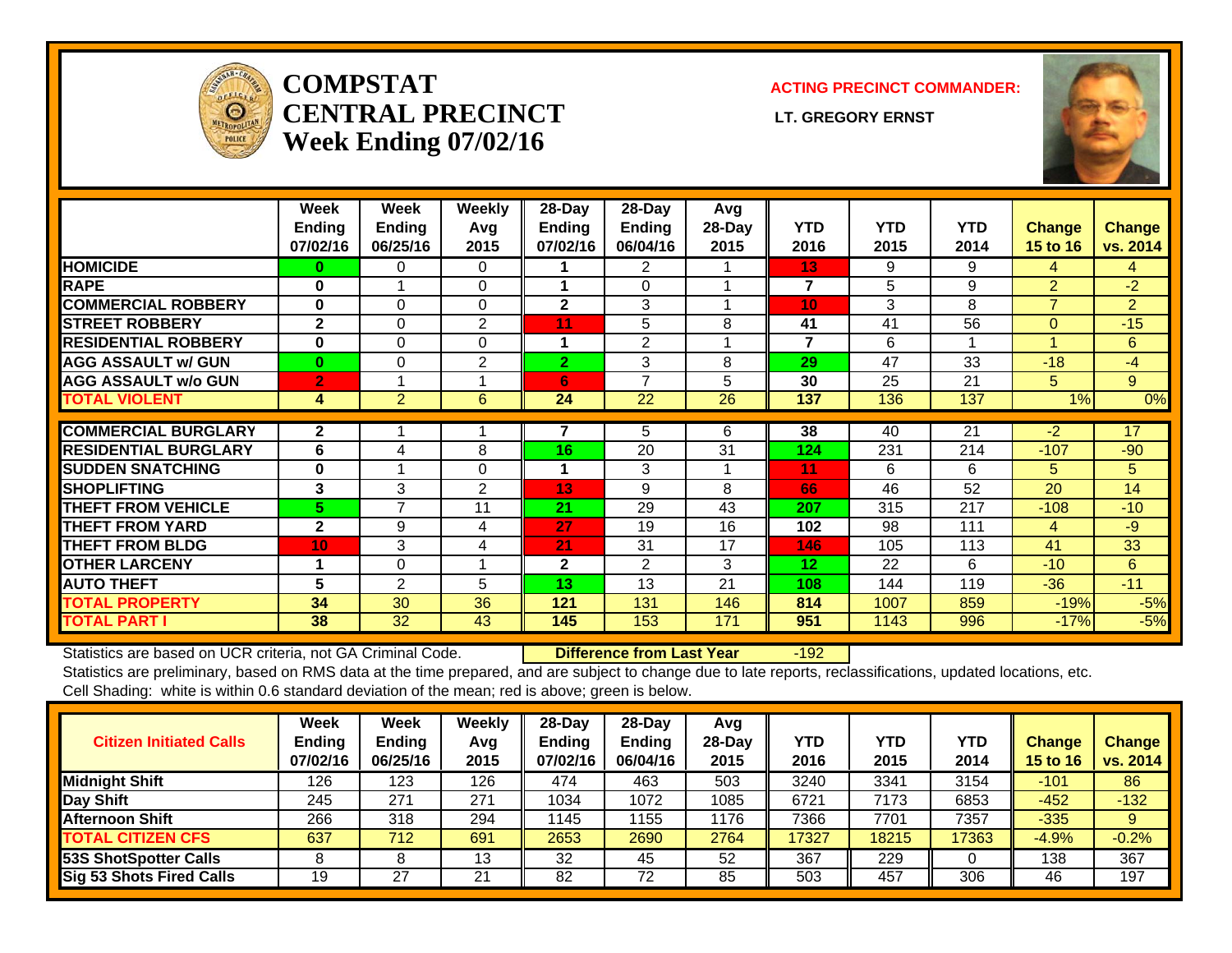### **BEAT 31 Central Precinct Week Ending 07/02/16**



|                             |                | <b>Last 4 Weeks</b> |                |              | 28 Days        | 28 Day  |                |                |                |                |                |
|-----------------------------|----------------|---------------------|----------------|--------------|----------------|---------|----------------|----------------|----------------|----------------|----------------|
|                             | <b>Ending</b>  | <b>Ending</b>       | <b>Ending</b>  | Ending       | <b>Ending</b>  | Average | <b>YTD</b>     | <b>YTD</b>     | <b>YTD</b>     | <b>Change</b>  | <b>Change</b>  |
|                             | 06/4/16        | 06/11/16            | 06/25/16       | 07/02/16     | 07/02/16       | 2015    | 2016           | 2015           | 2014           | 15 to 16       | vs. 2014       |
| <b>HOMICIDE</b>             | 0              | $\Omega$            | 0              | 0            | $\mathbf{0}$   | 0.2     | 1              | 2              | $\mathbf{1}$   | $-1$           | $\Omega$       |
| <b>RAPE</b>                 | $\Omega$       | $\Omega$            | 0              | $\Omega$     | $\Omega$       | 0.1     | 0              | $\mathbf{1}$   | $\overline{2}$ | $-1$           | $-2$           |
| <b>COMMERCIAL ROBBERY</b>   | $\Omega$       | $\Omega$            | 0              | $\Omega$     | $\Omega$       | 0.0     | 1              | $\Omega$       | 0              | 1              | $\mathbf{1}$   |
| <b>STREET ROBBERY</b>       | 0              | $\Omega$            | $\Omega$       | 0            | $\mathbf{0}$   | 1.5     | 2              | 11             | 10             | $-9$           | $-8$           |
| <b>RESIDENTIAL ROBBERY</b>  | $\Omega$       | $\Omega$            | 0              | 0            | $\mathbf{0}$   | 0.3     | 2              | $\overline{2}$ | 0              | $\overline{0}$ | $\overline{2}$ |
| <b>AGG ASSAULT w/ GUN</b>   | $\Omega$       | $\mathbf{1}$        | 0              | $\Omega$     | $\mathbf{1}$   | 2.9     | 9              | 16             | 9              | $-7$           | $\mathbf{0}$   |
| <b>AGG ASSAULT w/o GUN</b>  | 0              | $\overline{2}$      | 1              | 0            | 3              | 0.7     | $\overline{7}$ | 4              | 4              | 3              | $\mathbf{3}$   |
| <b>TOTAL VIOLENT</b>        | $\mathbf{0}$   | $\overline{3}$      | $\mathbf{1}$   | $\mathbf{0}$ | 4              | 5.8     | 22             | 36             | 26             | $-39%$         | $-15%$         |
|                             |                |                     |                |              |                |         |                |                |                |                |                |
| <b>COMMERCIAL BURGLARY</b>  | $\Omega$       | $\Omega$            | 0              | $\mathbf 0$  | $\Omega$       | 0.5     | 3              | 6              | 6              | $-3$           | $-3$           |
| <b>RESIDENTIAL BURGLARY</b> | $\Omega$       | 2                   | 1              | $\mathbf{1}$ | 4              | 7.0     | 27             | 50             | 70             | $-23$          | $-43$          |
| <b>SUDDEN SNATCHING</b>     | $\Omega$       | $\Omega$            | 0              | $\Omega$     | $\Omega$       | 0.2     | 3              | 1              | $\mathbf{1}$   | $\overline{2}$ | $\overline{2}$ |
| <b>SHOPLIFTING</b>          | $\mathbf 0$    | $\Omega$            | $\Omega$       | 0            | $\mathbf{0}$   | 0.2     | 2              | $\Omega$       | 9              | $\overline{2}$ | $-7$           |
| <b>THEFT FROM VEHICLE</b>   | $\mathbf{1}$   | $\overline{2}$      | $\Omega$       | 0            | 3              | 4.4     | 19             | 30             | 40             | $-11$          | $-21$          |
| <b>THEFT FROM YARD</b>      | $\overline{2}$ | $\Omega$            | 0              | $\Omega$     | $\overline{2}$ | 1.6     | 11             | 9              | 15             | $\overline{2}$ | $-4$           |
| <b>THEFT FROM BLDG</b>      | 0              | $\Omega$            | $\mathbf{1}$   | 0            | $\mathbf{1}$   | 2.4     | 12             | 14             | 17             | $-2$           | $-5$           |
| <b>OTHER LARCENY</b>        | 0              | $\Omega$            | $\Omega$       | $\mathbf{1}$ | $\mathbf{1}$   | 0.1     | 3              | $\mathbf{1}$   | $\mathbf{1}$   | $\overline{2}$ | $\overline{2}$ |
| <b>AUTO THEFT</b>           | $\mathbf{1}$   | $\mathbf{1}$        | 0              | $\mathbf{1}$ | 3              | 3.5     | 20             | 22             | 17             | $-2$           | $\overline{3}$ |
| <b>TOTAL PROPERTY</b>       | 4              | 5 <sup>1</sup>      | $\overline{2}$ | 3            | 14             | 20.0    | 100            | 133            | 176            | $-25%$         | $-43%$         |
| <b>TOTAL PART I</b>         | 4              | 8                   | 3              | 3            | 18             | 25.8    | 122            | 169            | 202            | $-28%$         | $-40%$         |

 **Difference from Last Year**‐47

Statistics are based on UCR criteria, not GA Criminal Code.

|                                 | Week          | Week          | <b>Week</b>   | Week                       | 28 Days | 28 Dav     |            |      |            |               |                                    |
|---------------------------------|---------------|---------------|---------------|----------------------------|---------|------------|------------|------|------------|---------------|------------------------------------|
| <b>Shots Fired Calls</b>        | <b>Ending</b> | <b>Endina</b> | <b>Ending</b> | Ending                     | Ending  | Average II | <b>YTD</b> | YTD  | <b>YTD</b> | <b>Change</b> | <b>Change</b>                      |
|                                 | 06/4/16       | 06/11/16      |               | 06/25/16 07/02/16 07/02/16 |         | 2015       | 2016       | 2015 | 2014       |               | 15 to 16   vs. 2014 $\blacksquare$ |
| <b>153S ShotSpotter Calls</b>   |               |               |               |                            |         | 20.9       | 120        | 99   |            | 0%            | 0%                                 |
| <b>Sig 53 Shots Fired Calls</b> |               |               |               |                            | 18      | 18.3       | 90         | 89   |            | 1%            | 17%                                |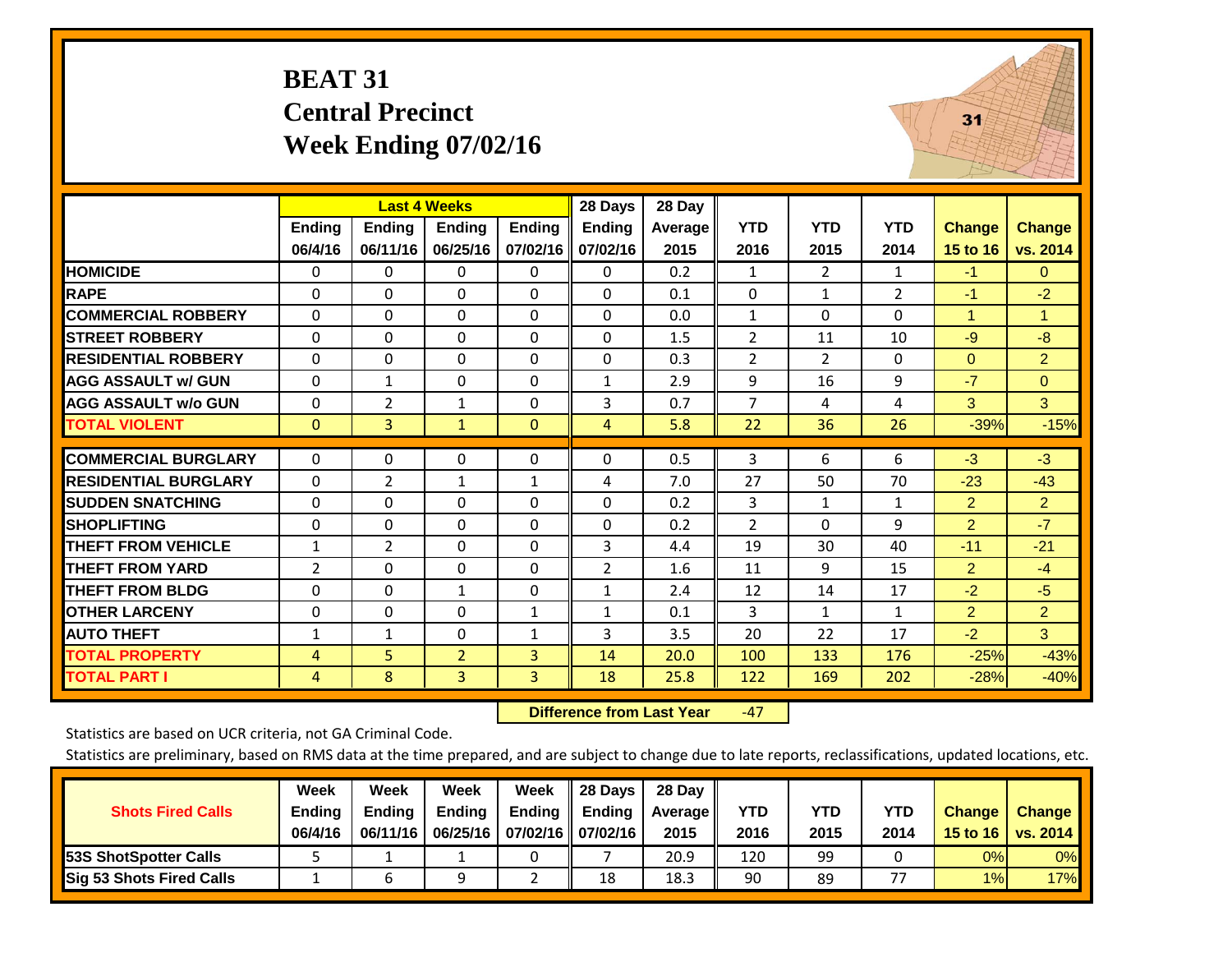### **BEAT 32 Central Precinct Week Ending 07/02/16**



|                             |               |                | <b>Last 4 Weeks</b> |                | 28 Days        | 28 Day  |                |                |                |                |                      |
|-----------------------------|---------------|----------------|---------------------|----------------|----------------|---------|----------------|----------------|----------------|----------------|----------------------|
|                             | <b>Ending</b> | <b>Endina</b>  | <b>Endina</b>       | <b>Endina</b>  | <b>Endina</b>  | Average | <b>YTD</b>     | <b>YTD</b>     | <b>YTD</b>     | Change         | <b>Change</b>        |
|                             | 06/4/16       | 06/11/16       | 06/25/16            | 07/02/16       | 07/02/16       | 2015    | 2016           | 2015           | 2014           | 15 to 16       | vs. 2014             |
| <b>HOMICIDE</b>             | $\mathbf{0}$  | $\Omega$       | 0                   | $\mathbf 0$    | $\Omega$       | 0.2     | 1              | $\overline{2}$ | $\overline{2}$ | $-1$           | $-1$                 |
| <b>RAPE</b>                 | 0             | $\Omega$       | $\Omega$            | $\mathbf{0}$   | $\Omega$       | 0.1     | $\mathbf{1}$   | $\mathbf{1}$   | $\mathbf{1}$   | $\mathbf{0}$   | $\mathbf{0}$         |
| <b>COMMERCIAL ROBBERY</b>   | $\Omega$      | 1              | 0                   | $\mathbf{0}$   | $\mathbf{1}$   | 0.2     | 4              | $\mathbf{1}$   | 4              | 3              | $\Omega$             |
| <b>STREET ROBBERY</b>       | $\mathbf{1}$  | 1              | 0                   | $\mathbf{0}$   | 2              | 0.5     | 8              | $\mathbf{1}$   | 11             | $\overline{7}$ | $-3$                 |
| <b>RESIDENTIAL ROBBERY</b>  | $\Omega$      | $\Omega$       | 0                   | $\Omega$       | $\Omega$       | 0.0     | $\Omega$       | $\Omega$       | $\Omega$       | $\Omega$       | $\Omega$             |
| <b>AGG ASSAULT w/ GUN</b>   | $\Omega$      | 0              | $\Omega$            | $\mathbf{0}$   | $\Omega$       | 1.4     | 5              | 5              | 5              | $\Omega$       | $\mathbf{0}$         |
| <b>AGG ASSAULT w/o GUN</b>  | $\mathbf 0$   | $\Omega$       | $\Omega$            | $\Omega$       | $\Omega$       | 0.9     | $\overline{2}$ | 6              | 5              | $-4$           | $-3$                 |
| <b>TOTAL VIOLENT</b>        | $\mathbf{1}$  | $\overline{2}$ | $\mathbf{0}$        | $\mathbf{0}$   | 3              | 3.4     | 21             | 16             | 28             | 31%            | $-25%$               |
|                             |               |                |                     |                |                |         |                |                |                |                |                      |
| <b>COMMERCIAL BURGLARY</b>  | $\mathbf 0$   | 0              | 1                   | 1              | 2              | 1.1     | $\overline{7}$ | 6              | 4              | 1              | 3                    |
| <b>RESIDENTIAL BURGLARY</b> | $\Omega$      | $\Omega$       | 0                   | 1              | $\mathbf{1}$   | 3.6     | 16             | 28             | 44             | $-12$          | $-28$                |
| <b>SUDDEN SNATCHING</b>     | 0             | $\Omega$       | 0                   | $\mathbf{0}$   | $\Omega$       | 0.2     | 2              | $\mathbf{1}$   | $\mathbf{1}$   | $\mathbf{1}$   | $\blacktriangleleft$ |
| <b>SHOPLIFTING</b>          | $\mathbf{1}$  | 1              | $\overline{2}$      | $\mathbf{1}$   | 5              | 1.5     | 14             | 11             | 6              | 3              | 8                    |
| <b>THEFT FROM VEHICLE</b>   | $\Omega$      | $\mathbf{1}$   | $\Omega$            | $\mathbf{1}$   | $\overline{2}$ | 4.4     | 32             | 22             | 29             | 10             | 3                    |
| <b>THEFT FROM YARD</b>      | $\Omega$      | $\overline{2}$ | $\mathbf{1}$        | $\mathbf{1}$   | 4              | 1.2     | 10             | 9              | 17             | 1              | $-7$                 |
| <b>THEFT FROM BLDG</b>      | 1             | $\Omega$       | $\Omega$            | $\mathbf{1}$   | 2              | 2.1     | 21             | 14             | 19             | $\overline{7}$ | $\overline{2}$       |
| <b>OTHER LARCENY</b>        | $\mathbf 0$   | $\Omega$       | $\Omega$            | $\Omega$       | $\Omega$       | 0.2     | $\mathbf{1}$   | 3              | $\mathbf{1}$   | $-2$           | $\Omega$             |
| <b>AUTO THEFT</b>           | $\mathbf{1}$  | 1              | $\mathbf{1}$        | $\mathbf{1}$   | 4              | 3.0     | 17             | 22             | 12             | $-5$           | 5 <sup>5</sup>       |
| <b>TOTAL PROPERTY</b>       | 3             | 5              | 5                   | $\overline{7}$ | 20             | 17.3    | 120            | 116            | 133            | 3%             | $-10%$               |
| <b>TOTAL PART I</b>         | 4             | $\overline{7}$ | 5                   | $\overline{7}$ | 23             | 20.6    | 141            | 132            | 161            | 7%             | $-12%$               |

 **Difference from Last Year**r 9

Statistics are based on UCR criteria, not GA Criminal Code.

|                                 | Week          | Week          | Week          | Week              | II 28 Davs                | 28 Day  |            |            |      |               |               |
|---------------------------------|---------------|---------------|---------------|-------------------|---------------------------|---------|------------|------------|------|---------------|---------------|
| <b>Shots Fired Calls</b>        | <b>Ending</b> | <b>Endina</b> | <b>Ending</b> |                   | Ending $\parallel$ Ending | Average | <b>YTD</b> | <b>YTD</b> | YTD  | <b>Change</b> | <b>Change</b> |
|                                 | 06/4/16       | 06/11/16      | 06/25/16      | 07/02/16 07/02/16 |                           | 2015    | 2016       | 2015       | 2014 | 15 to 16      | vs. $2014$    |
| <b>153S ShotSpotter Calls</b>   |               |               |               |                   |                           | 0.0     |            |            |      | 0%            | $0\%$         |
| <b>Sig 53 Shots Fired Calls</b> |               |               |               |                   |                           | 10.5    | 36         | 49         | 54   | $-27%$        | $-33%$        |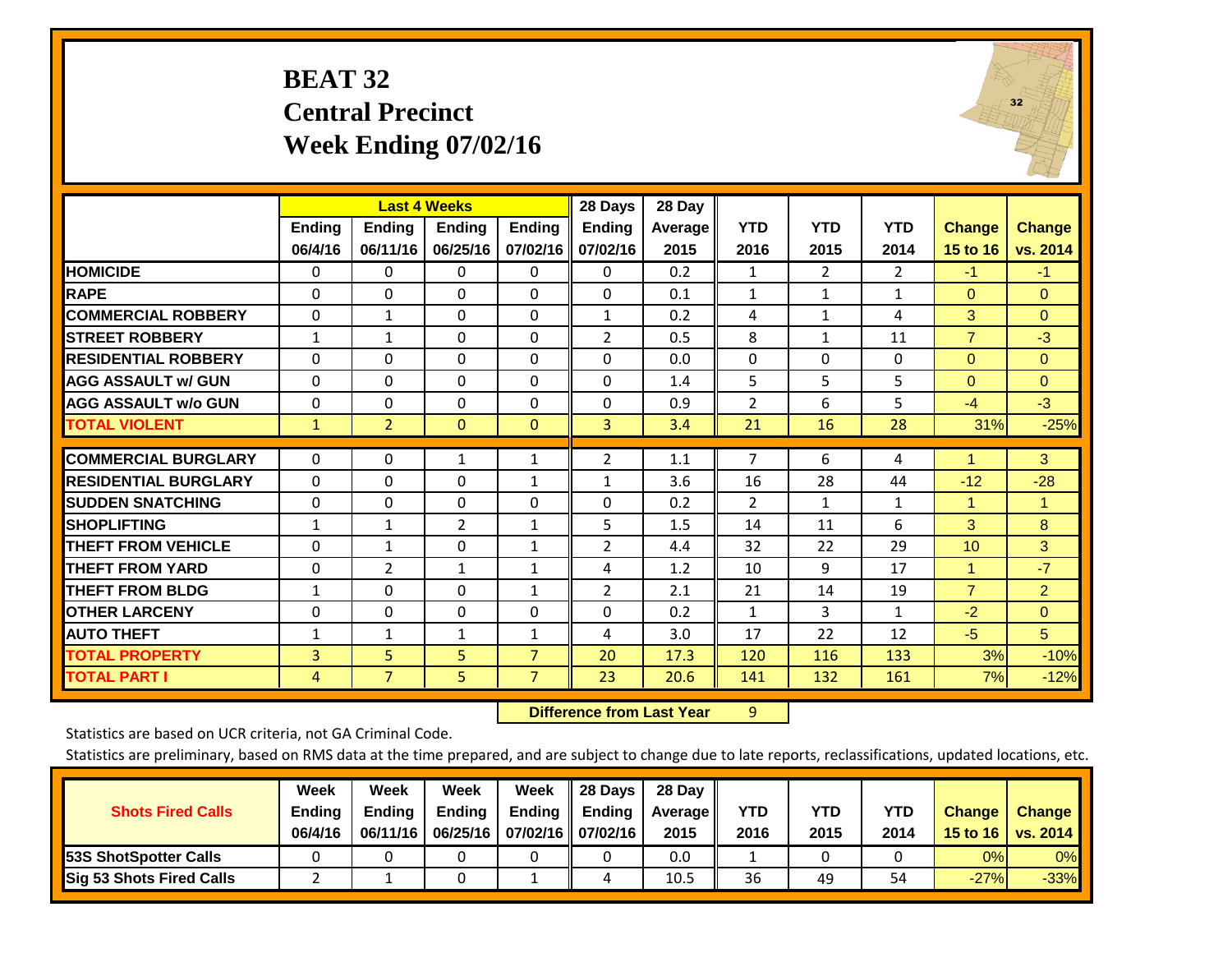# **BEAT 33 Central Precinct Week Ending 07/02/16**



|                             |              |               | <b>Last 4 Weeks</b> |                | 28 Days       | 28 Day  |                |                |                |                |                      |
|-----------------------------|--------------|---------------|---------------------|----------------|---------------|---------|----------------|----------------|----------------|----------------|----------------------|
|                             | Ending       | <b>Ending</b> | Ending              | Ending         | <b>Ending</b> | Average | <b>YTD</b>     | <b>YTD</b>     | <b>YTD</b>     | <b>Change</b>  | <b>Change</b>        |
|                             | 06/4/16      | 06/11/16      | 06/25/16            | 07/02/16       | 07/02/16      | 2015    | 2016           | 2015           | 2014           | 15 to 16       | vs. 2014             |
| <b>HOMICIDE</b>             | $\Omega$     | 0             | 0                   | $\Omega$       | 0             | 0.4     | 6              | $\mathbf{1}$   | 0              | 5              | 6                    |
| <b>RAPE</b>                 | 0            | $\Omega$      | $\Omega$            | $\Omega$       | 0             | 0.2     | $\overline{2}$ | 1              | $\Omega$       | 1              | $\overline{2}$       |
| <b>COMMERCIAL ROBBERY</b>   | $\Omega$     | $\Omega$      | $\Omega$            | $\Omega$       | $\Omega$      | 0.2     | $\overline{2}$ | $\Omega$       | 0              | $\overline{2}$ | $\overline{2}$       |
| <b>STREET ROBBERY</b>       | 3            | $\Omega$      | $\Omega$            | $\Omega$       | 3             | 2.2     | 10             | 12             | 19             | $-2$           | $-9$                 |
| <b>RESIDENTIAL ROBBERY</b>  | $\Omega$     | 0             | $\Omega$            | $\Omega$       | $\Omega$      | 0.2     | $\mathbf{1}$   | $\mathbf{1}$   | 0              | $\Omega$       | $\blacktriangleleft$ |
| <b>AGG ASSAULT w/ GUN</b>   | $\Omega$     | 0             | $\Omega$            | $\Omega$       | 0             | 0.9     | $\overline{2}$ | 7              | 4              | $-5$           | $-2$                 |
| <b>AGG ASSAULT w/o GUN</b>  | $\Omega$     | $\Omega$      | $\Omega$            | 1              | 1             | 0.9     | 6              | 4              | 4              | $\overline{2}$ | 2 <sup>1</sup>       |
| <b>TOTAL VIOLENT</b>        | 3            | $\mathbf{0}$  | $\mathbf{0}$        | $\mathbf{1}$   | 4             | 4.9     | 29             | 26             | 27             | 12%            | 7%                   |
|                             |              |               |                     |                |               |         |                |                |                |                |                      |
| <b>COMMERCIAL BURGLARY</b>  | $\Omega$     | $\Omega$      | 0                   | $\Omega$       | $\Omega$      | 2.0     | 11             | 17             | $\overline{2}$ | $-6$           | $9^{\circ}$          |
| <b>RESIDENTIAL BURGLARY</b> | $\Omega$     | 1             | $\overline{2}$      | $\mathbf{1}$   | 4             | 4.0     | 15             | 31             | 13             | $-16$          | $\overline{2}$       |
| <b>ISUDDEN SNATCHING</b>    | $\Omega$     | 0             | $\mathbf{1}$        | $\Omega$       | $\mathbf{1}$  | 0.4     | 5              | $\overline{2}$ | 2              | 3              | 3                    |
| <b>SHOPLIFTING</b>          | $\mathbf{1}$ | $\Omega$      | $\Omega$            | $\Omega$       | $\mathbf{1}$  | 1.2     | 11             | 11             | 13             | $\Omega$       | $-2$                 |
| <b>THEFT FROM VEHICLE</b>   | 0            | 1             | $\mathbf{1}$        | $\mathbf{1}$   | 3             | 8.3     | 46             | 70             | 30             | $-24$          | 16                   |
| <b>THEFT FROM YARD</b>      | 3            | 3             | 3                   | $\mathbf{1}$   | 10            | 4.6     | 43             | 27             | 23             | 16             | 20                   |
| <b>THEFT FROM BLDG</b>      | $\mathbf{1}$ | 0             | $\mathbf{1}$        | $\overline{2}$ | 4             | 3.6     | 36             | 18             | 23             | 18             | 13                   |
| <b>IOTHER LARCENY</b>       | $\mathbf{1}$ | 0             | $\Omega$            | $\Omega$       | 1             | 0.9     | 5              | 6              | 1              | $-1$           | $\overline{4}$       |
| <b>AUTO THEFT</b>           | $\Omega$     | 1             | $\Omega$            | $\mathbf{1}$   | 2             | 4.1     | 23             | 30             | 31             | $-7$           | $-8$                 |
| <b>TOTAL PROPERTY</b>       | 6            | 6             | 8                   | 6              | 26            | 29.1    | 195            | 212            | 138            | $-8%$          | 41%                  |
| <b>TOTAL PART I</b>         | 9            | 6             | 8                   | 7              | 30            | 34.0    | 224            | 238            | 165            | $-6%$          | 36%                  |

 **Difference from Last Year**r -14

Statistics are based on UCR criteria, not GA Criminal Code.

| <b>Shots Fired Calls</b>        | Week<br><b>Ending</b><br>06/4/16 | Week<br><b>Endina</b><br>06/11/16 | Week<br>Ending | Week<br>Ending<br>06/25/16   07/02/16   07/02/16 | 28 Days<br><b>Ending</b> | 28 Day<br>Average II<br>2015 | YTD<br>2016 | YTD<br>2015 | <b>YTD</b><br>2014 | <b>Change</b><br>15 to 16 | <b>Change</b><br>vs. 2014 |
|---------------------------------|----------------------------------|-----------------------------------|----------------|--------------------------------------------------|--------------------------|------------------------------|-------------|-------------|--------------------|---------------------------|---------------------------|
| <b>153S ShotSpotter Calls</b>   |                                  |                                   |                |                                                  |                          | 5.6                          | 40          | 28          |                    | 0%                        | 0%                        |
| <b>Sig 53 Shots Fired Calls</b> |                                  |                                   |                |                                                  |                          | 12.4                         | 96          | 73          | 41                 | 32%                       | 134%                      |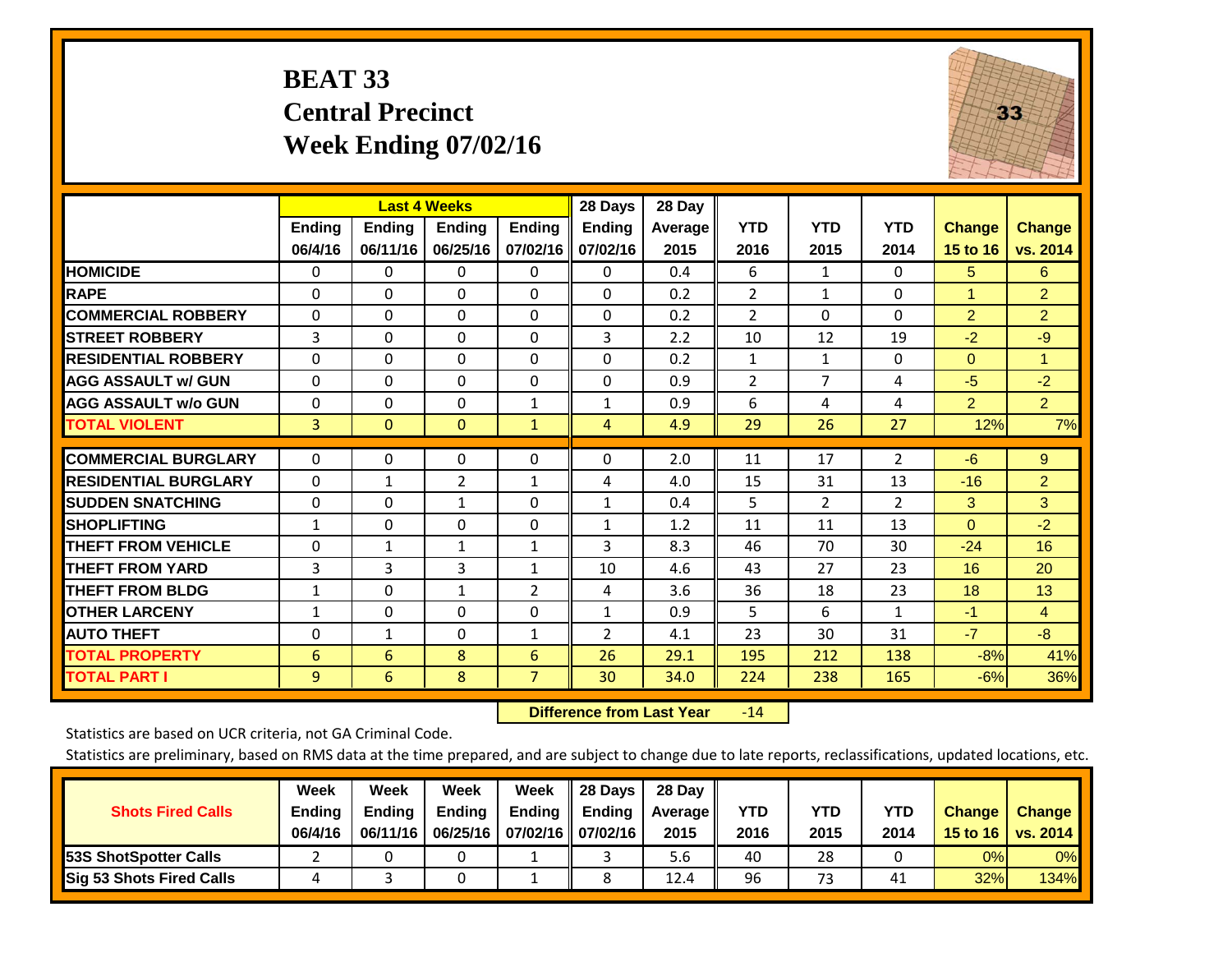### **BEAT 34 Central Precinct Week Ending 07/02/16**



|                             |                | <b>Last 4 Weeks</b> |                |                | 28 Days        | 28 Day  |                |              |              |                |                |
|-----------------------------|----------------|---------------------|----------------|----------------|----------------|---------|----------------|--------------|--------------|----------------|----------------|
|                             | <b>Ending</b>  | <b>Ending</b>       | <b>Ending</b>  | <b>Endina</b>  | <b>Ending</b>  | Average | <b>YTD</b>     | <b>YTD</b>   | <b>YTD</b>   | <b>Change</b>  | <b>Change</b>  |
|                             | 06/4/16        | 06/11/16            | 06/25/16       | 07/02/16       | 07/02/16       | 2015    | 2016           | 2015         | 2014         | 15 to 16       | vs. 2014       |
| <b>HOMICIDE</b>             | $\mathbf{0}$   | 0                   | 0              | 0              | $\Omega$       | 0.1     | $\Omega$       | 0            | 2            | $\Omega$       | $-2$           |
| <b>RAPE</b>                 | 0              | $\Omega$            | 0              | $\Omega$       | 0              | 0.2     | $\mathbf{1}$   | $\mathbf{1}$ | $\mathbf{1}$ | $\Omega$       | $\mathbf{0}$   |
| <b>COMMERCIAL ROBBERY</b>   | $\mathbf{1}$   | $\Omega$            | $\mathbf{0}$   | $\Omega$       | $\mathbf{1}$   | 0.7     | 2              | $\mathbf{1}$ | 3            | $\overline{1}$ | $-1$           |
| <b>ISTREET ROBBERY</b>      | $\mathbf{1}$   | $\Omega$            | $\Omega$       | $\Omega$       | $\mathbf{1}$   | 0.5     | $\overline{2}$ | 4            | 2            | $-2$           | $\Omega$       |
| <b>RESIDENTIAL ROBBERY</b>  | $\Omega$       | $\Omega$            | $\Omega$       | $\Omega$       | $\Omega$       | 0.1     | $\mathbf{1}$   | 1            | 1            | $\Omega$       | $\Omega$       |
| <b>AGG ASSAULT w/ GUN</b>   | $\Omega$       | $\Omega$            | $\Omega$       | $\Omega$       | $\Omega$       | 0.8     | 1              | 5.           | 3            | $-4$           | $-2$           |
| <b>AGG ASSAULT w/o GUN</b>  | 0              | $\Omega$            | $\Omega$       | 0              | 0              | 0.5     | $\overline{7}$ | $\mathbf{1}$ | 1            | 6              | 6              |
| <b>TOTAL VIOLENT</b>        | $\overline{2}$ | $\overline{0}$      | $\mathbf{0}$   | $\Omega$       | $\overline{2}$ | 2.9     | 14             | 13           | 13           | 8%             | 8%             |
| <b>COMMERCIAL BURGLARY</b>  | 0              | $\Omega$            | $\Omega$       | $\Omega$       | 0              | 0.9     | 5              | 5.           | 3            | $\mathbf{0}$   | $\overline{2}$ |
|                             |                |                     |                |                |                |         |                |              |              |                |                |
| <b>RESIDENTIAL BURGLARY</b> | 1              | $\Omega$            | $\Omega$       | $\mathbf{1}$   | $\overline{2}$ | 3.3     | 14             | 27           | 32           | $-13$          | $-18$          |
| <b>ISUDDEN SNATCHING</b>    | $\Omega$       | $\Omega$            | $\Omega$       | $\Omega$       | 0              | 0.1     | $\Omega$       | $\Omega$     | 0            | $\Omega$       | $\Omega$       |
| <b>SHOPLIFTING</b>          | $\mathbf{1}$   | $\overline{2}$      | $\mathbf{1}$   | $\overline{2}$ | 6              | 2.0     | 28             | 13           | 10           | 15             | 18             |
| <b>THEFT FROM VEHICLE</b>   | $\Omega$       | $\Omega$            | $\Omega$       | $\mathbf{1}$   | $\mathbf{1}$   | 9.0     | 34             | 66           | 32           | $-32$          | $\overline{2}$ |
| <b>THEFT FROM YARD</b>      | $\Omega$       | 3                   | $\overline{2}$ | $\Omega$       | 5              | 3.4     | 10             | 22           | 11           | $-12$          | $-1$           |
| <b>THEFT FROM BLDG</b>      | $\overline{2}$ | $\Omega$            | $\Omega$       | $\overline{2}$ | 4              | 2.8     | 38             | 14           | 23           | 24             | 15             |
| <b>OTHER LARCENY</b>        | $\Omega$       | $\Omega$            | $\Omega$       | 0              | 0              | 0.7     | 2              | 4            | 0            | $-2$           | $\overline{2}$ |
| <b>AUTO THEFT</b>           | $\Omega$       | $\Omega$            | $\Omega$       | $\Omega$       | $\Omega$       | 3.4     | 19             | 19           | 20           | $\Omega$       | $-1$           |
| <b>TOTAL PROPERTY</b>       | $\overline{4}$ | 5                   | $\overline{3}$ | 6              | 18             | 25.5    | 150            | 170          | 131          | $-12%$         | 15%            |
| <b>TOTAL PART I</b>         | 6              | 5.                  | $\overline{3}$ | 6              | 20             | 28.4    | 164            | 183          | 144          | $-10%$         | 14%            |

 **Difference from Last Year**r -19

Statistics are based on UCR criteria, not GA Criminal Code.

| <b>Shots Fired Calls</b>        | Week<br><b>Ending</b><br>06/4/16 | Week<br><b>Endina</b><br>06/11/16 | Week<br>Ending | Week<br>Ending<br>06/25/16   07/02/16   07/02/16 | 28 Days<br><b>Ending</b> | 28 Day<br>Average II<br>2015 | YTD<br>2016 | YTD<br>2015 | <b>YTD</b><br>2014 | <b>Change</b><br>15 to 16 | <b>Change</b><br>vs. 2014 |
|---------------------------------|----------------------------------|-----------------------------------|----------------|--------------------------------------------------|--------------------------|------------------------------|-------------|-------------|--------------------|---------------------------|---------------------------|
| <b>153S ShotSpotter Calls</b>   |                                  |                                   |                |                                                  |                          | 0.2                          |             |             |                    | 0%                        | 0%                        |
| <b>Sig 53 Shots Fired Calls</b> |                                  |                                   |                |                                                  | 14                       | 10.1                         | 54          | 56          | 36                 | $-4%$                     | 50%                       |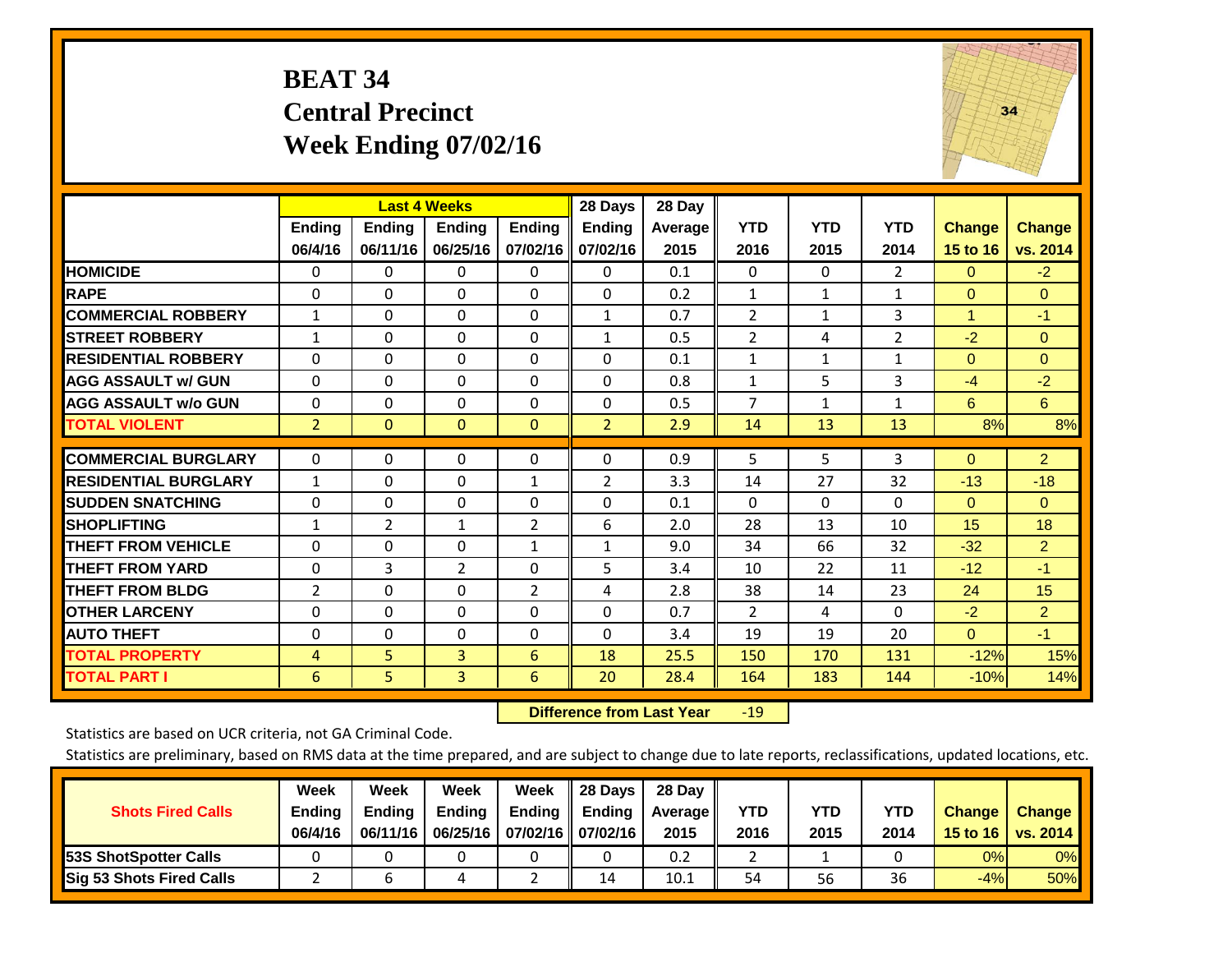### **BEAT 35 Central Precinct Week Ending 07/02/16**



|                             |               | <b>Last 4 Weeks</b> |                |                | 28 Days       | 28 Day  |                |                |              |                      |                |
|-----------------------------|---------------|---------------------|----------------|----------------|---------------|---------|----------------|----------------|--------------|----------------------|----------------|
|                             | <b>Ending</b> | <b>Ending</b>       | <b>Ending</b>  | <b>Ending</b>  | <b>Ending</b> | Average | <b>YTD</b>     | <b>YTD</b>     | <b>YTD</b>   | <b>Change</b>        | <b>Change</b>  |
|                             | 06/4/16       | 06/11/16            | 06/25/16       | 07/02/16       | 07/02/16      | 2015    | 2016           | 2015           | 2014         | 15 to 16             | vs. 2014       |
| <b>HOMICIDE</b>             | 1             | 0                   | $\mathbf{0}$   | $\Omega$       | 1             | 0.4     | 5              | 4              | 3            | 1                    | $\overline{2}$ |
| <b>RAPE</b>                 | $\Omega$      | $\Omega$            | $\mathbf{1}$   | $\mathbf{0}$   | 1             | 0.2     | $\overline{2}$ | $\mathbf{1}$   | 5            | 1                    | $-3$           |
| <b>COMMERCIAL ROBBERY</b>   | $\Omega$      | $\Omega$            | $\Omega$       | $\Omega$       | $\Omega$      | 0.2     | $\Omega$       | $\Omega$       | $\mathbf{1}$ | $\Omega$             | -1             |
| <b>STREET ROBBERY</b>       | $\mathbf{1}$  | $\mathbf{1}$        | $\Omega$       | 1              | 3             | 1.6     | 10             | 8              | 9            | $\overline{2}$       | $\overline{1}$ |
| <b>RESIDENTIAL ROBBERY</b>  | $\Omega$      | 1                   | $\mathbf{0}$   | $\mathbf{0}$   | $\mathbf{1}$  | 0.2     | 3              | $\overline{2}$ | $\Omega$     | $\overline{1}$       | 3              |
| <b>AGG ASSAULT w/ GUN</b>   | $\Omega$      | $\mathbf{1}$        | $\Omega$       | $\Omega$       | $\mathbf{1}$  | 2.2     | 6              | 12             | 10           | $-6$                 | $-4$           |
| <b>AGG ASSAULT w/o GUN</b>  | 1             | 0                   | $\mathbf{0}$   | $\mathbf{0}$   | $\mathbf{1}$  | 1.0     | 6              | 6              | 6            | $\Omega$             | $\mathbf{0}$   |
| <b>TOTAL VIOLENT</b>        | 3             | 3                   | $\mathbf{1}$   | $\mathbf{1}$   | 8             | 5.8     | 32             | 33             | 34           | $-3%$                | $-6%$          |
| <b>COMMERCIAL BURGLARY</b>  | 2             | 0                   | 0              | 1              | 3             | 0.5     | 5              | 4              | 3            | 1                    | $\overline{2}$ |
| <b>RESIDENTIAL BURGLARY</b> | 1             | 0                   | $\mathbf{1}$   | 1              | 3             | 8.9     | 38             | 69             | 44           | $-31$                | $-6$           |
| <b>ISUDDEN SNATCHING</b>    | $\Omega$      | 0                   | $\mathbf{0}$   | $\mathbf{0}$   | $\Omega$      | 0.0     | $\mathbf{1}$   | 0              | 0            | $\blacktriangleleft$ | 1              |
| <b>SHOPLIFTING</b>          | 0             | $\Omega$            | $\Omega$       | $\Omega$       | $\Omega$      | 0.4     | $\overline{2}$ | 4              | $\mathbf{1}$ | $-2$                 | $\overline{1}$ |
| <b>THEFT FROM VEHICLE</b>   | $\mathbf{1}$  | $\mathbf{1}$        | 3              | $\overline{2}$ | 7             | 4.8     | 33             | 32             | 25           | $\blacktriangleleft$ | 8              |
| <b>THEFT FROM YARD</b>      | $\Omega$      | $\overline{2}$      | $\mathbf{1}$   | $\Omega$       | 3             | 2.8     | 11             | 14             | 20           | $-3$                 | $-9$           |
| <b>THEFT FROM BLDG</b>      | $\mathbf{1}$  | 2                   | $\mathbf{0}$   | 3              | 6             | 3.2     | 25             | 24             | 18           | 1                    | $\overline{7}$ |
| <b>OTHER LARCENY</b>        | 0             | 0                   | $\Omega$       | $\mathbf{0}$   | 0             | 0.3     | $\mathbf{1}$   | $\overline{2}$ | 2            | -1                   | $-1$           |
| <b>AUTO THEFT</b>           | 0             | $\Omega$            | $\mathbf{1}$   | 0              | $\mathbf{1}$  | 3.9     | 17             | 27             | 21           | $-10$                | $-4$           |
| <b>TOTAL PROPERTY</b>       | 5             | 5                   | 6              | 7              | 23            | 24.8    | 133            | 176            | 134          | $-24%$               | $-1%$          |
| <b>TOTAL PART I</b>         | 8             | 8                   | $\overline{7}$ | 8              | 31            | 30.5    | 165            | 209            | 168          | $-21%$               | $-2%$          |

 **Difference from Last Year**r -44

Statistics are based on UCR criteria, not GA Criminal Code.

|                                 | Week          | Week          | Week     | Week              | 28 Days       | 28 Day            |      |      |            |               |                 |
|---------------------------------|---------------|---------------|----------|-------------------|---------------|-------------------|------|------|------------|---------------|-----------------|
| <b>Shots Fired Calls</b>        | <b>Ending</b> | <b>Endina</b> | Ending   | Ending            | <b>Ending</b> | <b>Average</b> II | YTD  | YTD  | <b>YTD</b> | <b>Change</b> | <b>Change</b>   |
|                                 | 06/4/16       | 06/11/16      | 06/25/16 | 07/02/16 07/02/16 |               | 2015              | 2016 | 2015 | 2014       | 15 to 16      | <b>VS. 2014</b> |
| <b>153S ShotSpotter Calls</b>   |               |               |          |                   | 20            | 22.5              | 174  | 84   |            | 0%            | 0%              |
| <b>Sig 53 Shots Fired Calls</b> |               |               | b        |                   | 19            | 19.8              | 136  | 110  | 75         | 24%           | 81%             |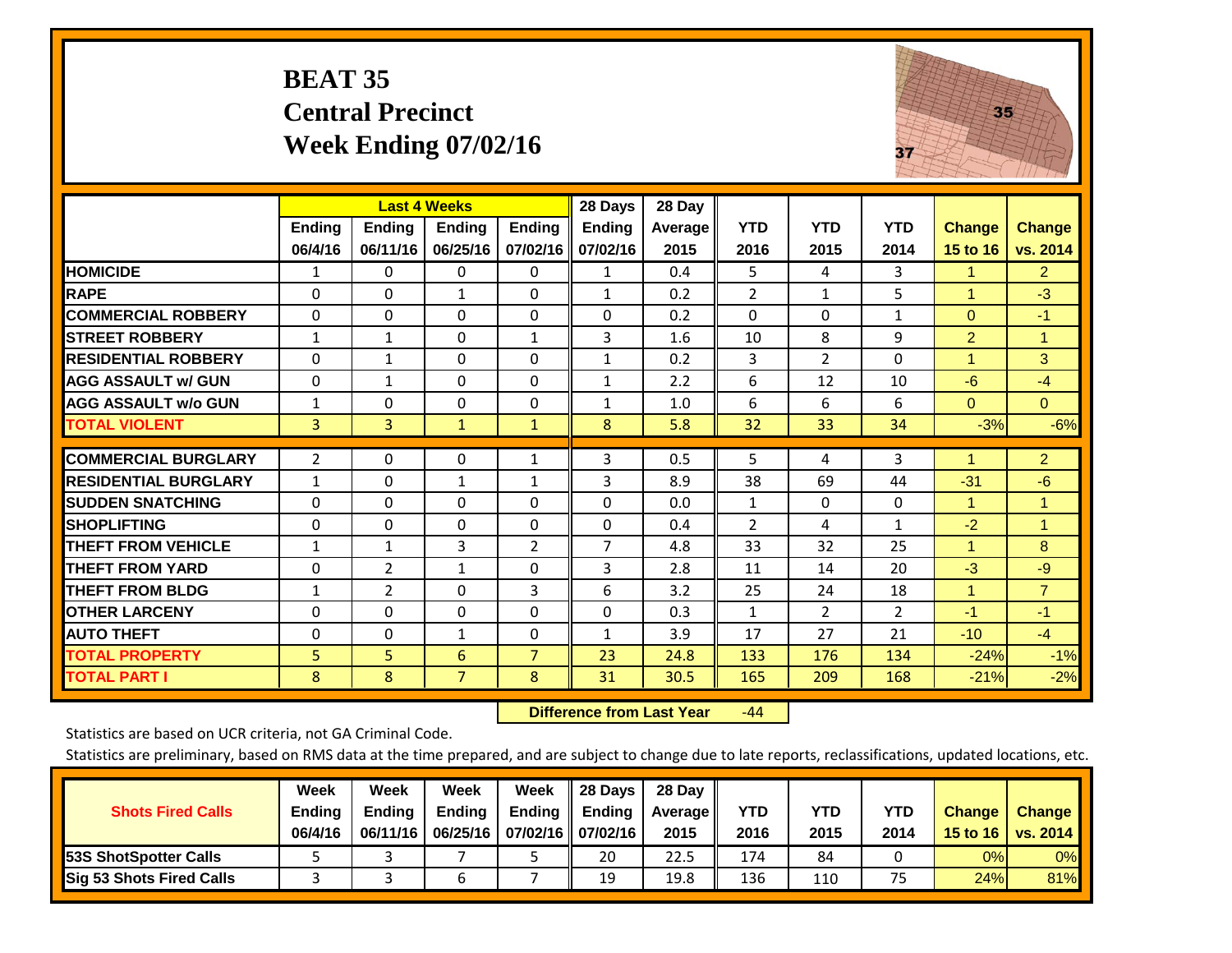|                             | <b>BEAT 37</b>           | <b>Central Precinct</b>   | <b>Week Ending 07/02/16</b>               |                           |                                      |                           |                    |                    | 37                 |                           |                           |
|-----------------------------|--------------------------|---------------------------|-------------------------------------------|---------------------------|--------------------------------------|---------------------------|--------------------|--------------------|--------------------|---------------------------|---------------------------|
|                             | <b>Ending</b><br>06/4/16 | <b>Ending</b><br>06/11/16 | <b>Last 4 Weeks</b><br>Ending<br>06/25/16 | <b>Ending</b><br>07/02/16 | 28 Days<br><b>Ending</b><br>07/02/16 | 28 Day<br>Average<br>2015 | <b>YTD</b><br>2016 | <b>YTD</b><br>2015 | <b>YTD</b><br>2014 | <b>Change</b><br>15 to 16 | <b>Change</b><br>vs. 2014 |
| <b>HOMICIDE</b>             | 0                        | 0                         | $\Omega$                                  | 0                         | $\Omega$                             | 0.2                       | $\Omega$           | $\Omega$           | $\mathbf{1}$       | $\mathbf{0}$              | $-1$                      |
| <b>RAPE</b>                 | $\Omega$                 | 0                         | $\overline{0}$                            | $\Omega$                  | $\Omega$                             | 0.0                       | $\mathbf{1}$       | $\Omega$           | $\Omega$           | $\mathbf{1}$              | $\mathbf{1}$              |
| <b>COMMERCIAL ROBBERY</b>   | $\Omega$                 | $\Omega$                  | $\Omega$                                  | $\Omega$                  | $\Omega$                             | 0.2                       | $\mathbf{1}$       | $\mathbf{1}$       | $\Omega$           | $\Omega$                  | 1                         |
| <b>STREET ROBBERY</b>       | $\mathbf{1}$             | $\Omega$                  | $\Omega$                                  | $\mathbf{1}$              | $\overline{2}$                       | 1.7                       | 9                  | 5                  | 5                  | 4                         | $\overline{4}$            |
| <b>RESIDENTIAL ROBBERY</b>  | $\Omega$                 | 0                         | $\overline{0}$                            | $\Omega$                  | $\Omega$                             | 0.1                       | $\mathbf{0}$       | 0                  | $\Omega$           | $\mathbf{0}$              | $\Omega$                  |
| <b>AGG ASSAULT w/ GUN</b>   | $\Omega$                 | $\Omega$                  | $\Omega$                                  | $\Omega$                  | $\Omega$                             | 0.2                       | 6                  | $\overline{2}$     | $\overline{2}$     | $\overline{4}$            | $\overline{4}$            |
| <b>AGG ASSAULT w/o GUN</b>  | $\Omega$                 | 0                         | $\Omega$                                  | $\mathbf{1}$              | $\mathbf{1}$                         | 0.5                       | $\overline{2}$     | 4                  | $\mathbf{1}$       | $-2$                      | $\mathbf{1}$              |
| <b>TOTAL VIOLENT</b>        | $\mathbf{1}$             | $\mathbf{0}$              | $\overline{0}$                            | $\overline{2}$            | $\overline{3}$                       | 2.8                       | 19                 | 12                 | 9                  | 58%                       | 111%                      |
| <b>COMMERCIAL BURGLARY</b>  | $\mathbf{1}$             | $\mathbf{1}$              | $\mathbf{0}$                              | $\Omega$                  | $\overline{2}$                       | 0.6                       | 7                  | $\overline{2}$     | 3                  | 5                         | $\overline{4}$            |
| <b>RESIDENTIAL BURGLARY</b> | $\Omega$                 | $\mathbf{1}$              | $\Omega$                                  | $\mathbf{1}$              | $\overline{2}$                       | 4.6                       | 14                 | 26                 | 11                 | $-12$                     | 3                         |
| <b>SUDDEN SNATCHING</b>     | $\Omega$                 | $\Omega$                  | $\Omega$                                  | 0                         | $\Omega$                             | 0.3                       | $\Omega$           | $\overline{2}$     | $\overline{2}$     | $-2$                      | $-2$                      |
| <b>SHOPLIFTING</b>          | 0                        | $\mathbf{1}$              | $\mathbf{0}$                              | $\Omega$                  | $\mathbf{1}$                         | 2.5                       | 9                  | $\overline{7}$     | 13                 | $\overline{2}$            | $-4$                      |
| <b>THEFT FROM VEHICLE</b>   | 2                        | $\Omega$                  | 3                                         | 0                         | 5                                    | 12.3                      | 43                 | 95                 | 61                 | $-52$                     | $-18$                     |
| <b>THEFT FROM YARD</b>      | 0                        | $\mathbf{1}$              | $\overline{2}$                            | 0                         | 3                                    | 2.5                       | 17                 | 17                 | 25                 | $\Omega$                  | $-8$                      |
| <b>THEFT FROM BLDG</b>      | $\Omega$                 | $\mathbf{1}$              | $\mathbf{1}$                              | $\overline{2}$            | 4                                    | 2.6                       | 14                 | 21                 | 13                 | $-7$                      | $\mathbf{1}$              |
| <b>OTHER LARCENY</b>        | $\Omega$                 | $\Omega$                  | $\Omega$                                  | $\Omega$                  | $\Omega$                             | 0.9                       | $\mathbf{0}$       | 6                  | $\mathbf{1}$       | $-6$                      | $-1$                      |
| <b>AUTO THEFT</b>           | 0                        | $\mathbf 1$               | $\Omega$                                  | $\overline{2}$            | 3                                    | 2.9                       | 12                 | 24                 | 18                 | $-12$                     | $-6$                      |
| <b>TOTAL PROPERTY</b>       | 3                        | 6                         | 6                                         | 5                         | 20                                   | 29.2                      | 116                | 200                | 147                | $-42%$                    | $-21%$                    |
| <b>TOTAL PART I</b>         | 4                        | 6                         | 6                                         | $\overline{7}$            | 23                                   | 32.1                      | 135                | 212                | 156                | $-36%$                    | $-13%$                    |

 **Difference from Last Year**‐77 The state of the state of the state

Statistics are based on UCR criteria, not GA Criminal Code.

| <b>Shots Fired Calls</b>        | Week<br><b>Ending</b><br>06/4/16 | Week<br><b>Endina</b><br>06/11/16 | Week<br>Ending | Week<br>Ending<br>06/25/16   07/02/16   07/02/16 | 28 Days<br><b>Ending</b> | 28 Day<br>Average II<br>2015 | YTD<br>2016 | YTD<br>2015 | <b>YTD</b><br>2014 | <b>Change</b><br>15 to 16 | <b>Change</b><br>vs. 2014 |
|---------------------------------|----------------------------------|-----------------------------------|----------------|--------------------------------------------------|--------------------------|------------------------------|-------------|-------------|--------------------|---------------------------|---------------------------|
| <b>153S ShotSpotter Calls</b>   |                                  |                                   |                |                                                  |                          | 2.8                          | 30          | 17          |                    | 0%                        | 0%                        |
| <b>Sig 53 Shots Fired Calls</b> |                                  |                                   |                |                                                  | 19                       | 13.4                         | 91          | 80          | 23                 | 14%                       | 296%                      |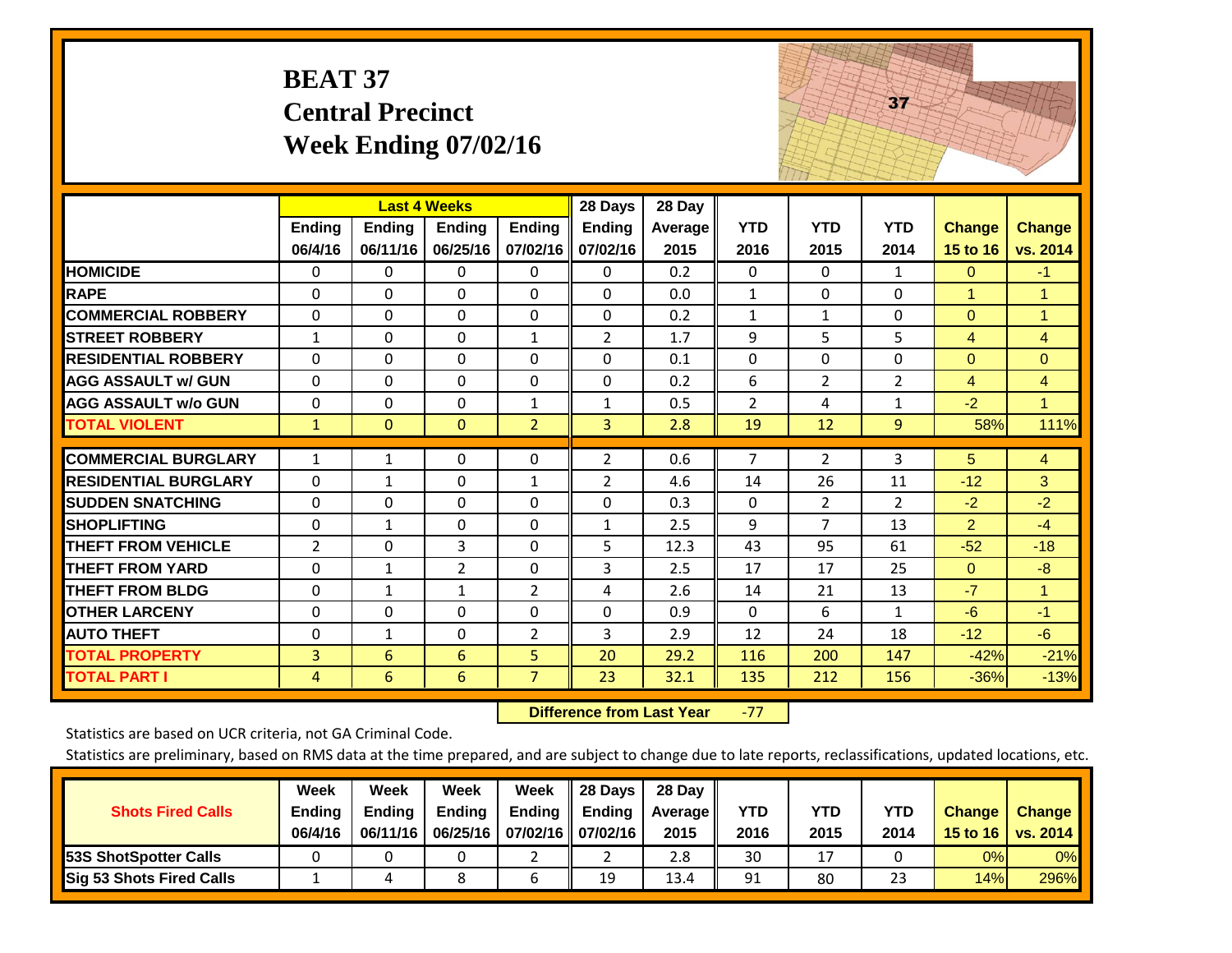

### **COMPSTATSOUTHSIDE PRECINCT** CAPT. LENNY GUNTHER **Week Ending 07/02/16**

**PRECINCT COMMANDER:**



|                             | Week<br><b>Ending</b><br>07/02/16 | Week<br><b>Ending</b><br>06/25/16 | <b>Weekly</b><br>Avq<br>2015 | $28$ -Day<br>Ending<br>07/02/16 | $28 - Day$<br>Ending<br>06/04/16 | Avg<br>28-Day<br>2015 | <b>YTD</b><br>2016 | <b>YTD</b><br>2015 | <b>YTD</b><br>2014 | <b>Change</b><br><b>15 to 16</b> | <b>Change</b><br>vs. 2014 |
|-----------------------------|-----------------------------------|-----------------------------------|------------------------------|---------------------------------|----------------------------------|-----------------------|--------------------|--------------------|--------------------|----------------------------------|---------------------------|
| <b>HOMICIDE</b>             | 0                                 |                                   | $\Omega$                     |                                 | 0                                |                       | 3                  | 4                  |                    | $-1$                             | $\overline{2}$            |
| <b>RAPE</b>                 | $\bf{0}$                          | $\Omega$                          | $\Omega$                     | 0                               | 1                                |                       | 7                  | 5                  | 2                  | $\overline{2}$                   | 5                         |
| <b>COMMERCIAL ROBBERY</b>   | 0                                 | $\overline{2}$                    | $\Omega$                     | 3                               | 4                                | 2                     | 18                 | 5                  | 10                 | 13                               | 8                         |
| <b>ISTREET ROBBERY</b>      | 1                                 | 0                                 |                              | $\mathbf{2}$                    | 0                                | 3                     | 15                 | 26                 | 25                 | $-11$                            | $-10$                     |
| <b>RESIDENTIAL ROBBERY</b>  | 0                                 | $\Omega$                          | 0                            | $\bf{0}$                        | 0                                |                       |                    | 9                  | 5                  | -8                               | $-4$                      |
| <b>AGG ASSAULT w/ GUN</b>   | 1                                 |                                   |                              | $\mathbf{2}$                    | 5                                | $\mathfrak{p}$        | 10                 | 13                 | 5                  | $-3$                             | 5 <sup>5</sup>            |
| <b>AGG ASSAULT w/o GUN</b>  | 0                                 | 0                                 |                              | 1                               | 6                                | 2                     | 24                 | 13                 | 8                  | 11                               | 16                        |
| <b>TOTAL VIOLENT</b>        | $\overline{2}$                    | 4                                 | 3                            | 9                               | 16                               | 12                    | 78                 | 75                 | 56                 | 4%                               | 39%                       |
|                             |                                   |                                   |                              |                                 |                                  |                       |                    |                    |                    |                                  |                           |
| <b>COMMERCIAL BURGLARY</b>  | 0                                 | 0                                 |                              | 0                               | 5                                | 4                     | 22                 | 26                 | 20                 | $-4$                             | $\overline{2}$            |
| <b>RESIDENTIAL BURGLARY</b> | 8                                 | 8                                 | 6                            | 25                              | 16                               | 24                    | 104                | 152                | 116                | $-48$                            | $-12$                     |
| <b>ISUDDEN SNATCHING</b>    | 0                                 |                                   | 0                            |                                 | 1                                |                       | 4                  | 9                  | $\overline{7}$     | $-5$                             | $-3$                      |
| <b>SHOPLIFTING</b>          | 11                                | $\overline{7}$                    | 15                           | 34                              | 39                               | 59                    | 317                | 364                | 347                | $-47$                            | $-30$                     |
| <b>THEFT FROM VEHICLE</b>   | 3                                 | 2                                 | 8                            | 13                              | 22                               | 32                    | 137                | 171                | 145                | $-34$                            | -8                        |
| <b>THEFT FROM YARD</b>      | $\mathbf{2}$                      |                                   | $\overline{2}$               | 6                               | 11                               | 10                    | 52                 | 67                 | 60                 | $-15$                            | $-8$                      |
| <b>THEFT FROM BLDG</b>      | 6                                 | 4                                 | 5                            | 20                              | 14                               | 19                    | 90                 | 126                | 100                | $-36$                            | $-10$                     |
| <b>OTHER LARCENY</b>        |                                   | 0                                 | 0                            | 1                               | 3                                | 2                     | 12                 | 11                 | 14                 |                                  | $-2$                      |
| <b>AUTO THEFT</b>           | $\overline{2}$                    |                                   | 4                            | 6                               | 7                                | 15                    | 59                 | 94                 | 46                 | $-35$                            | 13                        |
| <b>TOTAL PROPERTY</b>       | 33                                | 24                                | 41                           | 106                             | 118                              | 165                   | 797                | 1020               | 855                | $-22%$                           | $-7%$                     |
| <b>TOTAL PART I</b>         | 35                                | 28                                | 44                           | 115                             | 134                              | 177                   | 875                | 1095               | 911                | $-20%$                           | $-4%$                     |

Statistics are based on UCR criteria, not GA Criminal Code. **Difference from Last Year** -220 Statistics are preliminary, based on RMS data at the time prepared, and are subject to change due to late reports, reclassifications, updated locations, etc.

Cell Shading: white is within 0.6 standard deviation of the mean; red is above; green is below

| <b>Citizen Initiated Calls</b>  | <b>Week</b><br>Ending<br>07/02/16 | <b>Week</b><br><b>Ending</b><br>06/25/16 | Weekly<br>Avg<br>2015 | $28 - Day$<br><b>Endina</b><br>07/02/16 | 28-Dav<br><b>Ending</b><br>06/04/16 | Avg<br>$28-Day$<br>2015 | YTD<br>2016 | YTD<br>2015 | YTD<br>2014 | <b>Change</b><br>15 to 16 | <b>Change</b><br>vs. 2014 |
|---------------------------------|-----------------------------------|------------------------------------------|-----------------------|-----------------------------------------|-------------------------------------|-------------------------|-------------|-------------|-------------|---------------------------|---------------------------|
| <b>Midnight Shift</b>           | -91                               | 101                                      | 100                   | 356                                     | 400                                 | 399                     | 2438        | 2672        | 2469        | $-234$                    | $-31$                     |
| Day Shift                       | 239                               | 227                                      | 273                   | 967                                     | 1101                                | 1090                    | 6821        | 7141        | 6853        | $-320$                    | $-32$                     |
| <b>Afternoon Shift</b>          | 272                               | 234                                      | 269                   | 1046                                    | 1061                                | 1077                    | 6625        | 6957        | 6694        | $-332$                    | $-69$                     |
| <b>TOTAL CITIZEN CFS</b>        | 602                               | 562                                      | 641                   | 2369                                    | 2562                                | 2566                    | 15884       | 16770       | 16016       | $-5.3%$                   | $-0.8%$                   |
| <b>53S ShotSpotter Calls</b>    |                                   |                                          |                       |                                         |                                     |                         |             |             |             |                           |                           |
| <b>Sig 53 Shots Fired Calls</b> | 12                                |                                          | 10                    | 32                                      | 40                                  | 38                      | 226         | 204         | 124         | 22                        | 102                       |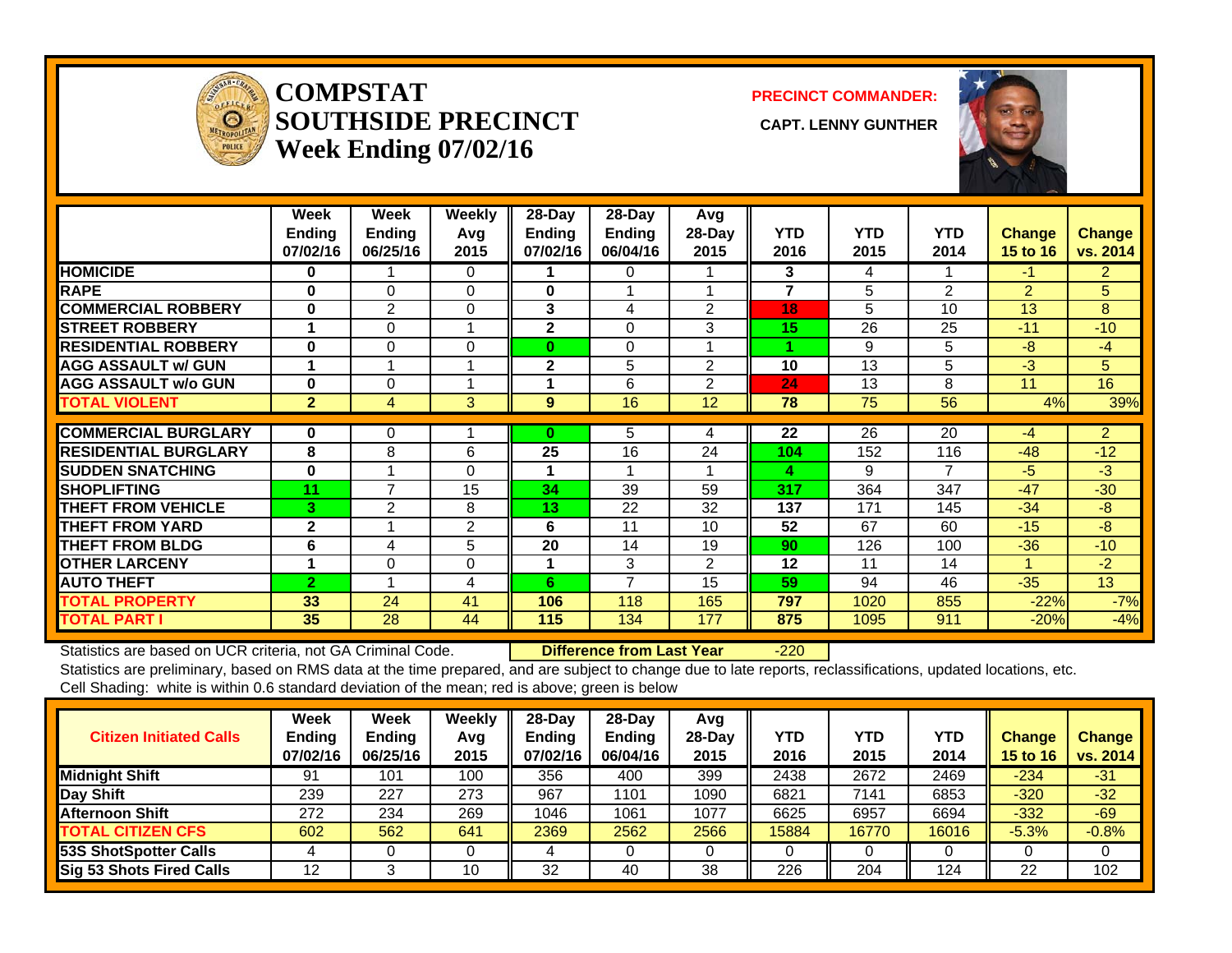# **BEAT 41 Southside Precinct Week Ending 07/02/16**



|                             |               | <b>Last 4 Weeks</b> |                |               | 28 Days        | 28 Day  |                |                |                |                |                      |
|-----------------------------|---------------|---------------------|----------------|---------------|----------------|---------|----------------|----------------|----------------|----------------|----------------------|
|                             | <b>Ending</b> | <b>Ending</b>       | Ending         | <b>Ending</b> | <b>Ending</b>  | Average | <b>YTD</b>     | <b>YTD</b>     | <b>YTD</b>     | <b>Change</b>  | <b>Change</b>        |
|                             | 06/4/16       | 06/11/16            | 06/25/16       | 07/02/16      | 07/02/16       | 2015    | 2016           | 2015           | 2014           | 15 to 16       | vs. 2014             |
| <b>HOMICIDE</b>             | 0             | 0                   | $\mathbf{0}$   | 0             | $\mathbf{0}$   | 0.1     | $\Omega$       | 1              | 0              | $-1$           | $\mathbf{0}$         |
| <b>RAPE</b>                 | 0             | $\Omega$            | $\Omega$       | $\mathbf{0}$  | $\Omega$       | 0.0     | 3              | $\Omega$       | 0              | 3              | 3                    |
| <b>COMMERCIAL ROBBERY</b>   | $\Omega$      | 0                   | $\Omega$       | $\Omega$      | $\Omega$       | 0.4     | 4              | 1              | 3              | 3              | $\blacktriangleleft$ |
| <b>STREET ROBBERY</b>       | 0             | $\Omega$            | $\Omega$       | 0             | $\Omega$       | 0.5     | 3              | 3              | 3              | $\mathbf{0}$   | $\mathbf{0}$         |
| <b>IRESIDENTIAL ROBBERY</b> | $\Omega$      | 0                   | $\mathbf{0}$   | $\Omega$      | $\Omega$       | 0.2     | $\Omega$       | $\overline{2}$ | 0              | $-2$           | $\Omega$             |
| <b>AGG ASSAULT w/ GUN</b>   | $\Omega$      | 0                   | $\mathbf{1}$   | $\mathbf{0}$  | $\mathbf{1}$   | 0.0     | 2              | $\Omega$       | $\mathbf{1}$   | 2              | $\blacktriangleleft$ |
| <b>AGG ASSAULT w/o GUN</b>  | 0             | 0                   | $\mathbf{0}$   | $\Omega$      | $\Omega$       | 0.1     | 3              | $\mathbf{0}$   | 0              | 3              | 3                    |
| <b>TOTAL VIOLENT</b>        | $\mathbf{0}$  | $\mathbf{0}$        | $\mathbf{1}$   | $\mathbf{0}$  | $\mathbf{1}$   | 1.3     | 15             | $\overline{7}$ | $\overline{7}$ | 114%           | 114%                 |
| <b>COMMERCIAL BURGLARY</b>  |               |                     |                |               |                |         |                |                |                |                |                      |
|                             | $\Omega$      | 0                   | $\Omega$       | 0             | $\Omega$       | 0.8     | 13             | 4              | 3              | 9              | 10                   |
| <b>RESIDENTIAL BURGLARY</b> | 0             | 1                   | $\mathbf{0}$   | $\mathbf{0}$  | $\mathbf{1}$   | 0.8     | 8              | 7              | 3              | $\overline{1}$ | 5                    |
| <b>SUDDEN SNATCHING</b>     | 0             | 0                   | $\mathbf{0}$   | $\mathbf{0}$  | $\Omega$       | 0.2     | $\Omega$       | $\Omega$       | $\mathbf{1}$   | $\Omega$       | $-1$                 |
| <b>SHOPLIFTING</b>          | 0             | 0                   | $\overline{2}$ | 0             | $\overline{2}$ | 1.6     | 8              | 8              | 12             | $\Omega$       | $-4$                 |
| <b>THEFT FROM VEHICLE</b>   | $\Omega$      | $\mathbf{1}$        | $\Omega$       | 2             | 3              | 5.9     | 32             | 34             | 39             | $-2$           | $-7$                 |
| <b>THEFT FROM YARD</b>      | $\mathbf{1}$  | $\mathbf{1}$        | $\Omega$       | $\Omega$      | 2              | 3.0     | $\overline{7}$ | 25             | 10             | $-18$          | $-3$                 |
| <b>THEFT FROM BLDG</b>      | 0             | 3                   | $\mathbf{1}$   | 2             | 6              | 4.4     | 12             | 36             | 16             | $-24$          | $-4$                 |
| <b>OTHER LARCENY</b>        | 0             | 0                   | $\Omega$       | $\Omega$      | $\Omega$       | 0.3     | $\mathbf{1}$   | 3              | 0              | $-2$           | $\blacktriangleleft$ |
| <b>AUTO THEFT</b>           | $\Omega$      | $\mathbf{1}$        | $\Omega$       | 1             | 2              | 2.3     | 9              | 16             | 6              | $-7$           | 3 <sup>1</sup>       |
| <b>TOTAL PROPERTY</b>       | 1             | $\overline{7}$      | 3              | 5             | 16             | 19.4    | 90             | 133            | 90             | $-32%$         | 0%                   |
| <b>TOTAL PART I</b>         | $\mathbf{1}$  | $\overline{7}$      | 4              | 5             | 17             | 20.7    | 105            | 140            | 97             | $-25%$         | 8%                   |

 **Difference from Last Year**‐35

Statistics are based on UCR criteria, not GA Criminal Code.

| <b>Shots Fired Calls</b>        | Week<br><b>Ending</b><br>06/4/16 | Week<br><b>Endina</b><br>06/11/16 | <b>Week</b><br>Ending | Week<br>Ending<br>06/25/16   07/02/16   07/02/16 | 28 Days<br><b>Ending</b> | 28 Day<br>Average II<br>2015 | YTD<br>2016 | YTD<br>2015 | <b>YTD</b><br>2014 | <b>Change</b><br>15 to 16 $\vert$ | <b>Change</b><br>vs. 2014 |
|---------------------------------|----------------------------------|-----------------------------------|-----------------------|--------------------------------------------------|--------------------------|------------------------------|-------------|-------------|--------------------|-----------------------------------|---------------------------|
| 53S ShotSpotter Calls           |                                  |                                   |                       |                                                  |                          | 0.0                          |             |             |                    | 0%                                | 0%                        |
| <b>Sig 53 Shots Fired Calls</b> |                                  |                                   |                       |                                                  |                          | 1.8                          | 14          | 12          |                    | 17%                               | 100%                      |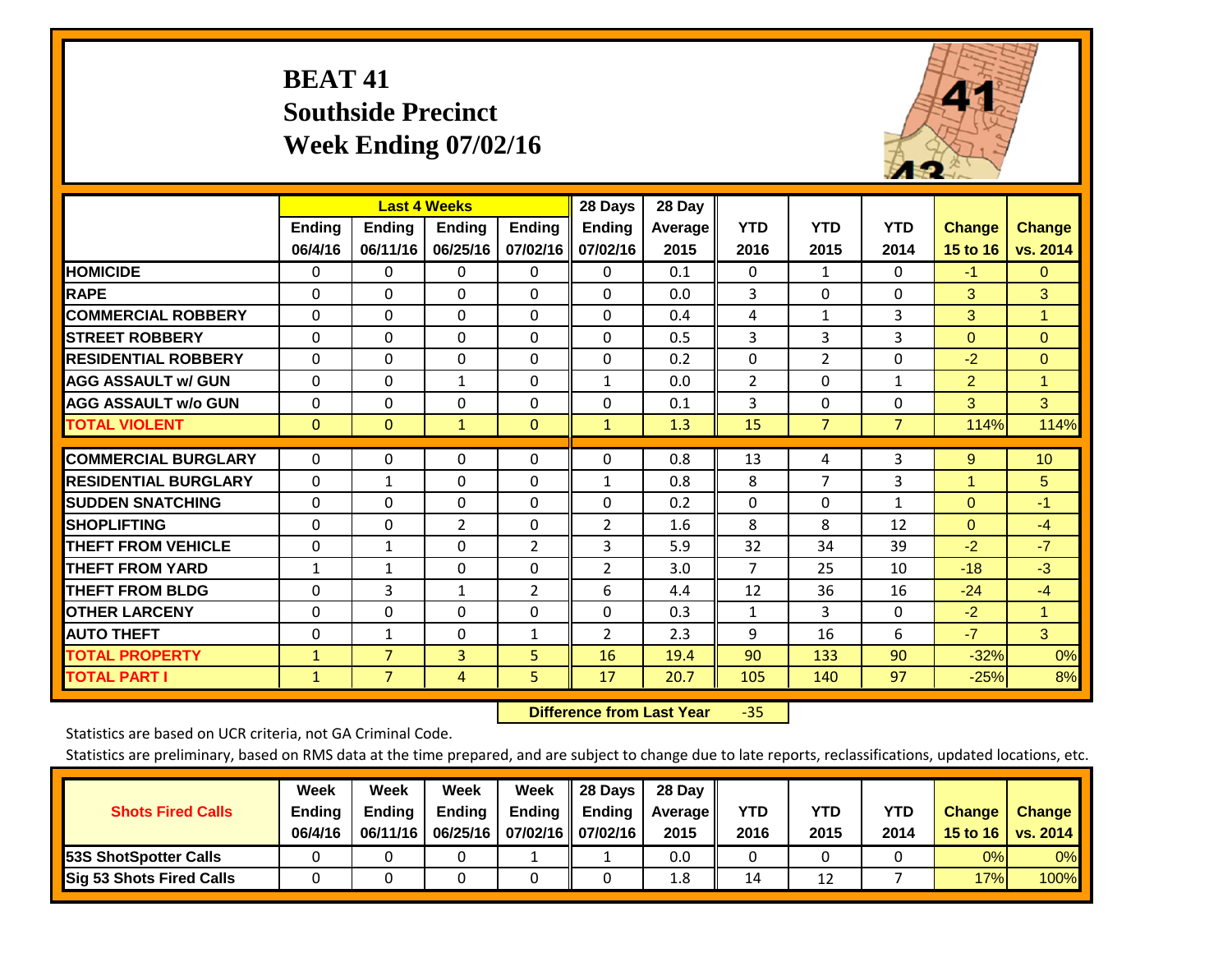# **BEAT 42 Southside Precinct Week Ending 07/02/16**



|                             |                | <b>Last 4 Weeks</b> |                |                | 28 Days       | 28 Day  |              |            |                |                |                |
|-----------------------------|----------------|---------------------|----------------|----------------|---------------|---------|--------------|------------|----------------|----------------|----------------|
|                             | <b>Ending</b>  | <b>Ending</b>       | <b>Endina</b>  | <b>Endina</b>  | <b>Ending</b> | Average | <b>YTD</b>   | <b>YTD</b> | <b>YTD</b>     | <b>Change</b>  | <b>Change</b>  |
|                             | 06/4/16        | 06/11/16            | 06/25/16       | 07/02/16       | 07/02/16      | 2015    | 2016         | 2015       | 2014           | 15 to 16       | vs. 2014       |
| <b>HOMICIDE</b>             | 0              | $\Omega$            | 0              | 0              | $\Omega$      | 0.1     | $\Omega$     | $\Omega$   | 1              | $\mathbf{0}$   | $-1$           |
| <b>RAPE</b>                 | $\Omega$       | 0                   | $\Omega$       | $\Omega$       | 0             | 0.0     | $\Omega$     | $\Omega$   | $\overline{2}$ | $\Omega$       | $-2$           |
| <b>COMMERCIAL ROBBERY</b>   | $\Omega$       | $\Omega$            | $\Omega$       | 0              | 0             | 0.6     | 4            | 0          | 3              | 4              | $\mathbf{1}$   |
| <b>STREET ROBBERY</b>       | 0              | $\Omega$            | $\Omega$       | $\mathbf{1}$   | $\mathbf{1}$  | 1.0     | 5            | 9          | 8              | $-4$           | $-3$           |
| <b>RESIDENTIAL ROBBERY</b>  | $\Omega$       | $\Omega$            | $\Omega$       | 0              | $\Omega$      | 0.5     | $\mathbf{1}$ | 2          | $\overline{2}$ | $-1$           | $-1$           |
| <b>AGG ASSAULT w/ GUN</b>   | $\Omega$       | $\Omega$            | $\Omega$       | $\Omega$       | 0             | 0.9     | 5            | 3          | 1              | $\overline{2}$ | $\overline{4}$ |
| <b>AGG ASSAULT w/o GUN</b>  | $\Omega$       | $\Omega$            | $\Omega$       | 0              | 0             | 0.8     | 7            | 7          | $\mathbf{1}$   | $\Omega$       | 6              |
| <b>TOTAL VIOLENT</b>        | $\mathbf{0}$   | $\mathbf{0}$        | $\mathbf{0}$   | $\mathbf{1}$   | $\mathbf{1}$  | 3.8     | 22           | 21         | 18             | 5%             | 22%            |
| <b>COMMERCIAL BURGLARY</b>  | 0              | 0                   | 0              | 0              | 0             | 1.2     | 3            | 9          | $\overline{7}$ | $-6$           | $-4$           |
|                             |                |                     |                |                |               |         |              |            |                |                |                |
| <b>RESIDENTIAL BURGLARY</b> | $\mathbf{1}$   | $\mathbf{1}$        | $\mathbf{1}$   | $\overline{2}$ | 5             | 5.9     | 30           | 37         | 33             | $-7$           | $-3$           |
| <b>ISUDDEN SNATCHING</b>    | $\Omega$       | $\Omega$            | $\Omega$       | $\Omega$       | 0             | 0.3     | $\Omega$     | 3          | $\mathbf{1}$   | $-3$           | $-1$           |
| <b>SHOPLIFTING</b>          | $\Omega$       | $\Omega$            | $\mathbf{1}$   | 3              | 4             | 13.7    | 48           | 98         | 56             | $-50$          | $-8$           |
| <b>THEFT FROM VEHICLE</b>   | $\overline{2}$ | 3                   | $\Omega$       | 0              | 5             | 9.6     | 35           | 44         | 36             | $-9$           | $-1$           |
| <b>THEFT FROM YARD</b>      | $\mathbf 0$    | $\Omega$            | $\Omega$       | $\mathbf{1}$   | $\mathbf{1}$  | 2.3     | 14           | 14         | 16             | $\mathbf{0}$   | $-2$           |
| <b>THEFT FROM BLDG</b>      | $\mathbf{1}$   | 2                   | 1              | $\Omega$       | 4             | 4.3     | 19           | 26         | 22             | $-7$           | $-3$           |
| <b>OTHER LARCENY</b>        | $\Omega$       | $\Omega$            | $\Omega$       | $\mathbf{1}$   | $\mathbf{1}$  | 0.4     | 3            | 3          | 3              | $\Omega$       | $\Omega$       |
| <b>AUTO THEFT</b>           | $\mathbf 0$    | $\Omega$            | $\Omega$       | $\mathbf{1}$   | $\mathbf{1}$  | 5.1     | 19           | 33         | 10             | $-14$          | 9 <sup>°</sup> |
| <b>TOTAL PROPERTY</b>       | 4              | 6                   | 3              | 8              | 21            | 42.7    | 171          | 267        | 184            | $-36%$         | $-7%$          |
| <b>TOTAL PART I</b>         | 4              | 6                   | $\overline{3}$ | 9              | 22            | 46.5    | 193          | 288        | 202            | $-33%$         | $-4%$          |

 **Difference from Last Year**r -95

Statistics are based on UCR criteria, not GA Criminal Code.

| <b>Shots Fired Calls</b>        | Week<br><b>Ending</b><br>06/4/16 | Week<br><b>Endina</b><br>06/11/16 | Week<br>Ending | Week<br>Ending<br>06/25/16   07/02/16   07/02/16 | 28 Days<br><b>Ending</b> | 28 Day<br>Average II<br>2015 | YTD<br>2016 | YTD<br>2015 | <b>YTD</b><br>2014 | <b>Change</b><br>15 to $16$ | <b>Change</b><br>vs. 2014 |
|---------------------------------|----------------------------------|-----------------------------------|----------------|--------------------------------------------------|--------------------------|------------------------------|-------------|-------------|--------------------|-----------------------------|---------------------------|
| <b>153S ShotSpotter Calls</b>   |                                  |                                   |                |                                                  |                          | 0.0                          |             |             |                    | 0%                          | 0%                        |
| <b>Sig 53 Shots Fired Calls</b> |                                  |                                   |                |                                                  |                          | ט.                           | 48          | 46          | ำ 1<br>ᅀᅩ          | 4%                          | 129%                      |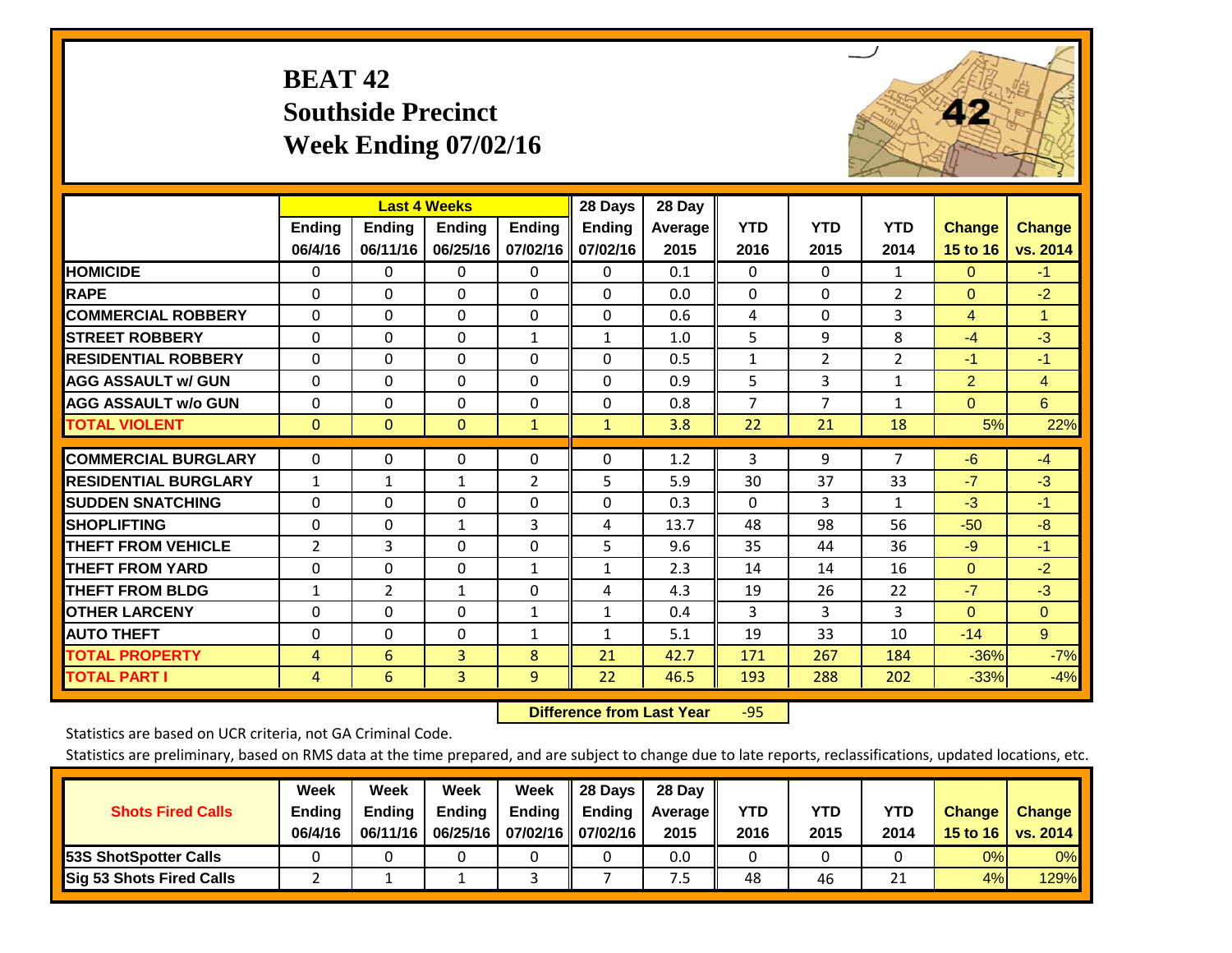# **BEAT 43 Southside Precinct Week Ending 07/02/16**



|                             |               | <b>Last 4 Weeks</b> |                |               | 28 Days        | 28 Day  |                |                |              |                |                |
|-----------------------------|---------------|---------------------|----------------|---------------|----------------|---------|----------------|----------------|--------------|----------------|----------------|
|                             | <b>Ending</b> | <b>Ending</b>       | Ending         | <b>Endina</b> | <b>Ending</b>  | Average | <b>YTD</b>     | <b>YTD</b>     | <b>YTD</b>   | Change         | <b>Change</b>  |
|                             | 06/4/16       | 06/11/16            | 06/25/16       | 07/02/16      | 07/02/16       | 2015    | 2016           | 2015           | 2014         | 15 to 16       | vs. 2014       |
| <b>HOMICIDE</b>             | 0             | $\mathbf{0}$        | 1              | 0             | $\mathbf{1}$   | 0.2     | 2              | $\mathbf{1}$   | 0            | $\mathbf{1}$   | $\overline{2}$ |
| <b>RAPE</b>                 | 0             | $\Omega$            | $\Omega$       | $\mathbf{0}$  | $\Omega$       | 0.0     | $\Omega$       | $\Omega$       | 0            | $\Omega$       | $\Omega$       |
| <b>COMMERCIAL ROBBERY</b>   | $\Omega$      | $\Omega$            | $\overline{2}$ | $\Omega$      | $\overline{2}$ | 0.5     | 6              | 4              | $\mathbf{1}$ | $\overline{2}$ | 5              |
| <b>STREET ROBBERY</b>       | 0             | $\Omega$            | $\Omega$       | 0             | $\Omega$       | 0.8     | 3              | 8              | 5            | $-5$           | $-2$           |
| <b>RESIDENTIAL ROBBERY</b>  | $\Omega$      | $\Omega$            | $\Omega$       | $\Omega$      | $\Omega$       | 0.1     | $\Omega$       | $\mathbf{1}$   | $\mathbf{1}$ | $-1$           | $-1$           |
| <b>AGG ASSAULT w/ GUN</b>   | $\Omega$      | $\Omega$            | $\Omega$       | $\Omega$      | $\Omega$       | 0.6     | $\mathbf{1}$   | 4              | 0            | $-3$           | 1              |
| <b>AGG ASSAULT w/o GUN</b>  | 1             | 0                   | $\Omega$       | $\Omega$      | 1              | 0.3     | 5              | $\mathbf{1}$   | $\mathbf{1}$ | 4              | 4              |
| <b>TOTAL VIOLENT</b>        | $\mathbf{1}$  | $\mathbf{0}$        | 3              | $\mathbf{0}$  | $\overline{4}$ | 2.4     | 17             | 19             | 8            | $-11%$         | 113%           |
| <b>COMMERCIAL BURGLARY</b>  | $\Omega$      |                     |                |               | $\Omega$       |         |                |                | 7            |                |                |
|                             |               | 0                   | 0              | 0             |                | 1.2     | 5              | 10             |              | $-5$           | $-2$           |
| <b>RESIDENTIAL BURGLARY</b> | 2             | 0                   | 3              | 1             | 6              | 2.3     | 13             | 15             | 17           | $-2$           | $-4$           |
| <b>ISUDDEN SNATCHING</b>    | 0             | 0                   | $\mathbf{1}$   | $\mathbf{0}$  | $\mathbf{1}$   | 0.2     | 2              | $\overline{2}$ | 3            | $\mathbf{0}$   | $-1$           |
| <b>SHOPLIFTING</b>          | 8             | 5                   | 3              | 6             | 22             | 28.4    | 185            | 178            | 202          | $\overline{7}$ | $-17$          |
| <b>THEFT FROM VEHICLE</b>   | 0             | 0                   | $\Omega$       | $\mathbf{0}$  | $\Omega$       | 4.0     | 17             | 22             | 28           | $-5$           | $-11$          |
| <b>THEFT FROM YARD</b>      | $\Omega$      | $\Omega$            | $\Omega$       | $\Omega$      | $\Omega$       | 1.2     | 11             | 9              | 9            | $\overline{2}$ | $\overline{2}$ |
| <b>THEFT FROM BLDG</b>      | 1             | $\Omega$            | $\mathbf{0}$   | 1             | 2              | 2.9     | 19             | 21             | 15           | $-2$           | $\overline{4}$ |
| <b>OTHER LARCENY</b>        | 0             | $\Omega$            | $\Omega$       | $\Omega$      | $\Omega$       | 0.4     | $\overline{2}$ | $\mathbf{1}$   | 4            | $\overline{1}$ | $-2$           |
| <b>AUTO THEFT</b>           | $\Omega$      | $\mathbf{1}$        | $\Omega$       | $\Omega$      | $\mathbf{1}$   | 2.3     | 8              | 11             | 8            | $-3$           | $\Omega$       |
| <b>TOTAL PROPERTY</b>       | 11            | 6                   | $\overline{7}$ | 8             | 32             | 42.9    | 262            | 269            | 293          | $-3%$          | $-11%$         |
| <b>TOTAL PART I</b>         | 12            | 6                   | 10             | 8             | 36             | 45.3    | 279            | 288            | 301          | $-3%$          | $-7%$          |

 **Difference from Last Year**r -9

Statistics are based on UCR criteria, not GA Criminal Code.

| <b>Shots Fired Calls</b>        | Week<br><b>Ending</b><br>06/4/16 | Week<br><b>Endina</b><br>06/11/16 | Week<br>Ending | Week<br>Ending<br>06/25/16   07/02/16   07/02/16 | 28 Days<br><b>Ending</b> | 28 Day<br>Average II<br>2015 | YTD<br>2016 | YTD<br>2015 | YTD<br>2014 | <b>Change</b><br>15 to $16$ | <b>Change</b><br>vs. 2014 |
|---------------------------------|----------------------------------|-----------------------------------|----------------|--------------------------------------------------|--------------------------|------------------------------|-------------|-------------|-------------|-----------------------------|---------------------------|
| <b>153S ShotSpotter Calls</b>   |                                  |                                   |                |                                                  |                          | 0.1                          |             |             |             | 0%                          | 0%                        |
| <b>Sig 53 Shots Fired Calls</b> |                                  |                                   |                |                                                  |                          | 5.6                          | 29          | 29          | 28          | 0%                          | 4%                        |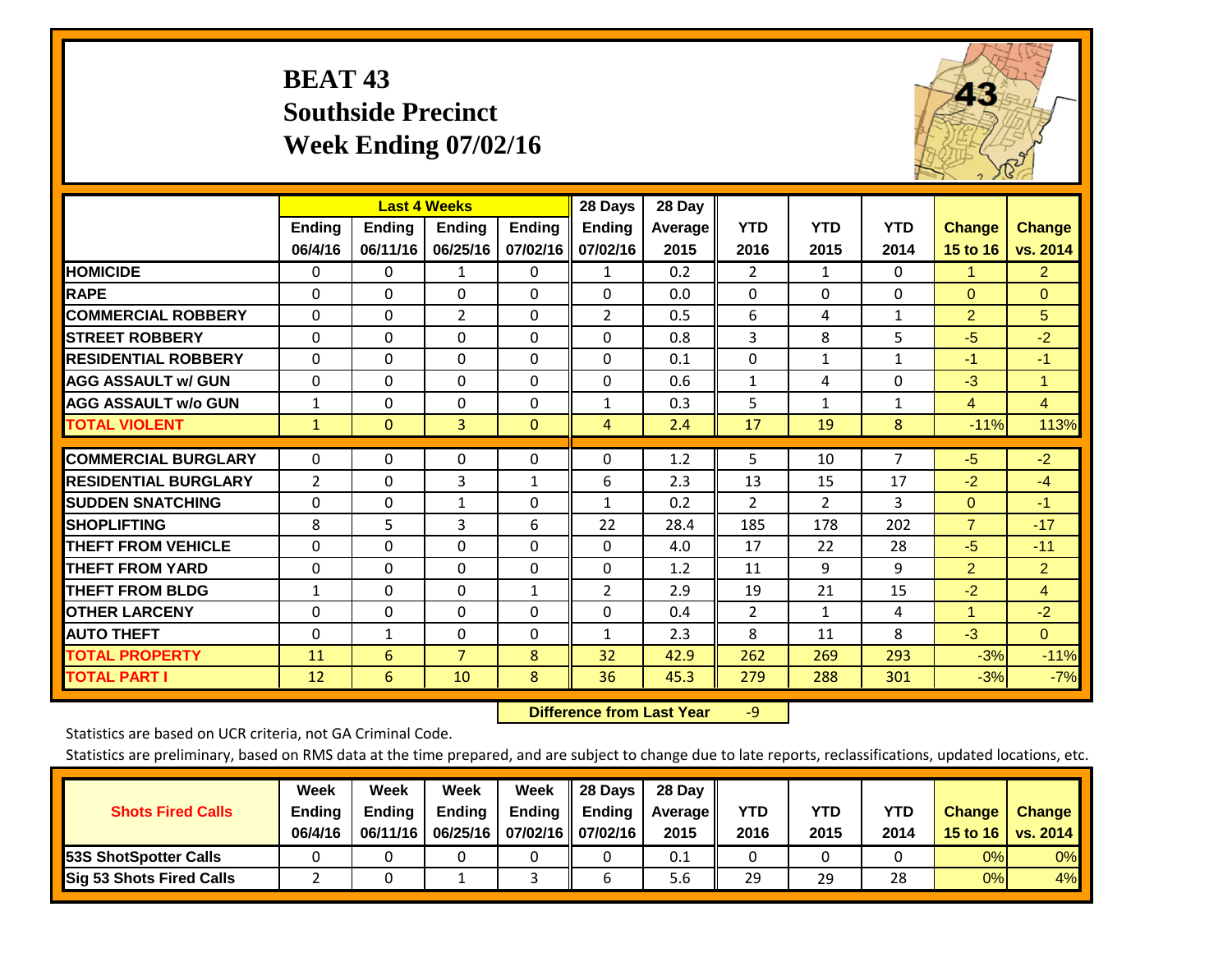# **BEAT 44 Southside Precinct Week Ending 07/02/16**



|                             |                          | <b>Last 4 Weeks</b>       |                           |                           | 28 Days                   | 28 Day          |                    |                    |                    |                           |                           |
|-----------------------------|--------------------------|---------------------------|---------------------------|---------------------------|---------------------------|-----------------|--------------------|--------------------|--------------------|---------------------------|---------------------------|
|                             | <b>Ending</b><br>06/4/16 | <b>Ending</b><br>06/11/16 | <b>Endina</b><br>06/25/16 | <b>Ending</b><br>07/02/16 | <b>Endina</b><br>07/02/16 | Average<br>2015 | <b>YTD</b><br>2016 | <b>YTD</b><br>2015 | <b>YTD</b><br>2014 | <b>Change</b><br>15 to 16 | <b>Change</b><br>vs. 2014 |
| <b>HOMICIDE</b>             | 0                        | 0                         | $\Omega$                  | 0                         | 0                         | 0.1             | $\Omega$           | 1                  | 0                  | $-1$                      | 0                         |
| <b>RAPE</b>                 | 0                        | $\Omega$                  | $\Omega$                  | $\Omega$                  | 0                         | 0.3             | $\overline{3}$     | $\overline{2}$     | 0                  | 1                         | 3                         |
| <b>COMMERCIAL ROBBERY</b>   | $\Omega$                 | $\mathbf{1}$              | $\Omega$                  | $\mathbf 0$               | $\mathbf{1}$              | 0.4             | $\overline{2}$     | $\Omega$           | $\overline{2}$     | $\overline{2}$            | $\Omega$                  |
| <b>STREET ROBBERY</b>       | $\Omega$                 | $\Omega$                  | $\Omega$                  | $\Omega$                  | $\Omega$                  | 0.6             | $\mathbf{1}$       | 3                  | 5                  | $-2$                      | $-4$                      |
| <b>RESIDENTIAL ROBBERY</b>  | $\Omega$                 | $\Omega$                  | $\Omega$                  | $\mathbf{0}$              | $\Omega$                  | 0.2             | $\Omega$           | 3                  | $\overline{2}$     | $-3$                      | $-2$                      |
| <b>AGG ASSAULT w/ GUN</b>   | $\Omega$                 | $\Omega$                  | $\Omega$                  | 1                         | $\mathbf{1}$              | 0.5             | $\overline{2}$     | 4                  | $\Omega$           | $-2$                      | $\overline{2}$            |
| <b>AGG ASSAULT w/o GUN</b>  | $\Omega$                 | $\Omega$                  | $\Omega$                  | $\Omega$                  | $\Omega$                  | 0.5             | $\overline{7}$     | 4                  | 4                  | 3                         | 3                         |
| <b>TOTAL VIOLENT</b>        | $\mathbf{0}$             | $\mathbf{1}$              | $\mathbf{0}$              | $\mathbf{1}$              | $\overline{2}$            | 2.7             | 15                 | 17                 | 13                 | $-12%$                    | 15%                       |
|                             |                          |                           |                           |                           |                           |                 |                    |                    |                    |                           |                           |
| <b>COMMERCIAL BURGLARY</b>  | $\Omega$                 | 0                         | $\Omega$                  | $\mathbf{0}$              | $\Omega$                  | 0.4             | $\mathbf{1}$       | 1                  | $\overline{2}$     | $\mathbf{0}$              | $-1$                      |
| <b>RESIDENTIAL BURGLARY</b> | 0                        | 1                         | $\mathbf{1}$              | 1                         | 3                         | 8.1             | 18                 | 48                 | 32                 | $-30$                     | $-14$                     |
| <b>SUDDEN SNATCHING</b>     | $\Omega$                 | $\Omega$                  | $\Omega$                  | $\Omega$                  | $\Omega$                  | 0.2             | 1                  | $\overline{2}$     | 1                  | $-1$                      | $\Omega$                  |
| <b>SHOPLIFTING</b>          | $\mathbf 0$              | $\Omega$                  | $\Omega$                  | $\Omega$                  | $\Omega$                  | 0.7             | $\overline{7}$     | 6                  | 12                 | $\blacktriangleleft$      | $-5$                      |
| <b>THEFT FROM VEHICLE</b>   | $\mathbf{1}$             | 0                         | $\Omega$                  | $\mathbf{0}$              | $\mathbf{1}$              | 5.6             | 20                 | 45                 | 21                 | $-25$                     | $-1$                      |
| <b>THEFT FROM YARD</b>      | $\mathbf{1}$             | $\Omega$                  | $\Omega$                  | $\mathbf{0}$              | $\mathbf{1}$              | 1.4             | 9                  | 8                  | 13                 | $\mathbf{1}$              | $-4$                      |
| <b>THEFT FROM BLDG</b>      | $\Omega$                 | $\mathbf{1}$              | 1                         | $\overline{2}$            | 4                         | 3.0             | 18                 | 20                 | 17                 | $-2$                      | $\mathbf{1}$              |
| <b>OTHER LARCENY</b>        | $\mathbf{0}$             | 0                         | $\Omega$                  | $\Omega$                  | $\Omega$                  | 0.5             | $\overline{2}$     | 4                  | 1                  | $-2$                      | $\mathbf{1}$              |
| <b>AUTO THEFT</b>           | $\mathbf 0$              | 0                         | 1                         | 0                         | $\mathbf{1}$              | 3.1             | 14                 | 22                 | 11                 | $-8$                      | 3                         |
| <b>TOTAL PROPERTY</b>       | $\overline{2}$           | $\overline{2}$            | 3                         | $\overline{3}$            | 10                        | 22.9            | 90                 | 156                | 110                | $-42%$                    | $-18%$                    |
| <b>TOTAL PART I</b>         | $\overline{2}$           | $\overline{3}$            | $\overline{3}$            | 4                         | 12                        | 25.6            | 105                | 173                | 123                | $-39%$                    | $-15%$                    |

 **Difference from Last Year**r -68

Statistics are based on UCR criteria, not GA Criminal Code.

|                                 | Week          | Week          | Week          | Week              | II 28 Davs                | 28 Day  |            |            |      |               |               |
|---------------------------------|---------------|---------------|---------------|-------------------|---------------------------|---------|------------|------------|------|---------------|---------------|
| <b>Shots Fired Calls</b>        | <b>Ending</b> | <b>Endina</b> | <b>Ending</b> |                   | Ending $\parallel$ Ending | Average | <b>YTD</b> | <b>YTD</b> | YTD  | <b>Change</b> | <b>Change</b> |
|                                 | 06/4/16       | 06/11/16      | 06/25/16      | 07/02/16 07/02/16 |                           | 2015    | 2016       | 2015       | 2014 | 15 to 16      | vs. $2014$    |
| <b>153S ShotSpotter Calls</b>   |               |               |               |                   |                           | 0.0     |            |            |      | 0%            | $0\%$         |
| <b>Sig 53 Shots Fired Calls</b> |               |               |               |                   |                           | 8.0     | 44         | 41         | 24   | 7%            | 83%           |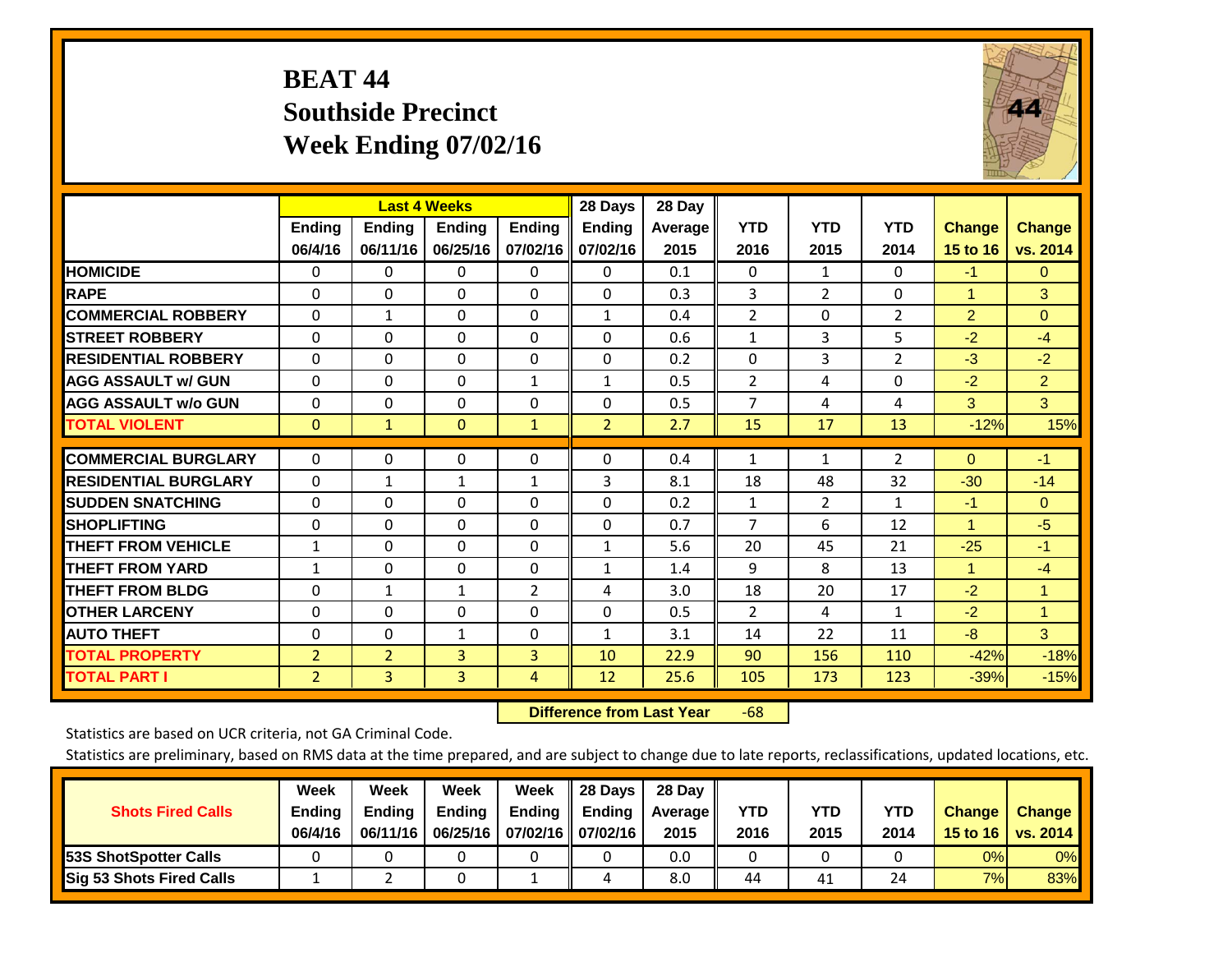# **BEAT 45 Southside Precinct Week Ending 07/02/16**



|                             |               | <b>Last 4 Weeks</b> |                |                | 28 Days       | 28 Day  |                |                |              |                |                |
|-----------------------------|---------------|---------------------|----------------|----------------|---------------|---------|----------------|----------------|--------------|----------------|----------------|
|                             | <b>Ending</b> | Ending              | <b>Endina</b>  | <b>Ending</b>  | <b>Ending</b> | Average | <b>YTD</b>     | <b>YTD</b>     | <b>YTD</b>   | <b>Change</b>  | <b>Change</b>  |
|                             | 06/4/16       | 06/11/16            | 06/25/16       | 07/02/16       | 07/02/16      | 2015    | 2016           | 2015           | 2014         | 15 to 16       | vs. 2014       |
| <b>HOMICIDE</b>             | 0             | 0                   | $\Omega$       | $\Omega$       | 0             | 0.1     | 1              | 0              | 0            | 1.             | 1.             |
| <b>RAPE</b>                 | $\Omega$      | 0                   | $\Omega$       | 0              | 0             | 0.2     | $\Omega$       | $\overline{2}$ | 0            | $-2$           | $\Omega$       |
| <b>COMMERCIAL ROBBERY</b>   | $\Omega$      | $\Omega$            | $\Omega$       | $\Omega$       | 0             | 0.0     | $\Omega$       | $\Omega$       | $\Omega$     | $\mathbf{0}$   | $\Omega$       |
| <b>ISTREET ROBBERY</b>      | $\Omega$      | $\Omega$            | $\Omega$       | $\Omega$       | $\Omega$      | 0.2     | $\mathbf{0}$   | 1              | $\mathbf{1}$ | $-1$           | $-1$           |
| <b>RESIDENTIAL ROBBERY</b>  | $\Omega$      | $\Omega$            | $\Omega$       | $\Omega$       | $\Omega$      | 0.1     | $\mathbf{0}$   | 1              | $\Omega$     | $-1$           | $\Omega$       |
| <b>AGG ASSAULT w/ GUN</b>   | $\Omega$      | $\Omega$            | $\Omega$       | $\Omega$       | 0             | 0.2     | $\Omega$       | 0              | 1            | $\mathbf{0}$   | $-1$           |
| <b>AGG ASSAULT w/o GUN</b>  | $\Omega$      | $\Omega$            | $\Omega$       | $\Omega$       | 0             | 0.2     | $\overline{2}$ | 1              | 1            | 1              | $\mathbf{1}$   |
| <b>TOTAL VIOLENT</b>        | $\mathbf{0}$  | $\mathbf{0}$        | $\mathbf{0}$   | $\Omega$       | $\Omega$      | 0.8     | 3              | 5              | 3            | $-40%$         | 0%             |
|                             |               |                     |                |                |               |         |                |                |              |                |                |
| <b>COMMERCIAL BURGLARY</b>  | $\Omega$      | $\Omega$            | $\mathbf{0}$   | 0              | $\Omega$      | 0.2     | $\mathbf{0}$   | $\overline{2}$ | 0            | $-2$           | $\mathbf{0}$   |
| <b>RESIDENTIAL BURGLARY</b> | $\mathbf{1}$  | $\overline{2}$      | $\overline{2}$ | 2              | 7             | 5.2     | 22             | 35             | 16           | $-13$          | 6              |
| <b>ISUDDEN SNATCHING</b>    | $\Omega$      | 0                   | $\Omega$       | 0              | 0             | 0.1     | $\Omega$       | 0              | $\Omega$     | $\mathbf{0}$   | $\Omega$       |
| <b>SHOPLIFTING</b>          | 0             | $\Omega$            | $\Omega$       | $\Omega$       | 0             | 0.1     | 3              | $\Omega$       | $\Omega$     | 3              | 3              |
| <b>THEFT FROM VEHICLE</b>   | $\Omega$      | $\Omega$            | 2              | 0              | 2             | 2.9     | 24             | 9              | 6            | 15             | 18             |
| <b>THEFT FROM YARD</b>      | 0             | $\Omega$            | 1              | $\Omega$       | $\mathbf{1}$  | 1.2     | 6              | 9              | 10           | $-3$           | $-4$           |
| <b>THEFT FROM BLDG</b>      | 2             | 0                   | 1              | 0              | 3             | 2.7     | 15             | 12             | 13           | 3              | $\overline{2}$ |
| <b>OTHER LARCENY</b>        | $\Omega$      | $\Omega$            | $\Omega$       | $\Omega$       | $\Omega$      | 0.2     | $\overline{2}$ | $\Omega$       | 3            | $\overline{2}$ | $-1$           |
| <b>AUTO THEFT</b>           | $\Omega$      | $\Omega$            | $\Omega$       | $\Omega$       | $\Omega$      | 0.6     | 4              | 4              | 6            | $\Omega$       | $-2$           |
| <b>TOTAL PROPERTY</b>       | 3             | $\overline{2}$      | 6              | $\overline{2}$ | 13            | 13.1    | 76             | 71             | 54           | 7%             | 41%            |
| <b>TOTAL PART I</b>         | 3             | $\overline{2}$      | 6              | $\overline{2}$ | 13            | 14.0    | 79             | 76             | 57           | 4%             | 39%            |

 **Difference from Last Year**r 3

Statistics are based on UCR criteria, not GA Criminal Code.

| <b>Shots Fired Calls</b>        | Week<br><b>Ending</b><br>06/4/16 | Week<br><b>Endina</b><br>06/11/16 | Week<br>Ending | Week<br>Ending<br>06/25/16   07/02/16   07/02/16 | 28 Days<br><b>Ending</b> | 28 Day<br>Average II<br>2015 | YTD<br>2016 | YTD<br>2015 | YTD<br>2014 | <b>Change</b><br>15 to $16$ | <b>Change</b><br>vs. 2014 |
|---------------------------------|----------------------------------|-----------------------------------|----------------|--------------------------------------------------|--------------------------|------------------------------|-------------|-------------|-------------|-----------------------------|---------------------------|
| <b>153S ShotSpotter Calls</b>   |                                  |                                   |                |                                                  |                          | 0.0                          |             |             |             | 0%                          | 0%                        |
| <b>Sig 53 Shots Fired Calls</b> |                                  |                                   |                |                                                  |                          | 7.9                          | 36          | 38          | 26          | $-5%$                       | 38%                       |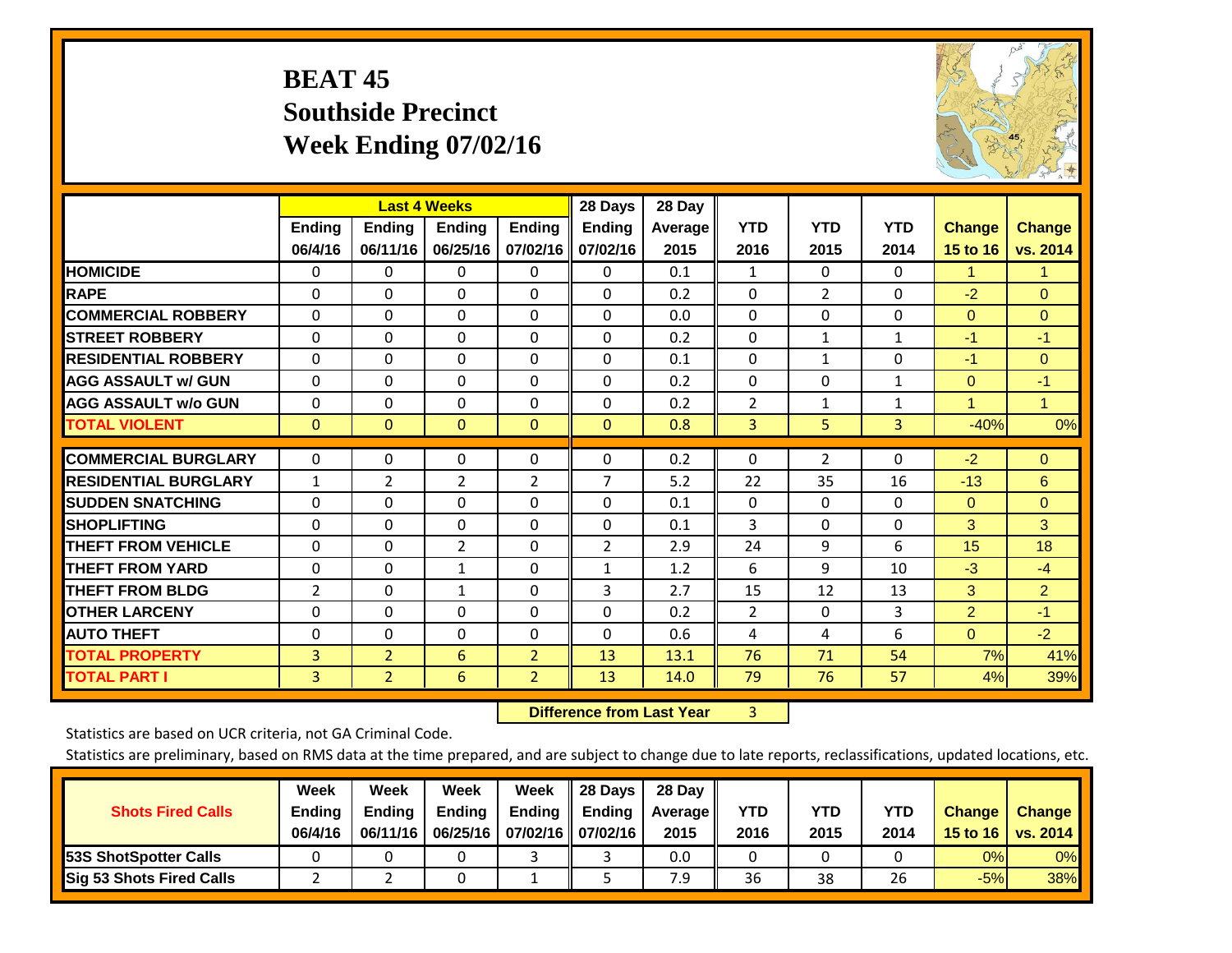# **BEAT 46 Southside Precinct Week Ending 07/02/16**



|                             |                          | <b>Last 4 Weeks</b>       |                    |                           | 28 Days                   | 28 Day          |                    |                    |                    |                           |                           |
|-----------------------------|--------------------------|---------------------------|--------------------|---------------------------|---------------------------|-----------------|--------------------|--------------------|--------------------|---------------------------|---------------------------|
|                             | <b>Ending</b><br>06/4/16 | <b>Ending</b><br>06/11/16 | Ending<br>06/25/16 | <b>Ending</b><br>07/02/16 | <b>Endina</b><br>07/02/16 | Average<br>2015 | <b>YTD</b><br>2016 | <b>YTD</b><br>2015 | <b>YTD</b><br>2014 | <b>Change</b><br>15 to 16 | <b>Change</b><br>vs. 2014 |
| <b>HOMICIDE</b>             | $\Omega$                 | 0                         | 0                  | $\Omega$                  | 0                         | 0.1             | $\Omega$           | $\mathbf{1}$       | 0                  | $-1$                      | $\mathbf{0}$              |
| <b>RAPE</b>                 | $\Omega$                 | $\Omega$                  | $\Omega$           | $\Omega$                  | $\Omega$                  | 0.1             | $\mathbf{1}$       | 1                  | 0                  | $\Omega$                  | $\mathbf{1}$              |
| <b>COMMERCIAL ROBBERY</b>   | $\Omega$                 | $\Omega$                  | $\Omega$           | $\mathbf{0}$              | $\Omega$                  | 0.2             | $\overline{2}$     | $\Omega$           | $\mathbf{1}$       | $\overline{2}$            | $\mathbf{1}$              |
| <b>STREET ROBBERY</b>       | $\mathbf{1}$             | $\Omega$                  | $\Omega$           | $\Omega$                  | $\mathbf{1}$              | 0.2             | 3                  | $\overline{2}$     | 3                  | $\blacktriangleleft$      | $\mathbf{0}$              |
| <b>RESIDENTIAL ROBBERY</b>  | $\Omega$                 | 0                         | $\Omega$           | $\mathbf{0}$              | $\Omega$                  | 0.0             | $\mathbf{0}$       | 0                  | 0                  | $\Omega$                  | $\Omega$                  |
| <b>AGG ASSAULT w/ GUN</b>   | 0                        | 0                         | $\Omega$           | $\Omega$                  | 0                         | 0.2             | $\mathbf{0}$       | $\overline{2}$     | $\overline{2}$     | $-2$                      | $-2$                      |
| <b>AGG ASSAULT w/o GUN</b>  | 0                        | 0                         | $\Omega$           | 0                         | $\Omega$                  | 0.2             | 0                  | $\Omega$           | $\mathbf{1}$       | $\Omega$                  | $-1$                      |
| <b>TOTAL VIOLENT</b>        | $\mathbf{1}$             | $\mathbf{0}$              | $\mathbf{0}$       | $\mathbf{0}$              | $\mathbf{1}$              | 1.0             | 6                  | 6                  | $\overline{7}$     | 0%                        | $-14%$                    |
| <b>COMMERCIAL BURGLARY</b>  | $\Omega$                 | $\Omega$                  | $\Omega$           | $\mathbf{0}$              | $\Omega$                  | 0.0             | $\mathbf{0}$       | $\mathbf{0}$       | 1                  | $\Omega$                  | $-1$                      |
| <b>RESIDENTIAL BURGLARY</b> | $\Omega$                 | $\Omega$                  | 1                  | $\overline{2}$            | 3                         | 1.8             | 13                 | 10                 | 15                 | 3                         | $-2$                      |
| <b>ISUDDEN SNATCHING</b>    | 0                        | $\Omega$                  | $\Omega$           | 0                         | $\Omega$                  | 0.2             | $\mathbf{1}$       | $\overline{2}$     | $\mathbf{1}$       | $-1$                      | $\mathbf{0}$              |
| <b>SHOPLIFTING</b>          | 2                        | 1                         | $\mathbf{1}$       | 2                         | 6                         | 14.6            | 66                 | 74                 | 65                 | -8                        | 1                         |
| <b>THEFT FROM VEHICLE</b>   | $\Omega$                 | $\mathbf{1}$              | $\Omega$           | 1                         | $\overline{2}$            | 3.6             | 9                  | 17                 | 15                 | $-8$                      | $-6$                      |
| <b>THEFT FROM YARD</b>      | $\Omega$                 | $\Omega$                  | $\Omega$           | $\mathbf{1}$              | 1                         | 0.6             | 5                  | $\overline{2}$     | $\overline{2}$     | 3                         | 3                         |
| <b>THEFT FROM BLDG</b>      | 0                        | 0                         | $\Omega$           | $\mathbf{1}$              | $\mathbf{1}$              | 1.8             | $\overline{7}$     | 11                 | 17                 | $-4$                      | $-10$                     |
| <b>IOTHER LARCENY</b>       | $\Omega$                 | $\Omega$                  | $\Omega$           | $\mathbf{0}$              | $\Omega$                  | 0.2             | $\overline{2}$     | $\Omega$           | 3                  | $\overline{2}$            | $-1$                      |
| <b>AUTO THEFT</b>           | $\Omega$                 | $\mathbf{1}$              | $\Omega$           | $\Omega$                  | $\mathbf{1}$              | 1.5             | 5                  | 8                  | 5                  | $-3$                      | $\Omega$                  |
| <b>TOTAL PROPERTY</b>       | $\overline{2}$           | 3                         | $\overline{2}$     | $\overline{7}$            | 14                        | 24.2            | 108                | 124                | 124                | $-13%$                    | $-13%$                    |
| <b>TOTAL PART I</b>         | 3                        | 3                         | $\overline{2}$     | $\overline{7}$            | 15                        | 25.2            | 114                | 130                | 131                | $-12%$                    | $-13%$                    |

 **Difference from Last Year**r -16

Statistics are based on UCR criteria, not GA Criminal Code.

| <b>Shots Fired Calls</b>        | Week<br><b>Ending</b><br>06/4/16 | Week<br><b>Endina</b><br>06/11/16 | Week<br>Ending | Week<br>Ending<br>06/25/16   07/02/16   07/02/16 | 28 Days<br><b>Ending</b> | 28 Day<br>Average II<br>2015 | YTD<br>2016 | YTD<br>2015 | YTD<br>2014 | <b>Change</b><br>15 to 16 | <b>Change</b><br>vs. 2014 |
|---------------------------------|----------------------------------|-----------------------------------|----------------|--------------------------------------------------|--------------------------|------------------------------|-------------|-------------|-------------|---------------------------|---------------------------|
| <b>153S ShotSpotter Calls</b>   |                                  |                                   |                |                                                  |                          | 0.0                          |             |             |             | 0%                        | 0%                        |
| <b>Sig 53 Shots Fired Calls</b> |                                  |                                   |                |                                                  | 10                       | 7.3                          | 55          | 38          | 18          | 45%l                      | 206%                      |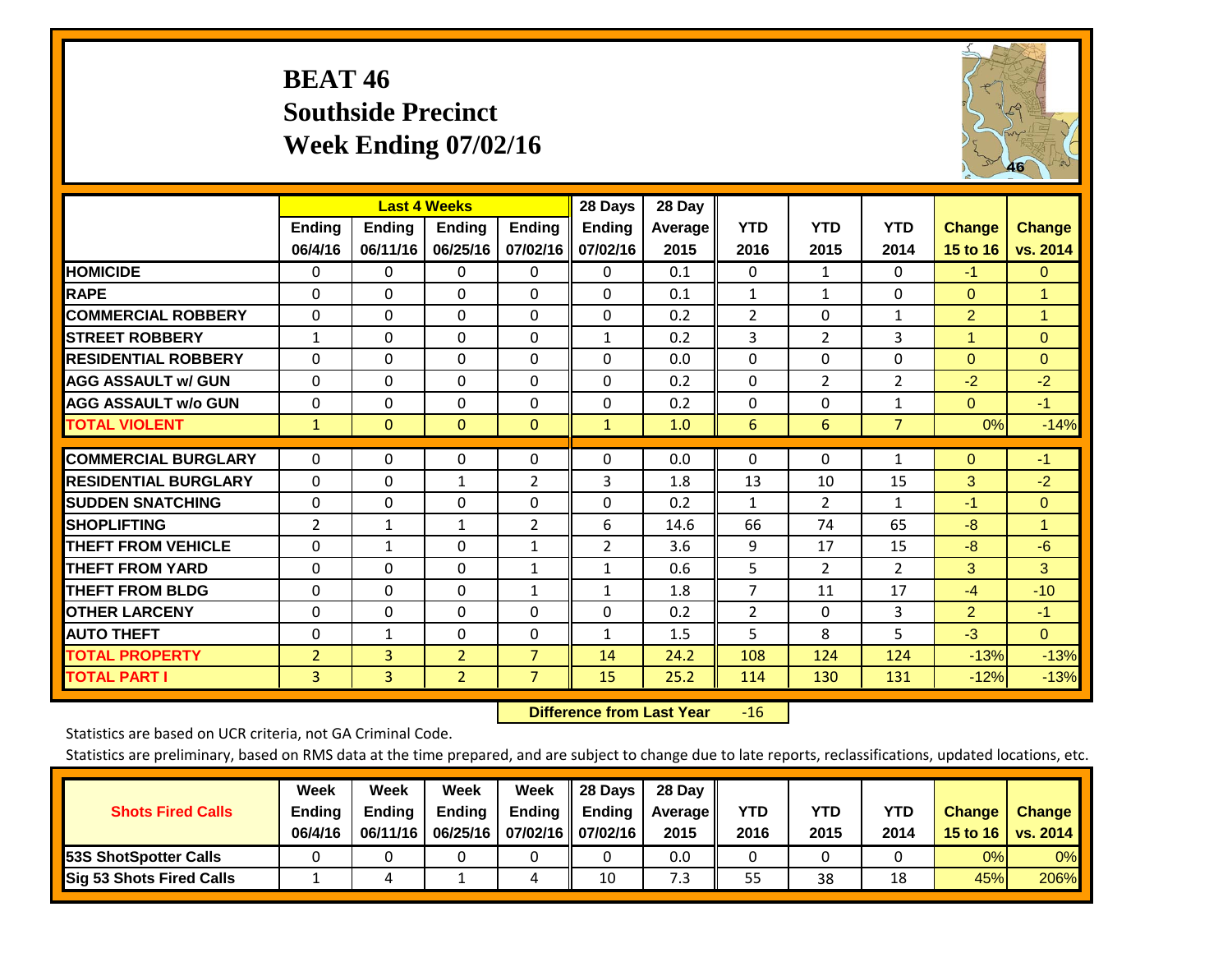

### **COMPSTATISLANDS PRECINCT** CAPT. JOHN BEST **Week Ending 07/02/16**

**PRECINCT COMMANDER:**



|                             | Week<br><b>Ending</b><br>07/02/16 | Week<br><b>Ending</b><br>06/25/16 | <b>Weekly</b><br>Avg<br>2015 | $28$ -Day<br><b>Ending</b><br>07/02/16 | $28$ -Day<br><b>Ending</b><br>06/04/16 | Avg<br>28-Day<br>2015 | <b>YTD</b><br>2016 | <b>YTD</b><br>2015 | <b>YTD</b><br>2014 | <b>Change</b><br>15 to 16 | <b>Change</b><br>vs. 2014 |
|-----------------------------|-----------------------------------|-----------------------------------|------------------------------|----------------------------------------|----------------------------------------|-----------------------|--------------------|--------------------|--------------------|---------------------------|---------------------------|
| <b>HOMICIDE</b>             | $\bf{0}$                          | 0                                 | $\Omega$                     | $\bf{0}$                               | 0                                      |                       | 7                  | 6                  | 3                  |                           | 4                         |
| <b>RAPE</b>                 | $\bf{0}$                          | $\Omega$                          | 0                            |                                        | $\Omega$                               |                       | 4                  | 4                  | 9                  | $\Omega$                  | $-5$                      |
| <b>COMMERCIAL ROBBERY</b>   | $\mathbf{0}$                      |                                   |                              |                                        |                                        | 3                     | 7                  | 11                 | 4                  | -4                        | 3                         |
| <b>STREET ROBBERY</b>       |                                   | 0                                 |                              | 4                                      | 3                                      | 5                     | 28                 | 24                 | 19                 | 4                         | 9                         |
| <b>RESIDENTIAL ROBBERY</b>  | $\bf{0}$                          |                                   | $\Omega$                     | $\overline{2}$                         |                                        |                       | 3                  | 6                  | 3                  | $-3$                      | $\Omega$                  |
| <b>AGG ASSAULT w/ GUN</b>   |                                   | 2                                 |                              | $\overline{7}$                         | 4                                      | 6                     | 43                 | 38                 | 20                 | 5                         | 23                        |
| <b>AGG ASSAULT w/o GUN</b>  |                                   | 0                                 |                              | $\mathbf{2}$                           | 7                                      | 4                     | 28                 | 20                 | 20                 | 8                         | 8                         |
| <b>TOTAL VIOLENT</b>        | 3                                 | 4                                 | 5                            | 17                                     | 16                                     | 20                    | 120                | 109                | 78                 | 10%                       | 54%                       |
|                             |                                   |                                   |                              |                                        |                                        |                       |                    |                    |                    |                           |                           |
| <b>COMMERCIAL BURGLARY</b>  |                                   | 0                                 |                              |                                        | 3                                      | $\overline{2}$        | 27                 | 15                 | 16                 | 12                        | 11                        |
| <b>RESIDENTIAL BURGLARY</b> | $\overline{\mathbf{z}}$           | 4                                 | $\overline{7}$               | 35                                     | 33                                     | 30                    | 215                | 164                | 176                | 51                        | 39                        |
| <b>SUDDEN SNATCHING</b>     | $\bf{0}$                          |                                   | $\Omega$                     | $\overline{2}$                         | $\overline{2}$                         |                       | 7                  | 4                  | 10                 | 3                         | $-3$                      |
| <b>SHOPLIFTING</b>          | 9                                 | 4                                 | 9                            | 18                                     | 32                                     | 36                    | 191                | 233                | 219                | $-42$                     | $-28$                     |
| <b>THEFT FROM VEHICLE</b>   | 3                                 | 10                                | $\overline{7}$               | 29                                     | 25                                     | 29                    | 160                | 152                | 133                | 8                         | 27                        |
| <b>THEFT FROM YARD</b>      | $\mathbf{2}$                      | 5                                 | 3                            | 11                                     | 8                                      | 13                    | 53                 | 81                 | 70                 | $-28$                     | $-17$                     |
| <b>THEFT FROM BLDG</b>      | 5                                 | 6                                 | 5                            | 18                                     | 16                                     | 19                    | 124                | 118                | 122                | 6                         | $\overline{2}$            |
| <b>OTHER LARCENY</b>        | $\bf{0}$                          |                                   | $\Omega$                     | $\mathbf{2}$                           | 2                                      | 2                     | 21                 | 13                 | 20                 | 8                         | и                         |
| <b>AUTO THEFT</b>           | 3                                 | 3                                 | 4                            | 13                                     | 13                                     | 14                    | 92                 | 71                 | 59                 | 21                        | 33                        |
| <b>TOTAL PROPERTY</b>       | 30                                | 34                                | 37                           | 129                                    | 134                                    | 146                   | 890                | 851                | 825                | 5%                        | 8%                        |
| <b>TOTAL PART I</b>         | 33                                | 38                                | 42                           | 146                                    | 150                                    | 167                   | 1010               | 960                | 903                | 5%                        | 12%                       |

Statistics are based on UCR criteria, not GA Criminal Code. **Difference from Last Year** 50 Statistics are preliminary, based on RMS data at the time prepared, and are subject to change due to late reports, reclassifications, updated locations, etc. Cell Shading: white is within 0.6 standard deviation of the mean; red is above; green is below.

| <b>Citizen Initiated Calls</b>  | Week<br>Ending<br>07/02/16 | <b>Week</b><br><b>Ending</b><br>06/25/16 | Weekly<br>Avg<br>2015 | $28$ -Day<br>Ending<br>07/02/16 | 28-Day<br><b>Ending</b><br>06/04/16 | Avg<br>$28$ -Day<br>2015 | YTD<br>2016 | <b>YTD</b><br>2015 | YTD<br>2014 | <b>Change</b><br><b>15 to 16</b> | <b>Change</b><br>vs. 2014 |
|---------------------------------|----------------------------|------------------------------------------|-----------------------|---------------------------------|-------------------------------------|--------------------------|-------------|--------------------|-------------|----------------------------------|---------------------------|
| <b>Midnight Shift</b>           | 110                        | 105                                      | 108                   | 422                             | 403                                 | 432                      | 2609        | 2684               | 2604        | $-75$                            |                           |
| Day Shift                       | 286                        | 287                                      | 265                   | 1093                            | 1075                                | 1060                     | 6908        | 6902               | 6892        |                                  | 16                        |
| <b>Afternoon Shift</b>          | 302                        | 315                                      | 297                   | 1228                            | 1130                                | 1188                     | 7754        | 7595               | 7583        | 159                              | 171                       |
| <b>TOTAL CITIZEN CFS</b>        | 698                        | 707                                      | 670                   | 2743                            | 2608                                | 2680                     | 17271       | 17181              | 17080       | $0.5\%$                          | 1.1%                      |
| <b>53S ShotSpotter Calls</b>    |                            |                                          | ⌒                     |                                 | 12                                  |                          | 84          | 31                 |             | 53                               | 84                        |
| <b>Sig 53 Shots Fired Calls</b> | 18                         | 19                                       | 20                    | 67                              | 72                                  | 81                       | 524         | 389                | 264         | 135                              | 260                       |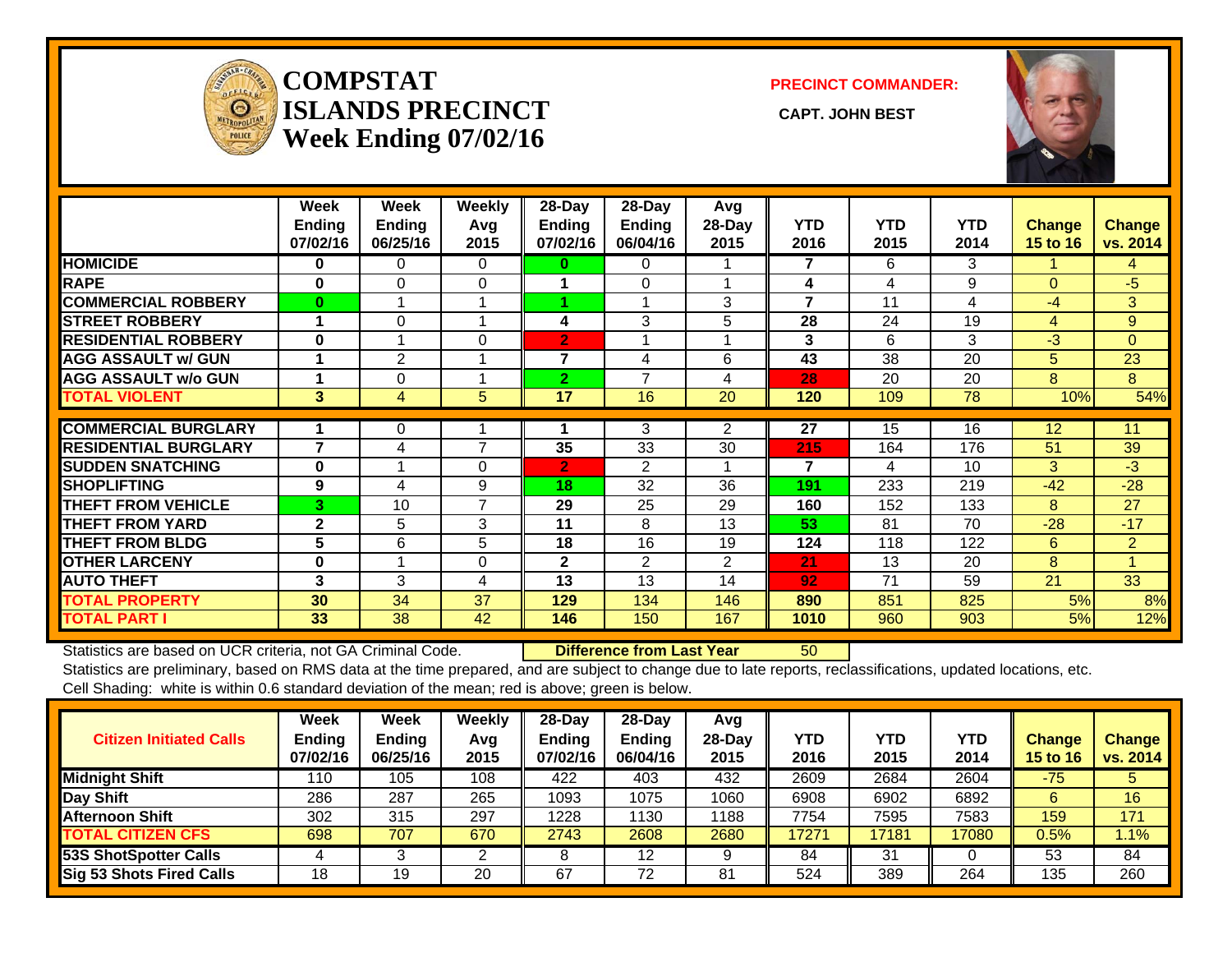# **BEAT 51 Islands Precinct Week Ending 07/02/16**



|                             |                | <b>Last 4 Weeks</b> |                |               | 28 Days        | 28 Day  |                |              |            |                |                |
|-----------------------------|----------------|---------------------|----------------|---------------|----------------|---------|----------------|--------------|------------|----------------|----------------|
|                             | <b>Ending</b>  | <b>Ending</b>       | <b>Endina</b>  | <b>Ending</b> | <b>Ending</b>  | Average | <b>YTD</b>     | <b>YTD</b>   | <b>YTD</b> | <b>Change</b>  | <b>Change</b>  |
|                             | 06/4/16        | 06/11/16            | 06/25/16       | 07/02/16      | 07/02/16       | 2015    | 2016           | 2015         | 2014       | 15 to 16       | vs. 2014       |
| <b>HOMICIDE</b>             | 0              | 0                   | $\Omega$       | $\Omega$      | 0              | 0.2     | $\overline{2}$ | $\mathbf{0}$ | 1          | $\overline{2}$ | 1.             |
| <b>RAPE</b>                 | 0              | $\Omega$            | $\Omega$       | $\Omega$      | $\Omega$       | 0.1     | $\Omega$       | $\Omega$     | $\Omega$   | $\Omega$       | $\Omega$       |
| <b>COMMERCIAL ROBBERY</b>   | $\Omega$       | $\Omega$            | $\Omega$       | $\Omega$      | $\Omega$       | 0.7     | 1              | 3            | $\Omega$   | $-2$           | $\mathbf{1}$   |
| <b>ISTREET ROBBERY</b>      | $\Omega$       | $\mathbf{1}$        | $\Omega$       | $\Omega$      | $\mathbf{1}$   | 2.2     | 12             | 10           | 5          | $\overline{2}$ | $\overline{7}$ |
| <b>RESIDENTIAL ROBBERY</b>  | $\Omega$       | 1                   | 1              | $\mathbf{0}$  | 2              | 0.2     | 3              | 2            | $\Omega$   | 1              | 3              |
| <b>AGG ASSAULT w/ GUN</b>   | $\Omega$       | $\Omega$            | $\Omega$       | 1             | $\mathbf{1}$   | 1.5     | 16             | 9            | 5          | $\overline{7}$ | 11             |
| <b>AGG ASSAULT w/o GUN</b>  | $\Omega$       | 0                   | $\Omega$       | $\Omega$      | $\Omega$       | 0.8     | 3              | 3            | 5          | $\mathbf{0}$   | $-2$           |
| <b>TOTAL VIOLENT</b>        | $\mathbf{0}$   | $\overline{2}$      | $\mathbf{1}$   | $\mathbf{1}$  | 4              | 5.6     | 37             | 27           | 16         | 37%            | 131%           |
|                             |                |                     |                |               |                |         |                |              |            |                |                |
| <b>COMMERCIAL BURGLARY</b>  | $\Omega$       | $\Omega$            | $\Omega$       | $\Omega$      | $\Omega$       | 0.9     | 11             | 5            | 4          | 6              | $\overline{7}$ |
| <b>RESIDENTIAL BURGLARY</b> | $\mathbf{1}$   | 3                   | $\mathbf{1}$   | $\Omega$      | 5              | 6.1     | 47             | 27           | 28         | 20             | 19             |
| <b>SUDDEN SNATCHING</b>     | 0              | 0                   | $\mathbf{0}$   | $\Omega$      | 0              | 0.4     | $\Omega$       | $\mathbf{1}$ | 1          | $-1$           | $-1$           |
| <b>SHOPLIFTING</b>          | 2              | $\mathbf{1}$        | $\overline{2}$ | 6             | 11             | 17.9    | 83             | 103          | 65         | $-20$          | 18             |
| <b>THEFT FROM VEHICLE</b>   | 3              | $\mathbf{1}$        | $\mathbf{1}$   | $\mathbf{0}$  | 5              | 6.9     | 37             | 38           | 30         | $-1$           | $\overline{7}$ |
| <b>THEFT FROM YARD</b>      | 0              | $\Omega$            | $\overline{2}$ | $\mathbf 0$   | $\overline{2}$ | 2.9     | 11             | 18           | 16         | $-7$           | $-5$           |
| <b>THEFT FROM BLDG</b>      | $\overline{2}$ | $\mathbf{1}$        | $\mathbf{1}$   | $\mathbf{1}$  | 5              | 5.2     | 23             | 27           | 26         | $-4$           | $-3$           |
| <b>OTHER LARCENY</b>        | 0              | 0                   | $\Omega$       | $\Omega$      | $\Omega$       | 0.3     | 3              | $\mathbf{1}$ | 6          | $\overline{2}$ | $-3$           |
| <b>AUTO THEFT</b>           | $\mathbf{1}$   | 0                   | $\mathbf{1}$   | 1             | 3              | 3.8     | 19             | 22           | 8          | $-3$           | 11             |
| <b>TOTAL PROPERTY</b>       | 9              | 6                   | 8              | 8             | 31             | 44.4    | 234            | 242          | 184        | $-3%$          | 27%            |
| <b>TOTAL PART I</b>         | 9              | 8                   | 9              | 9             | 35             | 50.0    | 271            | 269          | 200        | 1%             | 36%            |

 **Difference from Last Year**r 2

Statistics are based on UCR criteria, not GA Criminal Code.

| <b>Shots Fired Calls</b>        | Week<br><b>Ending</b><br>06/4/16 | Week<br><b>Endina</b><br>06/11/16 | Week<br>Ending | Week<br>Ending<br>06/25/16   07/02/16   07/02/16 | 28 Days<br><b>Ending</b> | 28 Day<br>Average II<br>2015 | YTD<br>2016 | YTD<br>2015 | YTD<br>2014 | <b>Change</b><br>15 to 16 | <b>Change</b><br>vs. 2014 |
|---------------------------------|----------------------------------|-----------------------------------|----------------|--------------------------------------------------|--------------------------|------------------------------|-------------|-------------|-------------|---------------------------|---------------------------|
| <b>153S ShotSpotter Calls</b>   |                                  |                                   |                | 4                                                |                          | 7.8                          | 78          | 28          |             | 0%                        | 0%                        |
| <b>Sig 53 Shots Fired Calls</b> |                                  |                                   |                |                                                  | 13                       | 19.9                         | 171         | 94          | 75          | 82%                       | 128%                      |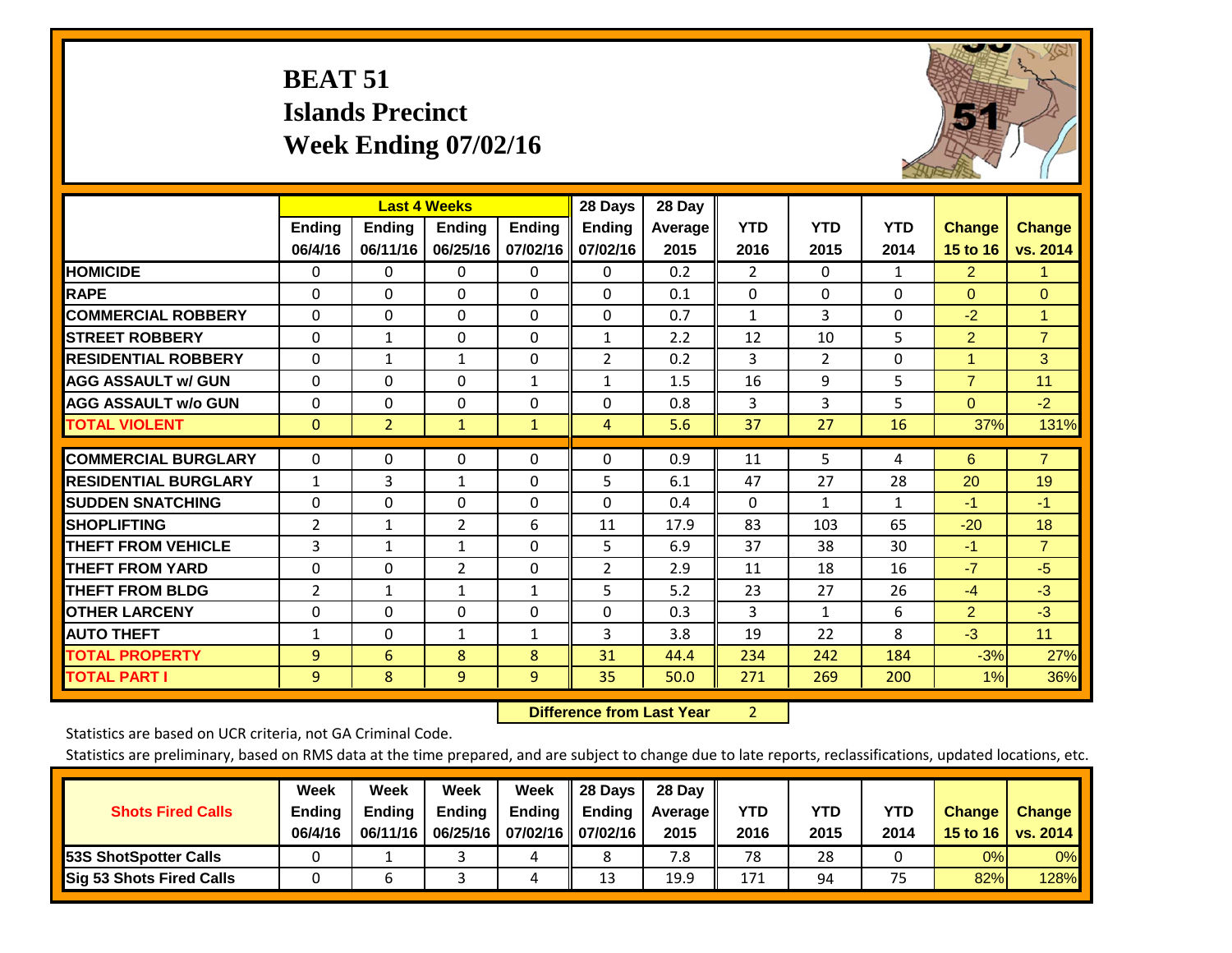# **BEAT 52 Islands Precinct Week Ending 07/02/16**



|                             |                          |                           | <b>Last 4 Weeks</b>       |                           | 28 Days                   | 28 Day          |                    |                    |                    |                                  |                           |
|-----------------------------|--------------------------|---------------------------|---------------------------|---------------------------|---------------------------|-----------------|--------------------|--------------------|--------------------|----------------------------------|---------------------------|
|                             | <b>Ending</b><br>06/4/16 | <b>Ending</b><br>06/11/16 | <b>Endina</b><br>06/25/16 | <b>Ending</b><br>07/02/16 | <b>Endina</b><br>07/02/16 | Average<br>2015 | <b>YTD</b><br>2016 | <b>YTD</b><br>2015 | <b>YTD</b><br>2014 | <b>Change</b><br><b>15 to 16</b> | <b>Change</b><br>vs. 2014 |
| <b>HOMICIDE</b>             | $\Omega$                 | 0                         | $\Omega$                  | 0                         | 0                         | 0.0             | 4                  | $\Omega$           | 0                  | 4                                | 4                         |
| <b>RAPE</b>                 | 0                        | 0                         | $\Omega$                  | $\Omega$                  | $\Omega$                  | 0.2             | 1                  | 1                  | 3                  | $\Omega$                         | $-2$                      |
| <b>COMMERCIAL ROBBERY</b>   | $\Omega$                 | 0                         | $\Omega$                  | $\Omega$                  | $\Omega$                  | 0.2             | $\overline{2}$     | $\mathbf 1$        | $\overline{2}$     | 1                                | $\Omega$                  |
| <b>STREET ROBBERY</b>       | $\Omega$                 | $\Omega$                  | $\Omega$                  | $\mathbf{1}$              | $\mathbf{1}$              | 0.3             | $\overline{7}$     | $\mathbf{1}$       | 5                  | 6                                | $\overline{2}$            |
| <b>RESIDENTIAL ROBBERY</b>  | $\Omega$                 | 0                         | $\Omega$                  | $\Omega$                  | $\Omega$                  | 0.1             | $\Omega$           | $\Omega$           | $\mathbf{1}$       | $\Omega$                         | $-1$                      |
| <b>AGG ASSAULT w/ GUN</b>   | $\Omega$                 | 0                         | $\mathbf{1}$              | $\mathbf{0}$              | $\mathbf{1}$              | 1.7             | 4                  | 13                 | 5                  | $-9$                             | $-1$                      |
| <b>AGG ASSAULT w/o GUN</b>  | $\Omega$                 | 0                         | 0                         | $\Omega$                  | $\Omega$                  | 1.2             | 6                  | $\overline{7}$     | 6                  | $-1$                             | $\Omega$                  |
| <b>TOTAL VIOLENT</b>        | $\mathbf{0}$             | $\mathbf{0}$              | $\mathbf{1}$              | $\mathbf{1}$              | $\overline{2}$            | 3.6             | 24                 | 23                 | 22                 | 4%                               | 9%                        |
| <b>COMMERCIAL BURGLARY</b>  | $\Omega$                 | $\Omega$                  | 0                         | 1                         | $\mathbf{1}$              | 0.3             | 4                  | 2                  | 3                  | $\overline{2}$                   | 1                         |
| <b>RESIDENTIAL BURGLARY</b> | $\Omega$                 | 2                         | 0                         | 2                         | 4                         | 5.3             | 56                 | 35                 | 35                 | 21                               | 21                        |
| <b>SUDDEN SNATCHING</b>     | 0                        | $\mathbf{1}$              | $\Omega$                  | $\Omega$                  | $\mathbf{1}$              | 0.2             | 2                  | $\Omega$           | 3                  | $\overline{2}$                   | $-1$                      |
| <b>SHOPLIFTING</b>          | 0                        | $\Omega$                  | $\Omega$                  | $\Omega$                  | $\Omega$                  | 0.4             | 4                  | 3                  | 8                  | 1                                | $-4$                      |
| <b>THEFT FROM VEHICLE</b>   | $\mathbf{1}$             | 0                         | $\overline{2}$            | $\Omega$                  | 3                         | 6.0             | 21                 | 26                 | 31                 | $-5$                             | $-10$                     |
| <b>THEFT FROM YARD</b>      | $\Omega$                 | $\Omega$                  | $\mathbf{1}$              | $\mathbf{0}$              | $\mathbf{1}$              | 2.4             | $\overline{7}$     | 18                 | 15                 | $-11$                            | $-8$                      |
| <b>THEFT FROM BLDG</b>      | 2                        | 0                         | $\mathbf{1}$              | 2                         | 5                         | 4.1             | 37                 | 21                 | 36                 | 16                               | 1                         |
| <b>OTHER LARCENY</b>        | 0                        | 0                         | 0                         | $\Omega$                  | 0                         | 0.1             | $\overline{2}$     | 1                  | 5.                 | 1                                | $-3$                      |
| <b>AUTO THEFT</b>           | $\mathbf{1}$             | 0                         | 1                         | 2                         | 4                         | 2.6             | 21                 | 13                 | 8                  | 8                                | 13                        |
| <b>TOTAL PROPERTY</b>       | 4                        | 3                         | 5                         | $\overline{7}$            | 19                        | 21.2            | 154                | 119                | 144                | 29%                              | 7%                        |
| <b>TOTAL PART I</b>         | 4                        | 3                         | 6                         | 8                         | 21                        | 24.9            | 178                | 142                | 166                | 25%                              | 7%                        |

 **Difference from Last Year**r 36

Statistics are based on UCR criteria, not GA Criminal Code.

| <b>Shots Fired Calls</b>        | Week<br><b>Ending</b><br>06/4/16 | Week<br><b>Endina</b><br>06/11/16 | Week<br>Ending | Week<br>Ending<br>06/25/16   07/02/16   07/02/16 | 28 Days<br><b>Ending</b> | 28 Day<br>Average II<br>2015 | YTD<br>2016 | YTD<br>2015 | <b>YTD</b><br>2014 | <b>Change</b><br>15 to 16 | <b>Change</b><br>vs. 2014 |
|---------------------------------|----------------------------------|-----------------------------------|----------------|--------------------------------------------------|--------------------------|------------------------------|-------------|-------------|--------------------|---------------------------|---------------------------|
| <b>153S ShotSpotter Calls</b>   |                                  |                                   |                |                                                  |                          | 0.0                          |             |             |                    | 0%                        | 0%                        |
| <b>Sig 53 Shots Fired Calls</b> |                                  |                                   |                |                                                  | 14                       | 15.4                         | 86          | 76          | 47                 | 13%                       | 83%                       |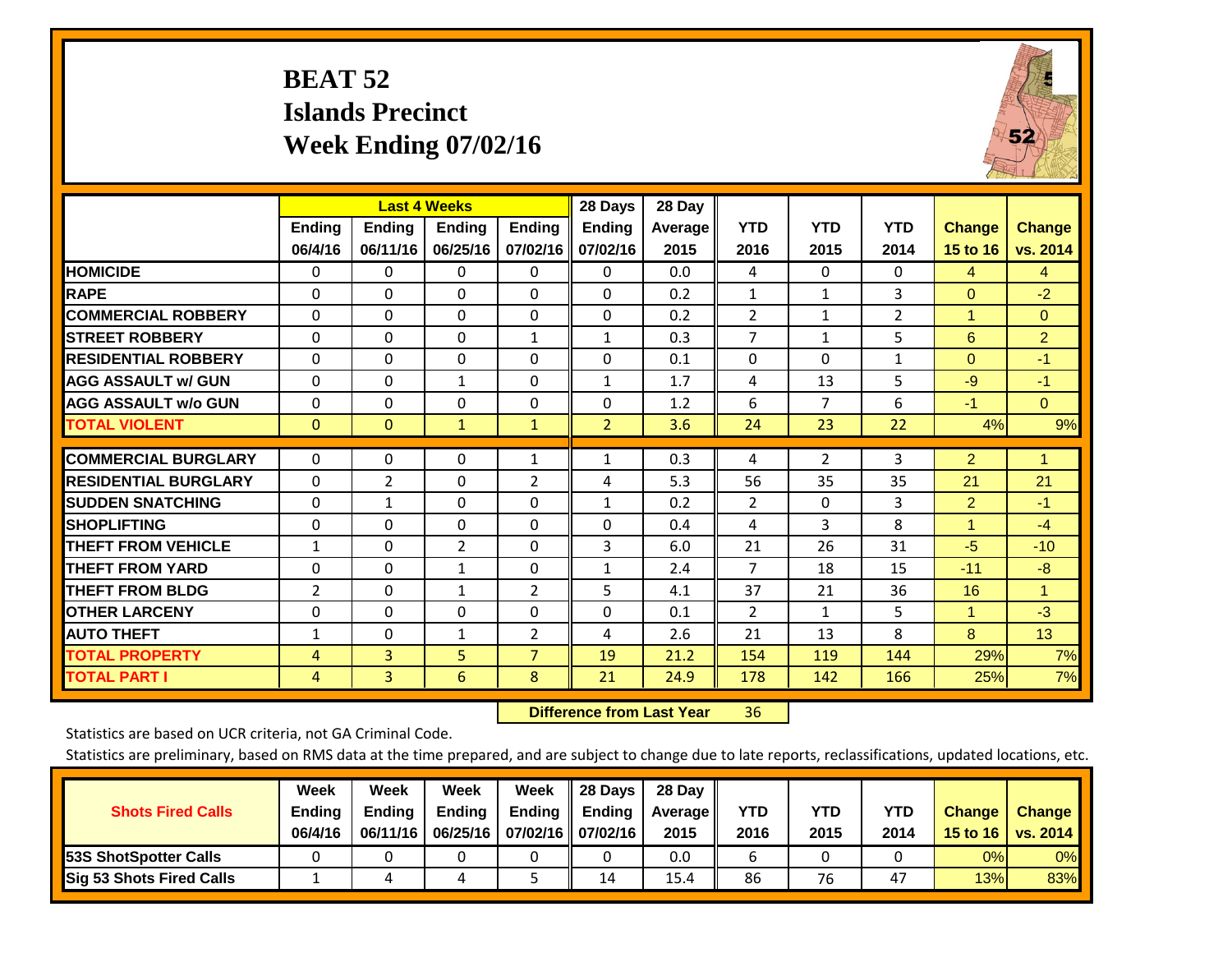# **BEAT 53 Islands Precinct Week Ending 07/02/16**



|                             |                |                | <b>Last 4 Weeks</b> |                | 28 Days        | 28 Day  |                |                |                |                |                |
|-----------------------------|----------------|----------------|---------------------|----------------|----------------|---------|----------------|----------------|----------------|----------------|----------------|
|                             | <b>Ending</b>  | <b>Ending</b>  | <b>Ending</b>       | <b>Endina</b>  | <b>Ending</b>  | Average | <b>YTD</b>     | <b>YTD</b>     | <b>YTD</b>     | <b>Change</b>  | <b>Change</b>  |
|                             | 06/4/16        | 06/11/16       | 06/25/16            | 07/02/16       | 07/02/16       | 2015    | 2016           | 2015           | 2014           | 15 to 16       | vs. 2014       |
| <b>HOMICIDE</b>             | 0              | $\Omega$       | 0                   | 0              | $\Omega$       | 0.2     | $\mathbf{1}$   | $\mathbf{1}$   | 1              | $\Omega$       | $\mathbf{0}$   |
| <b>RAPE</b>                 | 0              | $\Omega$       | $\Omega$            | $\Omega$       | $\Omega$       | 0.2     | $\Omega$       | $\overline{2}$ | $\overline{2}$ | $-2$           | $-2$           |
| <b>COMMERCIAL ROBBERY</b>   | $\Omega$       | $\Omega$       | $\mathbf{0}$        | $\Omega$       | $\Omega$       | 0.2     | $\mathbf{1}$   | 0              | 0              | $\mathbf{1}$   | $\mathbf{1}$   |
| <b>STREET ROBBERY</b>       | $\Omega$       | $\Omega$       | $\Omega$            | $\Omega$       | 0              | 0.4     | $\overline{2}$ | 1              | $\overline{2}$ | $\mathbf{1}$   | $\Omega$       |
| <b>RESIDENTIAL ROBBERY</b>  | $\Omega$       | $\Omega$       | $\mathbf{0}$        | $\Omega$       | $\Omega$       | 0.1     | $\mathbf{0}$   | 0              | $\mathbf{1}$   | $\mathbf{0}$   | $-1$           |
| <b>AGG ASSAULT w/ GUN</b>   | $\mathbf{1}$   | $\Omega$       | $\Omega$            | $\Omega$       | $\mathbf{1}$   | 0.9     | 9              | 3              | 4              | 6              | 5              |
| <b>AGG ASSAULT w/o GUN</b>  | 0              | $\mathbf{1}$   | $\mathbf{0}$        | 0              | $\mathbf{1}$   | 1.2     | $\overline{7}$ | 5              | $\mathbf{1}$   | $\overline{2}$ | 6              |
| <b>TOTAL VIOLENT</b>        | $\mathbf{1}$   | $\mathbf{1}$   | $\mathbf{0}$        | $\mathbf{0}$   | $\overline{2}$ | 3.1     | 20             | 12             | 11             | 67%            | 82%            |
| <b>COMMERCIAL BURGLARY</b>  | $\Omega$       | $\Omega$       | $\Omega$            | $\Omega$       | 0              | 0.2     | $\mathbf{1}$   | $\Omega$       |                | 1              | $-2$           |
|                             |                |                |                     |                |                |         |                |                | 3              |                |                |
| <b>RESIDENTIAL BURGLARY</b> | 2              | 1              | $\Omega$            | 1              | 4              | 2.9     | 14             | 16             | 23             | $-2$           | $-9$           |
| <b>SUDDEN SNATCHING</b>     | $\Omega$       | $\Omega$       | $\Omega$            | 0              | 0              | 0.2     | $\Omega$       | 1              | $\mathbf{1}$   | $-1$           | $-1$           |
| <b>SHOPLIFTING</b>          | $\Omega$       | $\Omega$       | $\mathbf{0}$        | 0              | 0              | 0.5     | 3              | $\mathbf{1}$   | 3              | 2              | $\mathbf{0}$   |
| <b>THEFT FROM VEHICLE</b>   | $\Omega$       | 1              | 1                   | $\Omega$       | 2              | 1.9     | 13             | 9              | 6              | 4              | $\overline{7}$ |
| <b>THEFT FROM YARD</b>      | $\Omega$       | $\Omega$       | $\mathbf{0}$        | $\Omega$       | $\Omega$       | 1.8     | 7              | 11             | 7              | $-4$           | $\mathbf{0}$   |
| <b>THEFT FROM BLDG</b>      | 0              | 0              | 1                   | 1              | 2              | 1.6     | 15             | 15             | 13             | $\Omega$       | $\overline{2}$ |
| <b>OTHER LARCENY</b>        | $\Omega$       | $\Omega$       | $\mathbf{1}$        | 0              | $\mathbf{1}$   | 0.1     | $\overline{2}$ | 0              | $\mathbf{1}$   | 2              | $\mathbf{1}$   |
| <b>AUTO THEFT</b>           | $\Omega$       | $\Omega$       | $\Omega$            | $\Omega$       | 0              | 1.7     | 11             | $\overline{7}$ | 14             | $\overline{4}$ | $-3$           |
| <b>TOTAL PROPERTY</b>       | $\overline{2}$ | $\overline{2}$ | $\overline{3}$      | $\overline{2}$ | 9              | 10.8    | 66             | 60             | 71             | 10%            | $-7%$          |
| <b>TOTAL PART I</b>         | 3              | 3              | 3                   | $\overline{2}$ | 11             | 14.0    | 86             | 72             | 82             | 19%            | 5%             |

 **Difference from Last Year**r 14

Statistics are based on UCR criteria, not GA Criminal Code.

| <b>Shots Fired Calls</b>        | Week<br><b>Ending</b><br>06/4/16 | Week<br><b>Endina</b><br>06/11/16 | <b>Week</b><br>Ending | Week<br>Ending<br>06/25/16   07/02/16   07/02/16 | 28 Days<br><b>Ending</b> | 28 Day<br>Average II<br>2015 | YTD<br>2016 | YTD<br>2015 | YTD<br>2014 | <b>Change</b><br>15 to 16 | <b>Change</b><br>vs. 2014 |
|---------------------------------|----------------------------------|-----------------------------------|-----------------------|--------------------------------------------------|--------------------------|------------------------------|-------------|-------------|-------------|---------------------------|---------------------------|
| <b>153S ShotSpotter Calls</b>   |                                  |                                   |                       |                                                  |                          | 1.0                          |             |             |             | 0%                        | 0%                        |
| <b>Sig 53 Shots Fired Calls</b> |                                  |                                   |                       |                                                  | Ω                        | 15.0                         | 105         | 69          | 51          | 52%                       | 106%                      |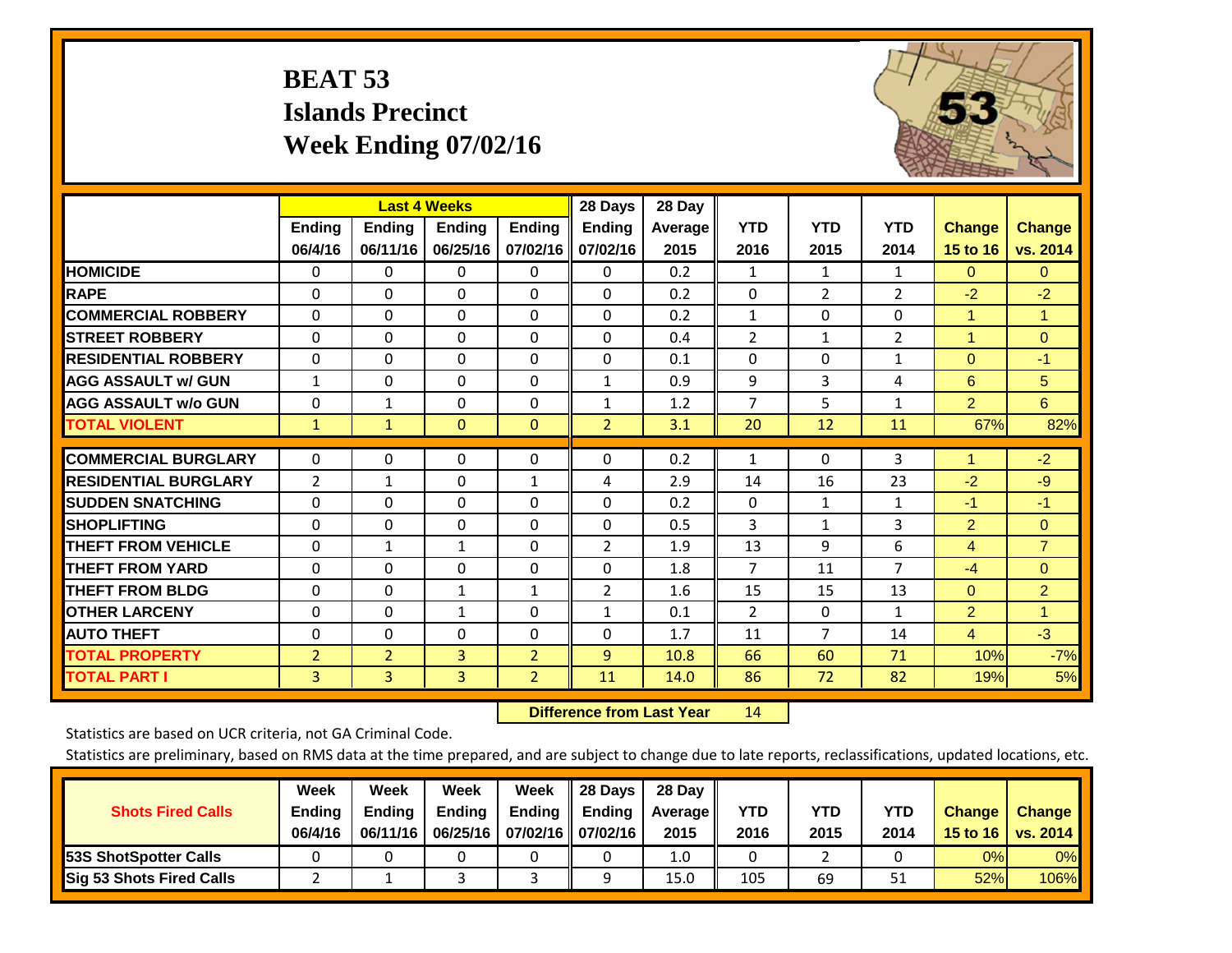# **BEAT 54 Islands Precinct Week Ending 07/02/16**



|                             |              | <b>Last 4 Weeks</b> |                |                | 28 Days        | 28 Day  |              |                |                |                      |                |
|-----------------------------|--------------|---------------------|----------------|----------------|----------------|---------|--------------|----------------|----------------|----------------------|----------------|
|                             | Ending       | <b>Ending</b>       | <b>Ending</b>  | <b>Ending</b>  | <b>Ending</b>  | Average | <b>YTD</b>   | <b>YTD</b>     | <b>YTD</b>     | <b>Change</b>        | <b>Change</b>  |
|                             | 06/4/16      | 06/11/16            | 06/25/16       | 07/02/16       | 07/02/16       | 2015    | 2016         | 2015           | 2014           | 15 to 16             | vs. 2014       |
| <b>HOMICIDE</b>             | 0            | $\Omega$            | $\Omega$       | 0              | 0              | 0.3     | $\mathbf{0}$ | 3              | $\Omega$       | $-3$                 | $\mathbf{0}$   |
| <b>RAPE</b>                 | $\mathbf{1}$ | 0                   | $\mathbf{0}$   | $\Omega$       | $\mathbf{1}$   | 0.1     | $\mathbf{1}$ | 1              | 2              | $\mathbf{0}$         | $-1$           |
| <b>COMMERCIAL ROBBERY</b>   | $\Omega$     | $\Omega$            | $\Omega$       | $\Omega$       | $\Omega$       | 0.7     | 1            | 4              | $\overline{2}$ | $-3$                 | $-1$           |
| <b>STREET ROBBERY</b>       | $\mathbf{1}$ | 1                   | $\Omega$       | $\Omega$       | $\overline{2}$ | 0.8     | 6            | $\overline{7}$ | $\overline{2}$ | $-1$                 | $\overline{4}$ |
| <b>RESIDENTIAL ROBBERY</b>  | $\Omega$     | 0                   | $\mathbf{0}$   | $\Omega$       | $\Omega$       | 0.0     | $\mathbf{0}$ | 0              | $\mathbf{1}$   | $\Omega$             | $-1$           |
| <b>AGG ASSAULT w/ GUN</b>   | $\mathbf{1}$ | $\Omega$            | 1              | $\Omega$       | 2              | 1.0     | 5            | $\overline{7}$ | 5              | $-2$                 | $\Omega$       |
| <b>AGG ASSAULT w/o GUN</b>  | $\Omega$     | 0                   | $\mathbf{0}$   | $\Omega$       | $\Omega$       | 0.4     | 4            | $\overline{2}$ | 3              | $\overline{2}$       | $\mathbf{1}$   |
| <b>TOTAL VIOLENT</b>        | 3            | $\mathbf{1}$        | $\mathbf{1}$   | $\mathbf{0}$   | 5              | 3.3     | 17           | 24             | 15             | $-29%$               | 13%            |
| <b>COMMERCIAL BURGLARY</b>  | $\Omega$     | $\Omega$            | $\mathbf 0$    | 0              | $\Omega$       | 0.4     | $\mathbf{1}$ | 5              | $\Omega$       | $-4$                 | 1              |
| <b>RESIDENTIAL BURGLARY</b> | $\Omega$     | 3                   | $\overline{2}$ | $\overline{2}$ | $\overline{7}$ | 3.1     | 32           | 13             | 29             | 19                   | 3 <sup>1</sup> |
| <b>ISUDDEN SNATCHING</b>    | $\Omega$     | $\Omega$            | $\mathbf{0}$   | $\Omega$       | $\Omega$       | 0.1     | $\mathbf{0}$ | 1              | 3              | $-1$                 | $-3$           |
| <b>SHOPLIFTING</b>          | $\Omega$     | 0                   | $\mathbf{1}$   | $\Omega$       | 1              | 1.2     | 11           | 6              | 8              | 5                    | 3              |
| <b>THEFT FROM VEHICLE</b>   | $\mathbf{1}$ | 6                   | 1              | 2              | 10             | 5.0     | 36           | 30             | 15             | 6                    | 21             |
| <b>THEFT FROM YARD</b>      | $\Omega$     | $\Omega$            | $\Omega$       | $\overline{2}$ | $\overline{2}$ | 1.5     | 4            | $\overline{7}$ | 10             | $-3$                 | $-6$           |
| <b>THEFT FROM BLDG</b>      | $\Omega$     | $\Omega$            | $\mathbf{0}$   | $\Omega$       | $\Omega$       | 1.9     | 12           | 11             | 11             | $\blacktriangleleft$ | 1              |
| <b>OTHER LARCENY</b>        | $\Omega$     | $\Omega$            | $\mathbf{0}$   | $\Omega$       | $\Omega$       | 0.4     | 1            | 3              | 3              | $-2$                 | $-2$           |
| <b>AUTO THEFT</b>           | 0            | 1                   | $\Omega$       | $\Omega$       | $\mathbf{1}$   | 2.5     | 19           | 15             | 15             | $\overline{4}$       | $\overline{4}$ |
| <b>TOTAL PROPERTY</b>       | $\mathbf{1}$ | 10                  | 4              | 6              | 21             | 16.0    | 116          | 91             | 94             | 27%                  | 23%            |
| <b>TOTAL PART I</b>         | 4            | 11                  | 5              | 6              | 26             | 19.3    | 133          | 115            | 109            | 16%                  | 22%            |

 **Difference from Last Year**r 18

Statistics are based on UCR criteria, not GA Criminal Code.

| <b>Shots Fired Calls</b>        | Week<br><b>Ending</b><br>06/4/16 | Week<br><b>Endina</b><br>06/11/16 | <b>Week</b><br>Ending | Week<br>Ending<br>06/25/16   07/02/16   07/02/16 | 28 Days<br><b>Ending</b> | 28 Day<br>Average II<br>2015 | YTD<br>2016 | YTD<br>2015 | <b>YTD</b><br>2014 | <b>Change</b><br>15 to 16 | <b>Change</b><br>vs. 2014 |
|---------------------------------|----------------------------------|-----------------------------------|-----------------------|--------------------------------------------------|--------------------------|------------------------------|-------------|-------------|--------------------|---------------------------|---------------------------|
| <b>153S ShotSpotter Calls</b>   |                                  |                                   |                       |                                                  |                          | 0.1                          |             |             |                    | 0%                        | 0%                        |
| <b>Sig 53 Shots Fired Calls</b> |                                  |                                   |                       |                                                  | 11                       | 14.7                         | 59          | 65          | 41                 | $-9%$                     | 44%                       |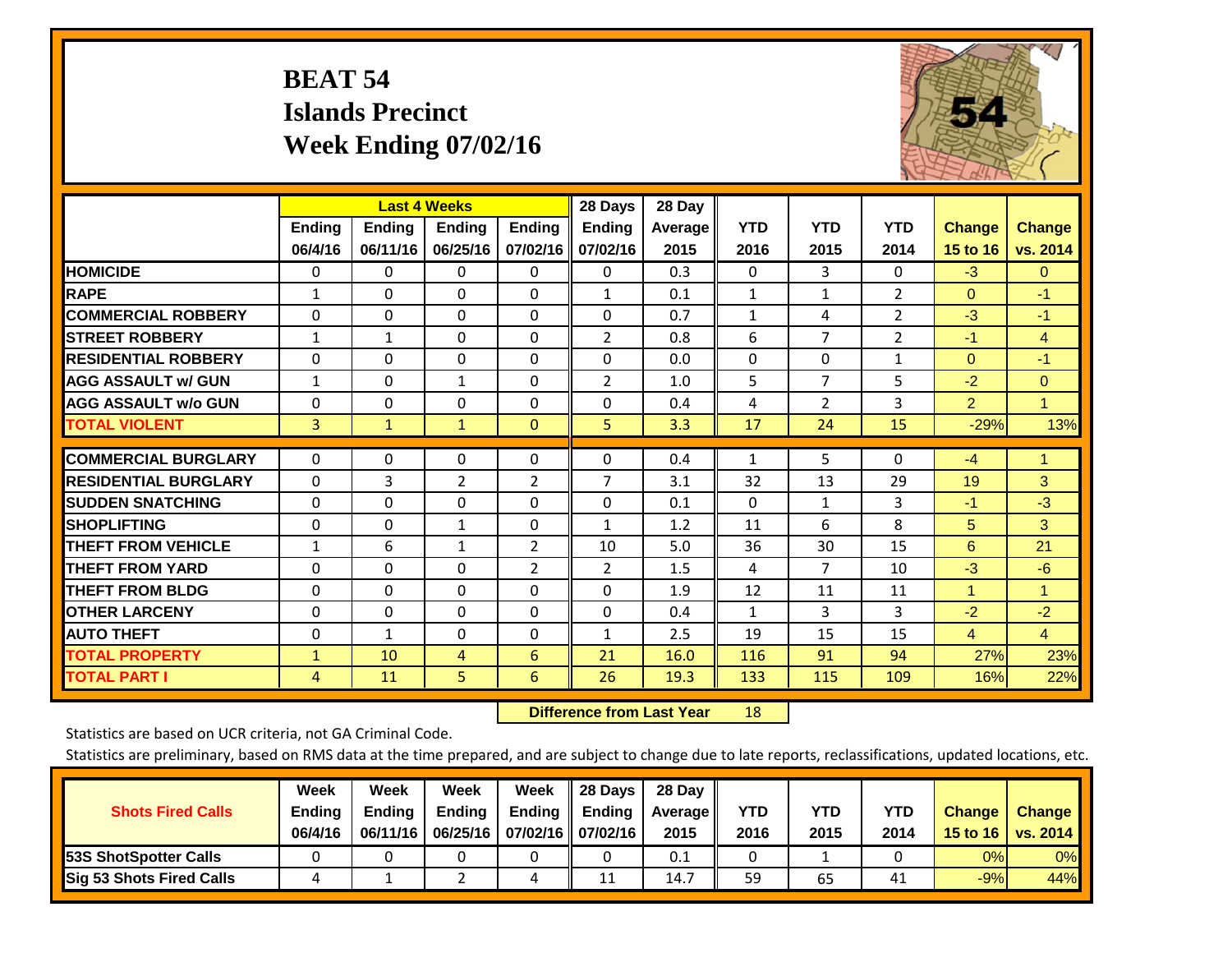# **BEAT 55 Islands Precinct Week Ending 07/02/16**



|                             | <b>Last 4 Weeks</b> |                |                |                | 28 Days        | 28 Day  |                |                |                |                |                |
|-----------------------------|---------------------|----------------|----------------|----------------|----------------|---------|----------------|----------------|----------------|----------------|----------------|
|                             | Ending              | Ending         | Ending         | <b>Ending</b>  | <b>Ending</b>  | Average | <b>YTD</b>     | <b>YTD</b>     | <b>YTD</b>     | <b>Change</b>  | <b>Change</b>  |
|                             | 06/4/16             | 06/11/16       | 06/25/16       | 07/02/16       | 07/02/16       | 2015    | 2016           | 2015           | 2014           | 15 to 16       | vs. 2014       |
| <b>HOMICIDE</b>             | 0                   | 0              | 0              | $\Omega$       | $\Omega$       | 0.1     | $\Omega$       | $\mathbf{1}$   | $\mathbf{1}$   | $-1$           | $-1$           |
| <b>RAPE</b>                 | $\Omega$            | $\Omega$       | $\Omega$       | $\Omega$       | 0              | 0.2     | $\mathbf{1}$   | 0              | $\mathbf{1}$   | 1              | $\mathbf{0}$   |
| <b>COMMERCIAL ROBBERY</b>   | $\Omega$            | $\Omega$       | $\Omega$       | 0              | $\Omega$       | 0.2     | $\mathbf{1}$   | $\Omega$       | 0              | $\overline{1}$ | $\mathbf{1}$   |
| <b>STREET ROBBERY</b>       | $\Omega$            | $\Omega$       | $\Omega$       | $\Omega$       | $\Omega$       | 0.4     | $\mathbf{1}$   | $\overline{2}$ | $\mathbf{1}$   | $-1$           | $\mathbf{0}$   |
| <b>RESIDENTIAL ROBBERY</b>  | $\mathbf 0$         | $\Omega$       | 0              | $\Omega$       | $\Omega$       | 0.2     | $\mathbf{0}$   | $\mathbf{1}$   | 0              | $-1$           | $\Omega$       |
| <b>AGG ASSAULT w/ GUN</b>   | $\Omega$            | $\Omega$       | $\Omega$       | $\Omega$       | 0              | 0.1     | $\mathbf{0}$   | $\mathbf{1}$   | 0              | $-1$           | $\mathbf{0}$   |
| <b>AGG ASSAULT w/o GUN</b>  | $\Omega$            | $\Omega$       | $\Omega$       | 0              | $\Omega$       | 0.2     | 3              | $\Omega$       | 0              | 3              | 3              |
| <b>TOTAL VIOLENT</b>        | $\mathbf 0$         | $\mathbf{0}$   | $\mathbf{0}$   | $\mathbf{0}$   | $\mathbf{0}$   | 1.2     | 6              | 5              | 3              | 20%            | 100%           |
| <b>COMMERCIAL BURGLARY</b>  |                     |                |                |                |                |         |                |                |                |                |                |
|                             | 0                   | $\Omega$       | $\Omega$       | $\Omega$       | 0              | 0.4     | $\overline{2}$ | $\overline{2}$ | 3              | $\mathbf{0}$   | $-1$           |
| <b>RESIDENTIAL BURGLARY</b> | $\mathbf{1}$        | $\overline{2}$ | $\Omega$       | 0              | 3              | 4.9     | 23             | 26             | 19             | $-3$           | $\overline{4}$ |
| <b>ISUDDEN SNATCHING</b>    | 0                   | $\Omega$       | $\Omega$       | 0              | $\Omega$       | 0.0     | 4              | $\Omega$       | 0              | 4              | $\overline{4}$ |
| <b>SHOPLIFTING</b>          | 1                   | $\Omega$       | $\Omega$       | $\overline{2}$ | 3              | 3.4     | 37             | 22             | 49             | 15             | $-12$          |
| <b>THEFT FROM VEHICLE</b>   | $\Omega$            | 1              | $\Omega$       | $\mathbf{1}$   | $\overline{2}$ | 5.1     | 23             | 27             | 34             | $-4$           | $-11$          |
| <b>THEFT FROM YARD</b>      | $\mathbf 0$         | $\overline{2}$ | $\mathbf{1}$   | $\Omega$       | 3              | 2.8     | 12             | 19             | 16             | $-7$           | $-4$           |
| <b>THEFT FROM BLDG</b>      | 0                   | 1              | 2              | $\Omega$       | 3              | 3.3     | 21             | 25             | 22             | $-4$           | $-1$           |
| <b>OTHER LARCENY</b>        | 0                   | $\Omega$       | $\Omega$       | $\Omega$       | 0              | 0.5     | 11             | 5              | 3              | 6              | 8              |
| <b>AUTO THEFT</b>           | $\Omega$            | $\Omega$       | $\Omega$       | 0              | 0              | 1.3     | 9              | 4              | $\overline{2}$ | 5              | $\overline{7}$ |
| <b>TOTAL PROPERTY</b>       | $\overline{2}$      | 6              | $\overline{3}$ | 3              | 14             | 21.6    | 142            | 130            | 148            | 9%             | $-4%$          |
| <b>TOTAL PART I</b>         | $\overline{2}$      | 6              | $\overline{3}$ | 3              | 14             | 22.8    | 148            | 135            | 151            | 10%            | $-2%$          |

 **Difference from Last Year**r 13

Statistics are based on UCR criteria, not GA Criminal Code.

| <b>Shots Fired Calls</b>        | Week<br><b>Ending</b><br>06/4/16 | Week<br><b>Endina</b><br>06/11/16 | Week<br>Ending | Week<br>Ending<br>06/25/16   07/02/16   07/02/16 | 28 Days<br><b>Ending</b> | 28 Day<br>Average II<br>2015 | YTD<br>2016 | YTD<br>2015 | <b>YTD</b><br>2014 | <b>Change</b><br>15 to $16$ | <b>Change</b><br>vs. 2014 |
|---------------------------------|----------------------------------|-----------------------------------|----------------|--------------------------------------------------|--------------------------|------------------------------|-------------|-------------|--------------------|-----------------------------|---------------------------|
| <b>153S ShotSpotter Calls</b>   |                                  |                                   |                |                                                  |                          | 0.0                          |             |             |                    | 0%                          | 0%                        |
| <b>Sig 53 Shots Fired Calls</b> |                                  |                                   |                |                                                  |                          | 4.8                          | 34          | 30          | 16                 | 13%                         | 113% <b> </b>             |